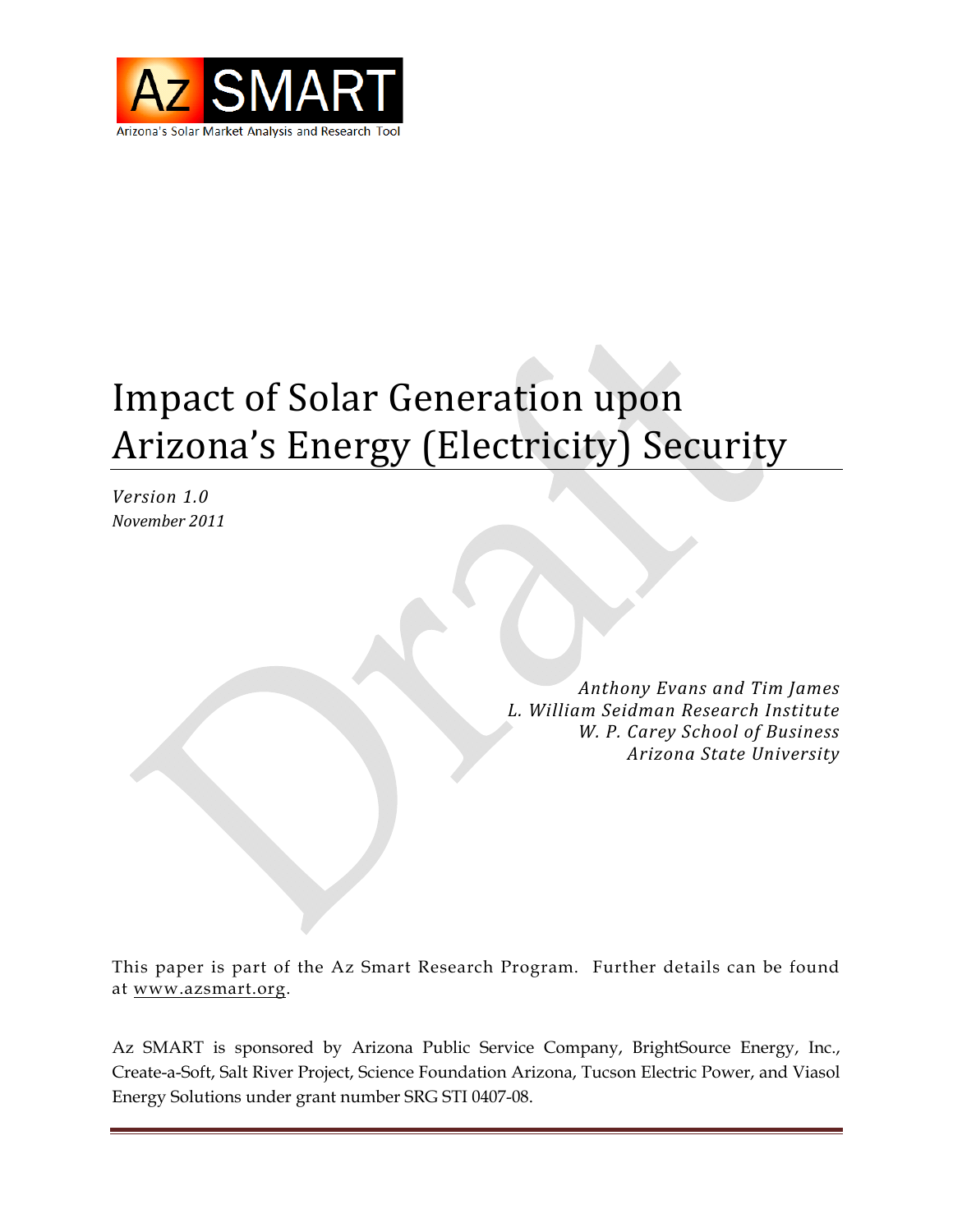## **Arizona's Solar Market Analysis and Research Tool (Az SMART)**

*Arizona's Solar Market Analysis and Research Tool (Az SMART) is a breakthrough analysis environment that will enable stakeholders to examine the complex interaction of economic, security, environmental, and technological issues that impact Arizona's ability to become a global leader in solar power innovation, development and deployment. Multi-disciplinary research efforts and capabilities at Arizona State University and the University of Arizona are being utilized in close collaboration with partners from industry and government in the creation and use of Az SMART.* 

*The goal of the three-year project is to develop a unique analysis tool, tailored to the examination of a successful roll-out of large-scale solar energy infrastructure in Arizona, and the required electric grid technologies to enable that infrastructure.* 

 *The principal outputs of the project are Solar Feasibility research, a Solar Scorecard for Arizona, and ultimately, the analytical tool that integrates them into a decision support framework. The end product will be accessible by remote web access (www.azsmart.org), as well as at Decision Theater, a dynamic, immersive visualization environment facility at Arizona State University.*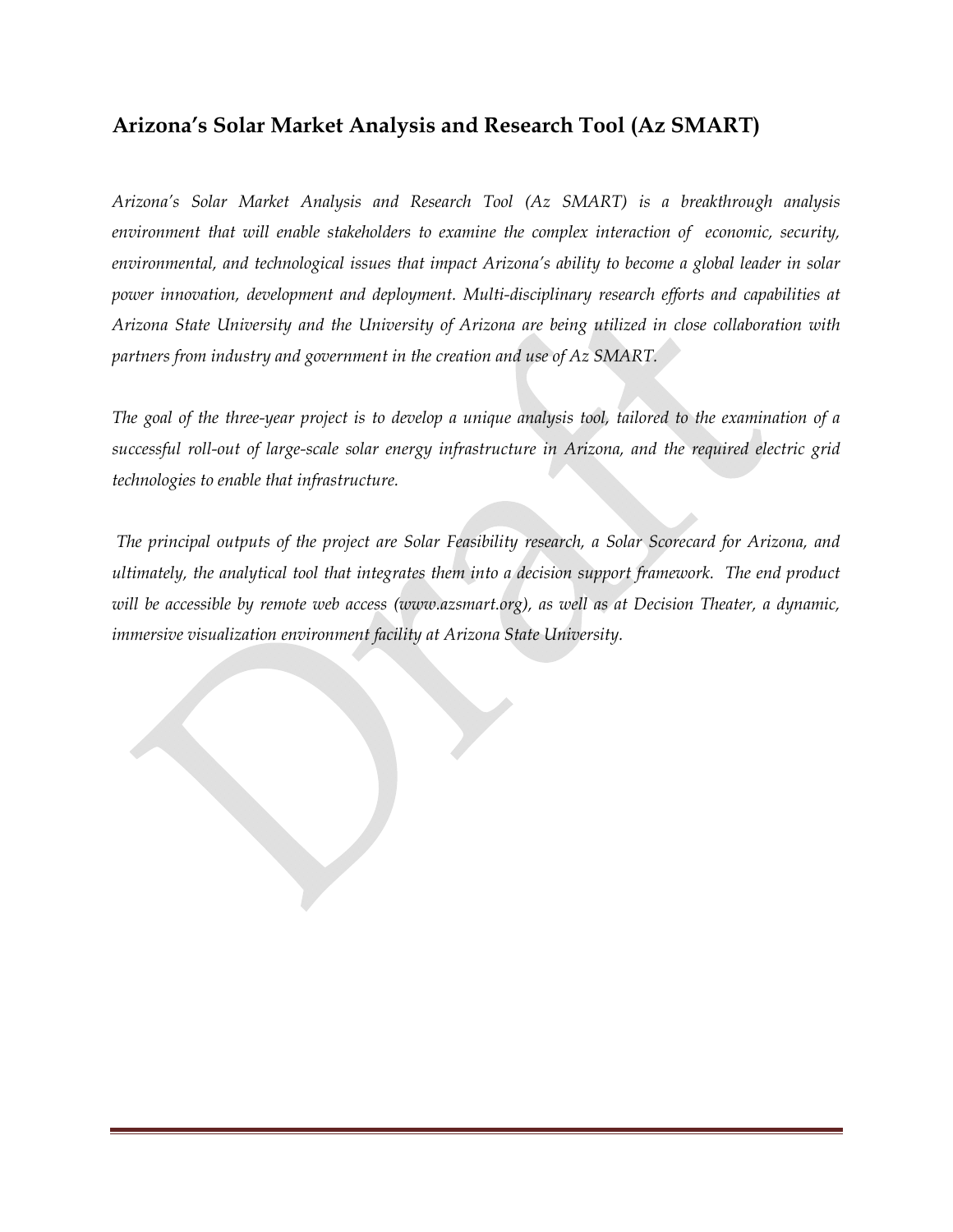#### **Arizona's Solar Scorecard**

*Researchers at the L. William Seidman Research Institute of the W. P. Carey School of Business at Arizona State University are developing Arizona's Solar Scorecard. The Solar Scorecard comprises metrics drawn from energy usage forecasts, environmental valuation analyses, economic development analyses, and energy security evaluations. It is assembled from a series of whitepapers which provide the research and analysis to translate commercial and public policy choices into measures of economic, environmental, social and energy security impact on Arizona. These papers will be completed over a three year span, with the first year largely concentrated on utility-scale power generation. The second and third years concentrate on distributed generation and transportation. The 14 whitepapers are as follows:* 

- *1. Energy Sector Technology;*
- *2. The Market-Determined Cost of Inputs to Utility-Scale Electricity Generation;*
- *3. Incentives and Taxation;*
- *4. Regulations and Standards;*
- *5. AZ Energy Demand Analysis;*
- *6. Present and Future Cost of New Utility-Scale Electricity Generation;*
- *7. Energy Usage/ Supply Forecasts;*
- *8. Emissions/Pollution Analysis;*
- *9. Solar Export Potential;*
- *10. Environmental Valuation Analysis;*
- *11. Solar Inter-State Competition;*
- *12. Economic Development Analysis;*
- *13. Impact of Solar Generation upon Arizona's Energy (Electricity) Security;*
- *14. The Determinants of the Financial Return from Residential Photovoltaic Systems*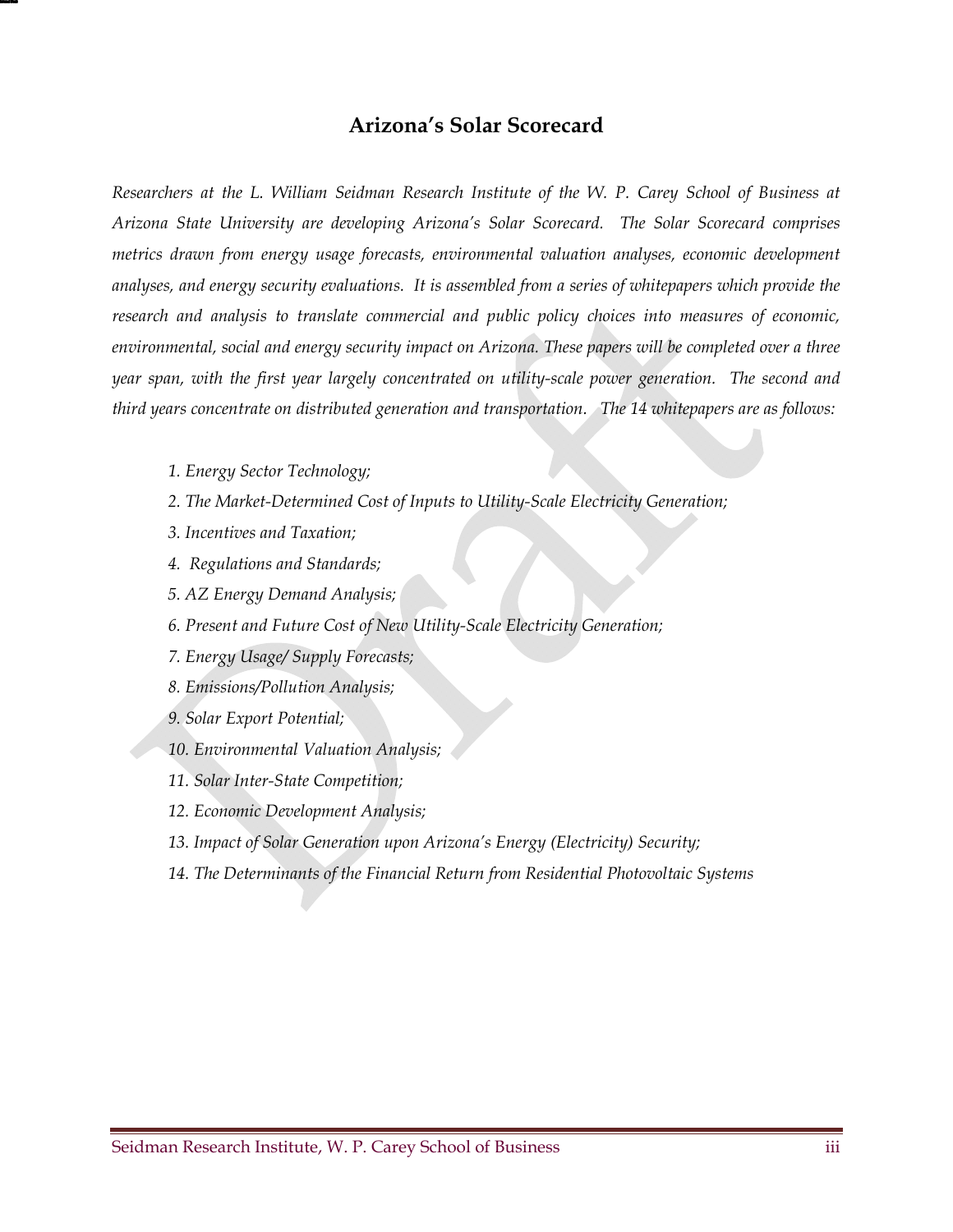## **About This Paper**

*This white paper is part of a series of 14 papers that make up the Az SMART Solar Scorecard.* 

*The primary goal of this paper is to examine the electricity security implications for Arizona if more solar is added to the state's electricity generation mix. The paper initially attempts to adapt two contemporary measures of energy security for the narrower concept of electricity security, but abandons that strategy due to sourcing and interpretative issues, in favor of a monetization approach based upon a series of risks and mitigations applicable to Arizona.* 

*As Az SMART progresses, the data sources and estimates featured within this paper will be updated; and further testing of the monetization approach to electricity security will be implemented to confirm its applicability for inclusion in the Az SMART utility-scale tool.*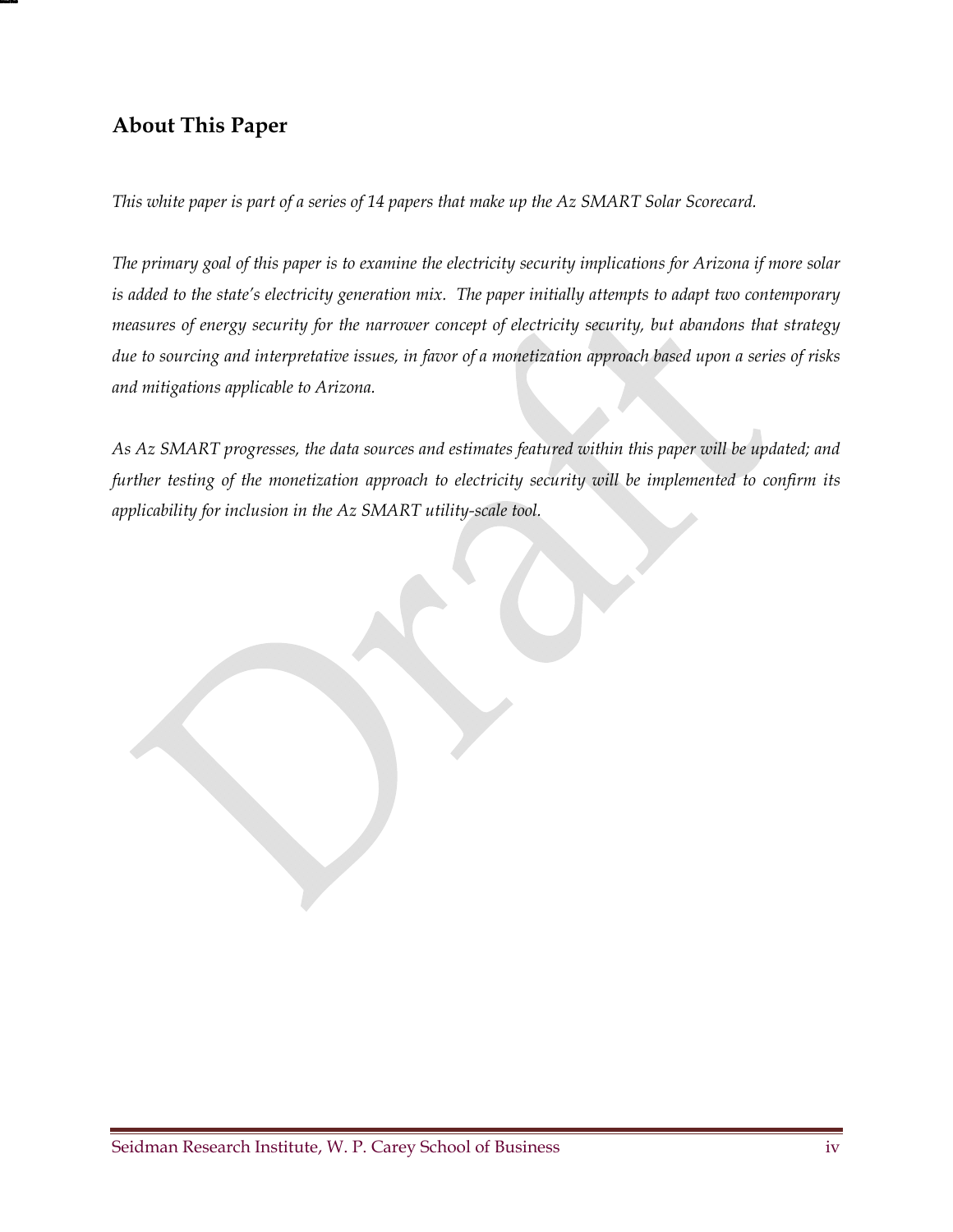## **Executive Summary**

- The paper proposes a new approach for numerically assessing electricity security in Arizona, premised upon monetization.
- The concept of energy security has developed over time from a narrow, initial focus upon the national implications of oil imports to something far more wide-ranging that touches upon the self-sufficiency, reliability, affordability and sustainability of energy supply.
- Despite the presence of common themes within the literature, a quantifiable measure of energy security as a standard, composite series of metrics is rare.
- Sovacool and Brown (2010) and the Institute for 21st Century Energy (2010) have both developed contemporary, quantifiable measures of energy security. However, their indices contain data discrepancies and subjective measures, implement crude or questionable scoring techniques, overlook key areas, and focus exclusively upon the nation state, to the detriment of state-level energy policy, but are nevertheless of value as a starting point for the development of a narrower electricity security index focused specifically on Arizona.
- The paper initially identifies 12 metrics of potential relevance for Arizona's electricity security across four dimensions from the 2010 studies. These are availability, affordability, efficiency and environmental stewardship. Availability refers to the accessibility and reliability of electricity supply, and the range of generating fuel sources. Affordability refers to the equitable access of energy services and stable prices. Efficiency refers to the minimization of consumption through technological advances, or for behavioral reasons. Environmental stewardship addresses the sustainable consequences of producing electricity from a particular fuel source.
- Each metric is examined in turn, without making any initial assumptions about their potential aggregation as a composite index. This highlights difficulties in sourcing relevant, quantifiable data, with clearly defined inputs and outputs for electricity security metrics. It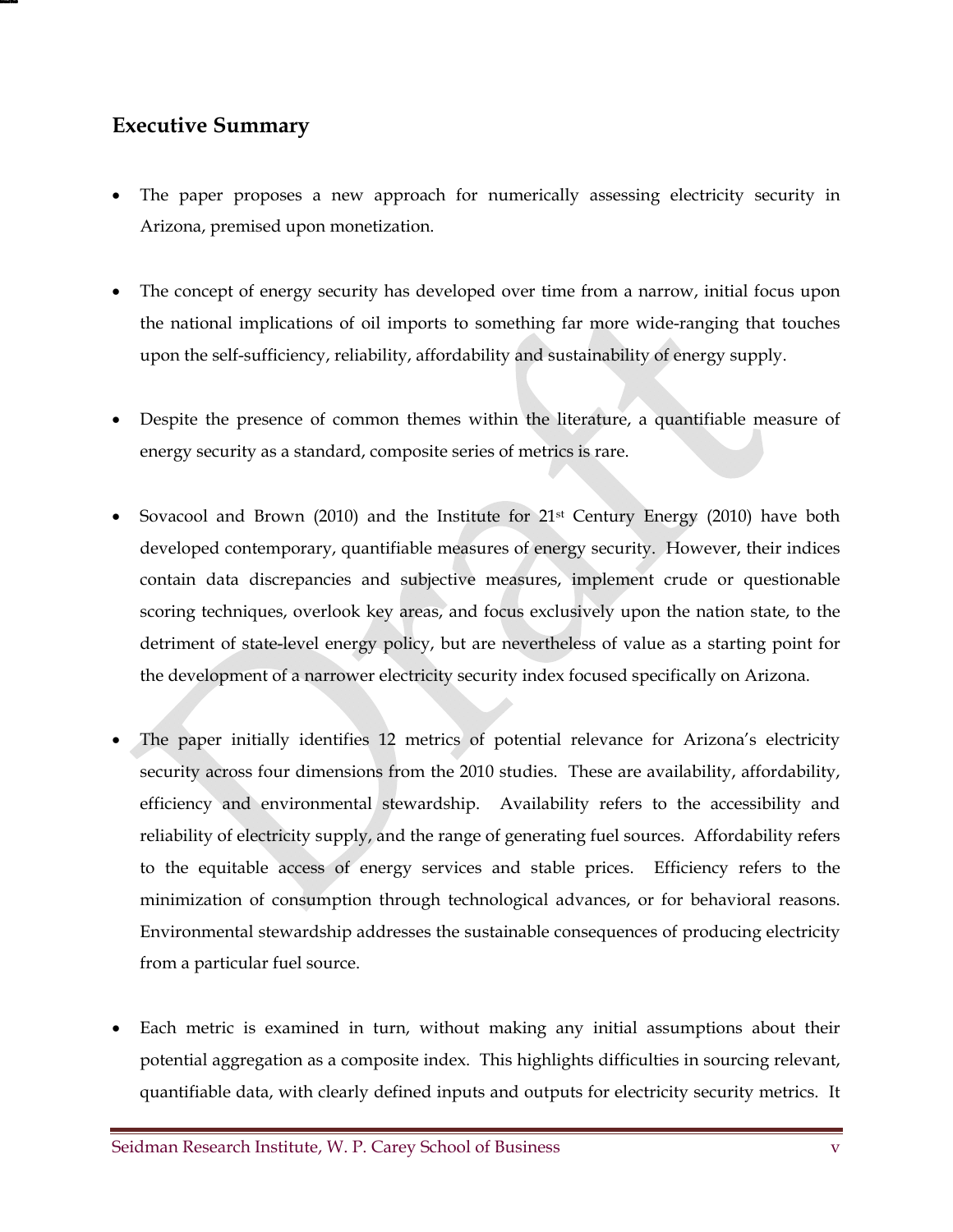also leads to the conclusion that meaningful results are not always possible, even when appropriate data can be sourced, prompting the new monetization approach.

**The 12-Metric State Electricity Security Measure Initially Proposed by this Paper** 

| <b>Availability</b>                          | <b>Affordability</b>                |
|----------------------------------------------|-------------------------------------|
| Diversification of Electricity Sources       | <b>Retail Residential Prices</b>    |
| <b>Electricity Capacity Margins</b>          | <b>Electricity Price Volatility</b> |
| <b>Electricity Transmission Line Mileage</b> |                                     |
| Efficiency                                   | <b>Environmental Stewardship</b>    |
| Electricity Expenditure per GDP              | $SO2$ Emissions                     |
| <b>Electricity Consumption per Capita</b>    | $CO2$ Emissions                     |
|                                              | $NOx$ Emissions                     |
|                                              | <b>Land Resource Requirements</b>   |
|                                              | Water Usage                         |

*Source: Authors* 

- This monetization proposal acknowledges the relevance of the issues highlighted by the 12 metrics for electricity security, but repositions them as risks or mitigating factors, thereby allowing for a numeric measurement of electricity security at a state level.
- The monetization component primarily relates to the mitigating factor(s) needed to offset risk(s).
- Five broad types of risk are proposed as being of relevance to Arizona's electricity security. These relate to pricing, system/infrastructure, raw fuel supply, environmental issues and end-user demand.
- Pricing risks are price volatility, price rises and government regulation (such as the introduction of a carbon tax). Mitigating factors for these risks are diversification or changes to generation mix sources, and energy efficiency measures.
- System/infrastructure risks include transmission grid or power plant failure, capacity overload and government regulations. Mitigations for these risks include infrastructure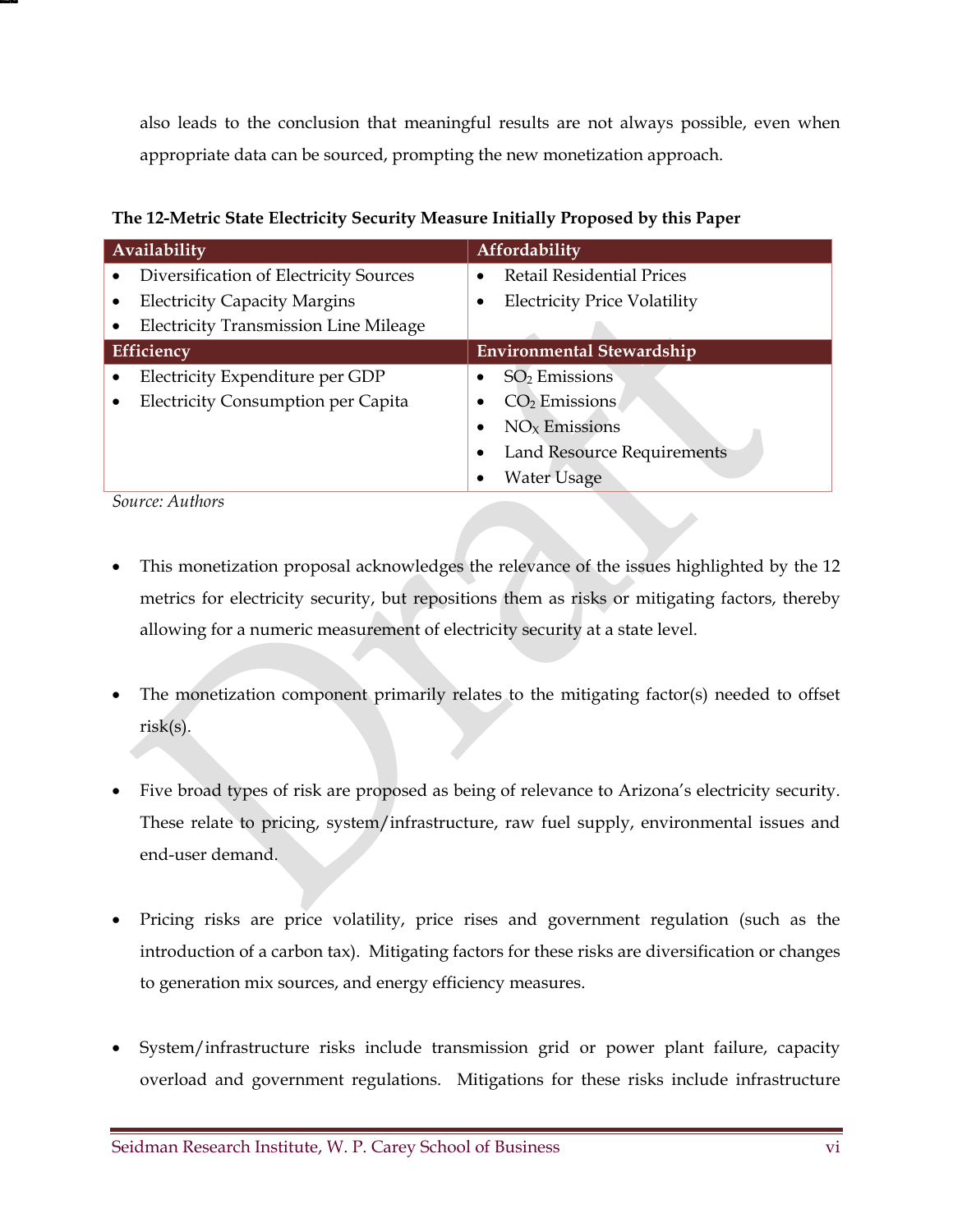investments, increasing spare capacity at peak load, encouraging small-scale distributed generation, diversifying the generation mix to include a greater emphasis upon renewables, and energy efficiency measures.

- Raw fuel supply risks include dependency on external fuel suppliers, intermittency and increased competition for energy. The mitigations proposed are hedging or long-term agreements, investing in back-up generation, technological advances, diversifying generation mix sources, and greater use of local generation mix fuels.
- Environmental risks for Arizona's electricity security include emission levels and water usage. The mitigating factors include diversification of the generation mix, encouraging small-scale distributed generation, technological advances, and energy efficiency measures.
- End-User risk primarily refers to customer power demand increases (temporary or longerterm). The mitigations proposed for this risk are energy efficiency measures, increased reliance on local generation fuels, and increasing spare capacity at peak load.
- To understand the value of a monetization strategy, the hypothetical impact of rising coal prices in 2010 is considered with reference to the 2009 Arizona electricity generation mix.
- Focusing exclusively on a price rise risk, this shows how exposure to a 5 percent increase in the direct cost of coal for electricity generation can be offset by mitigations, such as the combination of an efficiency initiative resulting in 1 percent less MBtu consumed per capita, and a generation mix change in which 2.5% of the 2009 coal-generated electricity consumption switches to solar thermal/PV.
- The delta for the hypothetical example is 2% less than the 2010 base case for the cost of raw fuel costs met by the total electricity sector, and would actually result in a 0.15% year-onyear fall of total raw fuel costs in 2010, all other things being equal.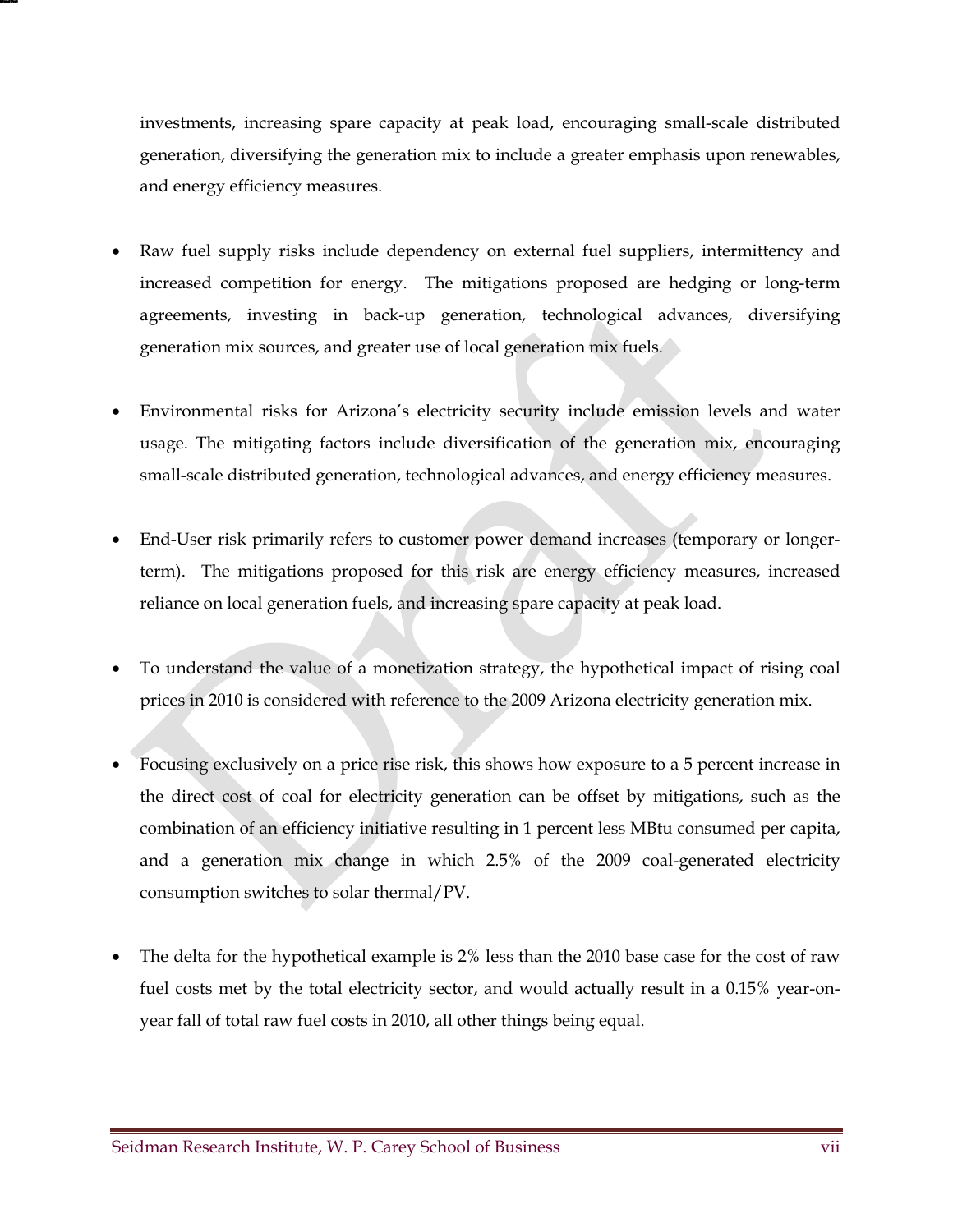This direct fuel cost saving for the industry, if passed on to end-users, would help stabilize or reduce retail prices, and therefore exert a positive influence on electricity security.

| <b>ELECTRICITY</b><br><b>SECURITY</b><br><b>RISK</b> | <b>EXPOSURE</b>     | <b>MITIGATIONS</b>                  | <b>COST</b>                       |
|------------------------------------------------------|---------------------|-------------------------------------|-----------------------------------|
| End-User                                             | 5% increase in the  | 1% less MBtu consumed<br>$\bullet$  | Delta is 2% less<br>$\bullet$     |
| <b>Price Rise</b>                                    | direct cost of coal | per capita                          | than the 2010 base                |
|                                                      |                     | 2.5% switch from coal-<br>$\bullet$ | case of $$2,066$                  |
|                                                      |                     | generated electricity               | million                           |
|                                                      |                     | consumption to solar                | Total raw fuel costs<br>$\bullet$ |
|                                                      |                     | thermal/PV                          | fall, year-on-year,               |
|                                                      |                     |                                     | by $0.15%$                        |

#### **Monetization of Electricity Security – Hypothetical Example**

*Source: Authors* 

- Despite the simplicity of circumstances considered within this hypothetical example, the monetization approach does appear to be of value for numerically assessing electricity security within Arizona.
- Subject to further testing, a monetization approach to electricity security is therefore recommended for inclusion within the Az SMART utility-scale tool.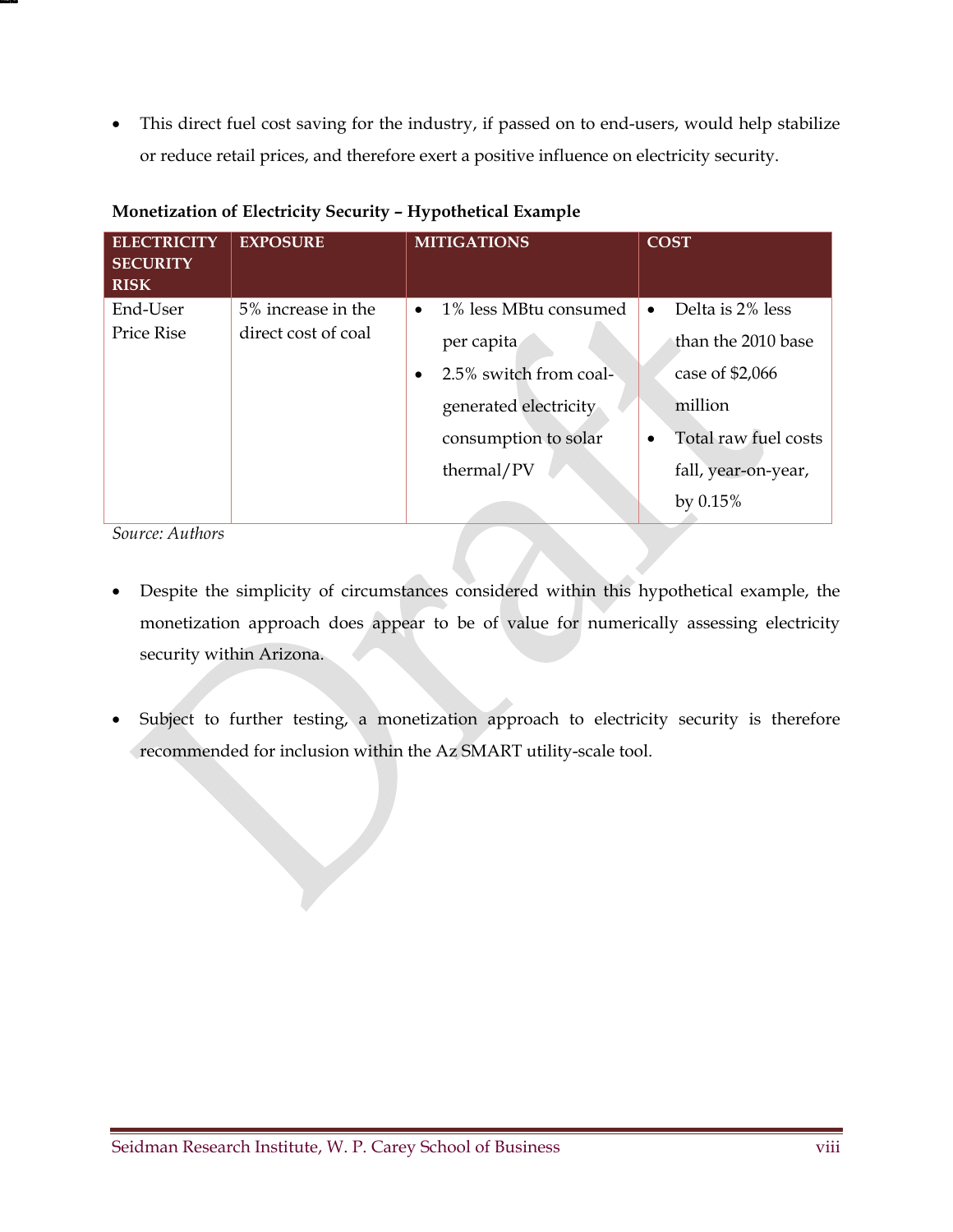## **Table of Contents**

| Arizona's Solar Market Analysis and Research Tool (Az SMART)                   | $\mathbf{ii}$ |
|--------------------------------------------------------------------------------|---------------|
| About This Paper                                                               | iv            |
| <b>Executive Summary</b>                                                       | $\mathbf{V}$  |
| List of Figures                                                                | $\mathsf X$   |
| List of Acronyms                                                               | xi            |
| 1. Introduction                                                                | 13            |
| 2. Energy Security: Origins, Definition and Evolution of the Concept           | 14            |
| 3. Operationalizing Energy Security - Two Contemporary Measures                | 20            |
| 3.1. Sovacool and Brown's (2010) Operationalization                            | 20            |
| 3.2. Institute for 21 <sup>st</sup> Century Energy's (2010) Operationalization | 23            |
| 3.3. Critique of Both Operationalizations from an Energy Security Perspective  | 31            |
| 4. Relevance of Either Index for Electricity Security in Arizona               | 33            |
| 4.1. Amending the Energy Security Indices for Electricity Security             | 34            |
| 4.2. Applying the Electricity Security Metrics to Arizona                      | 38            |
| 4.2.1. Diversification of Electricity Sources                                  | 38            |
| 4.2.2. Electricity Capacity Margins                                            | 39            |
| 4.2.3. Electricity Transmission Line Mileage                                   | 41            |
| 4.2.4. Retail Price                                                            | 42            |
| 4.2.5. Electricity Price Volatility                                            | 47            |
| 4.2.6. Electricity Consumption per Capita                                      | 48            |
| 4.2.7. Electricity Expenditure per GDP                                         | 50            |
| 4.2.8. $CO2$ , $SO2$ and $NOx$ Emissions                                       | 52            |
| 4.2.9. Other Environmental Metrics                                             | 53            |
| 5. Monetizing Electricity Security                                             | 55            |
| 6. Conclusion and Recommendations                                              | 61            |
| Bibliography                                                                   | 65            |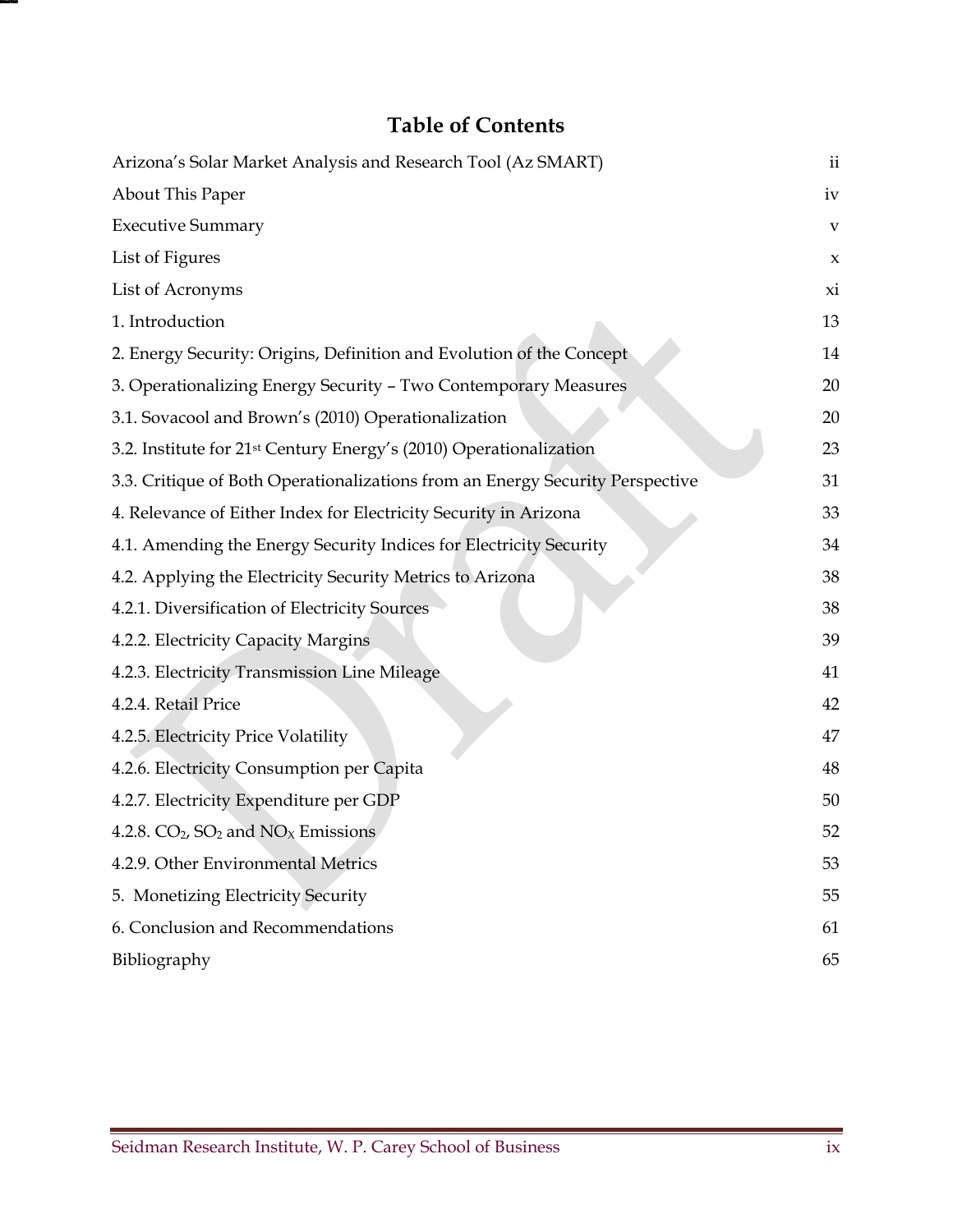## List of Tables

| Table 1: Contemporary Definitions of Energy Security                                        | 18 |
|---------------------------------------------------------------------------------------------|----|
| Table 2: Sovacool and Brown's Energy Security Index Metrics                                 | 21 |
| Table 3: Institute's Metric Categories, Descriptions and Constituent Measures               | 24 |
| Table 4: Data Sources for Each Constituent Measure                                          | 26 |
| Table 5: Metric Components by Sub-Index with Weighting (expressed as a percentage)          | 30 |
| Table 6: Energy Security Metrics for Initial Deletion from an AZ Electricity Security Index | 35 |
| Table 7: Duplicating Metrics within the Institute's Energy Security Index                   | 36 |
| Table 8: Summary of Metrics Applicable for a State Assessment of Electricity Security       | 38 |
| Table 9: APS' Solar PV Generation - Operational and Planned                                 | 39 |
| Table 10: Average Electricity Sales per Arizona Residential Customer                        | 44 |
| Table 11: Estimated Levelized Cost of Electricity Generation Technologies in 2016           | 46 |
| Table 12: Average Annual Price of Coal for AZ Electric Power Sector (\$ per million Btu)    | 48 |
| Table 13: Electricity Consumption per Capita, 2009                                          | 49 |
| Table 14: Electricity Intensity, 2009                                                       | 51 |
| Table 15: AZ Emissions by Energy Source, 2009                                               | 53 |
| Table 16: Water Usage of Thermoelectric Power Plants                                        | 54 |
| Table 17: Risk Factors & Mitigations for Electricity Security in Arizona                    | 56 |
| Table 18: Arizona's Total Electric Industry Net Generation, 2009                            | 59 |
| Table 19: Electricity Security - Monetization Matrix                                        | 60 |
|                                                                                             |    |

## **List of Figures**

| Figure 1: Percentage of Annual U.S. Net Imports of Persian Gulf Crude Oil and Petroleum 16     |
|------------------------------------------------------------------------------------------------|
| Figure 2: Cost per MWh (\$) and Number of AZ Retail Residential Customers, 1990-2009  43       |
|                                                                                                |
| Figure 4: Total Electricity Sales (All Sectors) as a Percentage of AZ GDP (chained 2005 \$) 47 |
| Figure 5: Electricity Consumption Per Capita in Arizona, 1990-2005 (Million Btu)50             |
|                                                                                                |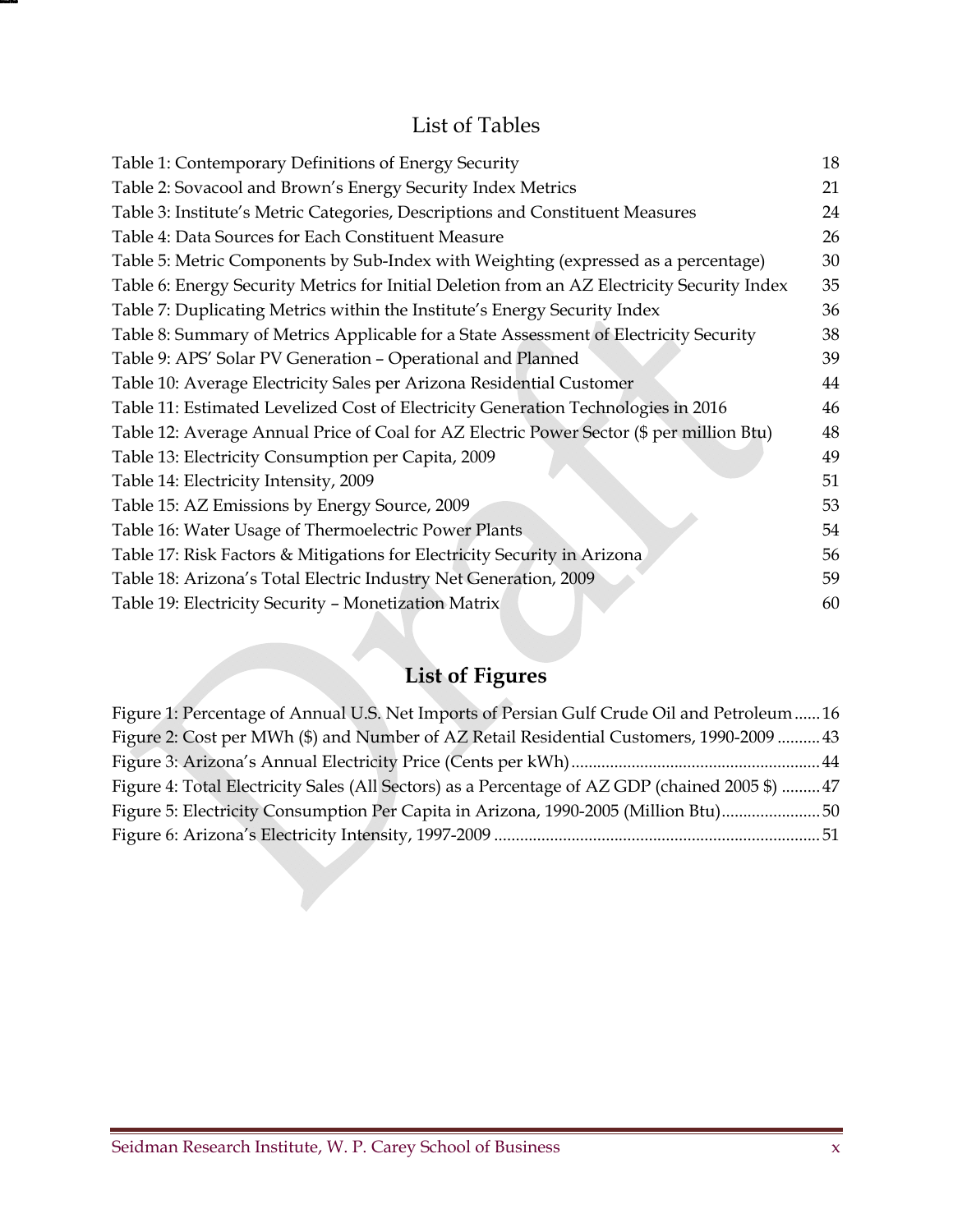## **List of Acronyms**

| <b>Abbreviation</b> | Definition                                             |
|---------------------|--------------------------------------------------------|
| <b>Entities</b>     |                                                        |
| <b>ACC</b>          | Arizona Corporation Commission                         |
| <b>APERC</b>        | Asia Pacific Energy Research Centre                    |
| <b>APS</b>          | Arizona Public Service Company                         |
| <b>CPUC</b>         | California Public Utilities Commission                 |
| <b>DOE</b>          | Department of Energy                                   |
| <b>DOT</b>          | Department of Transport                                |
| <b>DSIRE</b>        | Database of State Incentives for Renewable Energy      |
| <b>EIA</b>          | <b>Energy Information Administration</b>               |
| <b>FHA</b>          | Federal Housing Administration                         |
| G8                  | Group of 8 Governments                                 |
| <b>OECD</b>         | Organization for Economic Co-operation and Development |
| <b>SRP</b>          | Salt River Project Power and Water                     |
| <b>TEP</b>          | <b>Tucson Electric Power</b>                           |
| <b>UN</b>           | <b>United Nations</b>                                  |
| <b>WECC</b>         | <b>Western Electricity Co-ordinating Council</b>       |
| <b>Other Terms</b>  |                                                        |
| Btu                 | British thermal units                                  |
| CO <sub>2</sub>     | Carbon Dioxide                                         |
| <b>GDP</b>          | Gross domestic product                                 |
| GWh                 | Gigawatt hour                                          |
| <b>HHI</b>          | Herfindahl-Hirschman Index                             |
| kV                  | Kilovolt                                               |
| kW                  | Kilowatt                                               |
| kWh                 | kilowatt hour                                          |
| MBtu                | Million British thermal units                          |
| <b>MW</b>           | Megawatt                                               |
| MWh                 | Megawatt hour                                          |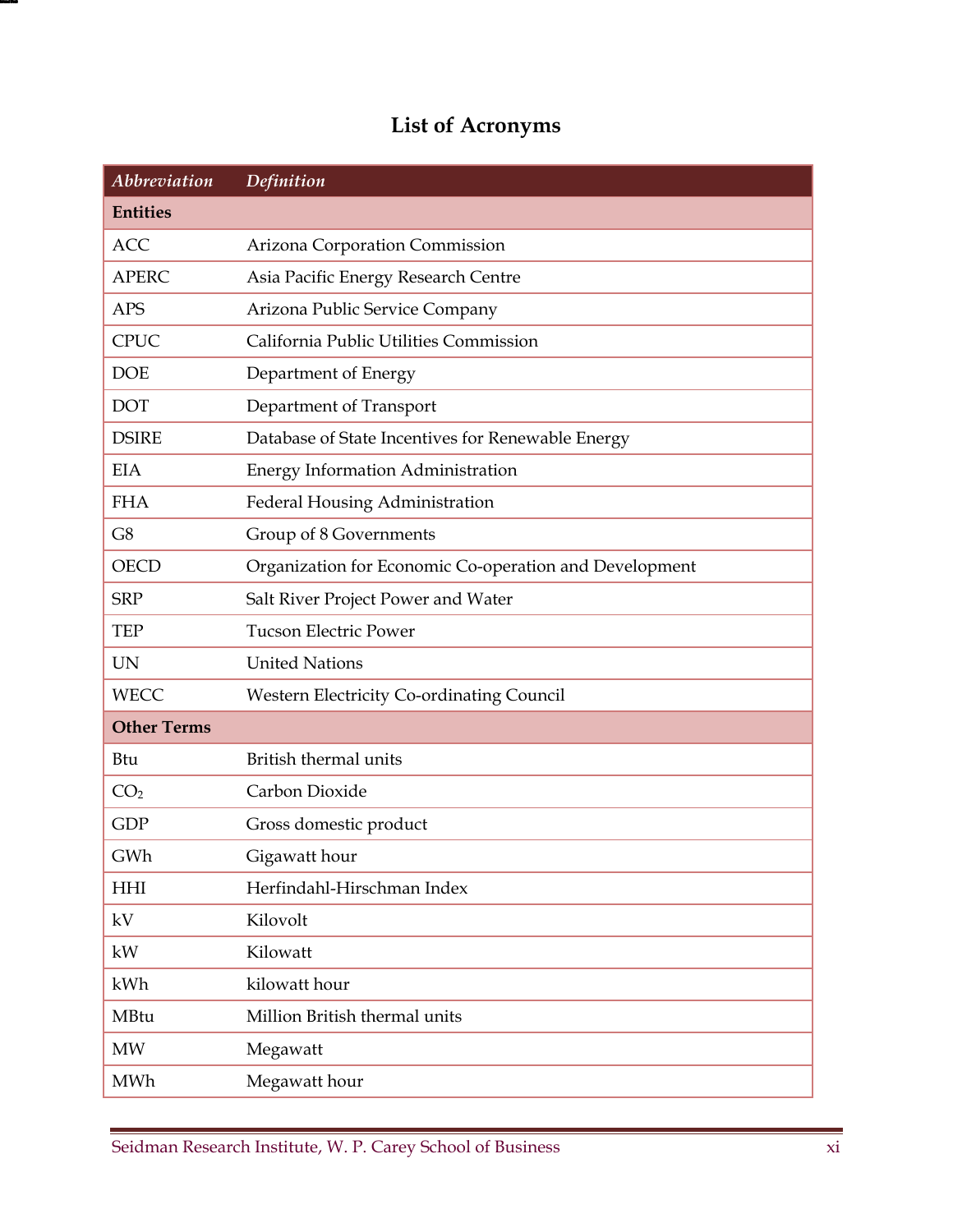| Abbreviation    | <b>Definition</b>            |
|-----------------|------------------------------|
| NO <sub>X</sub> | Nitrous oxide                |
| O&M             | Operations and maintenance   |
| <b>PSM</b>      | Power Supply Margin          |
| PV              | Photovoltaic                 |
| R&D             | Research and Development     |
| <b>RES</b>      | Renewable Energy Standard    |
| <b>RMR</b>      | Reliability must run         |
| <b>RPS</b>      | Renewable Portfolio Standard |
| SO <sub>2</sub> | Sulfur Dioxide               |
| <b>SUV</b>      | Sport utility vehicle        |
| VMT             | Vehicle miles traveled       |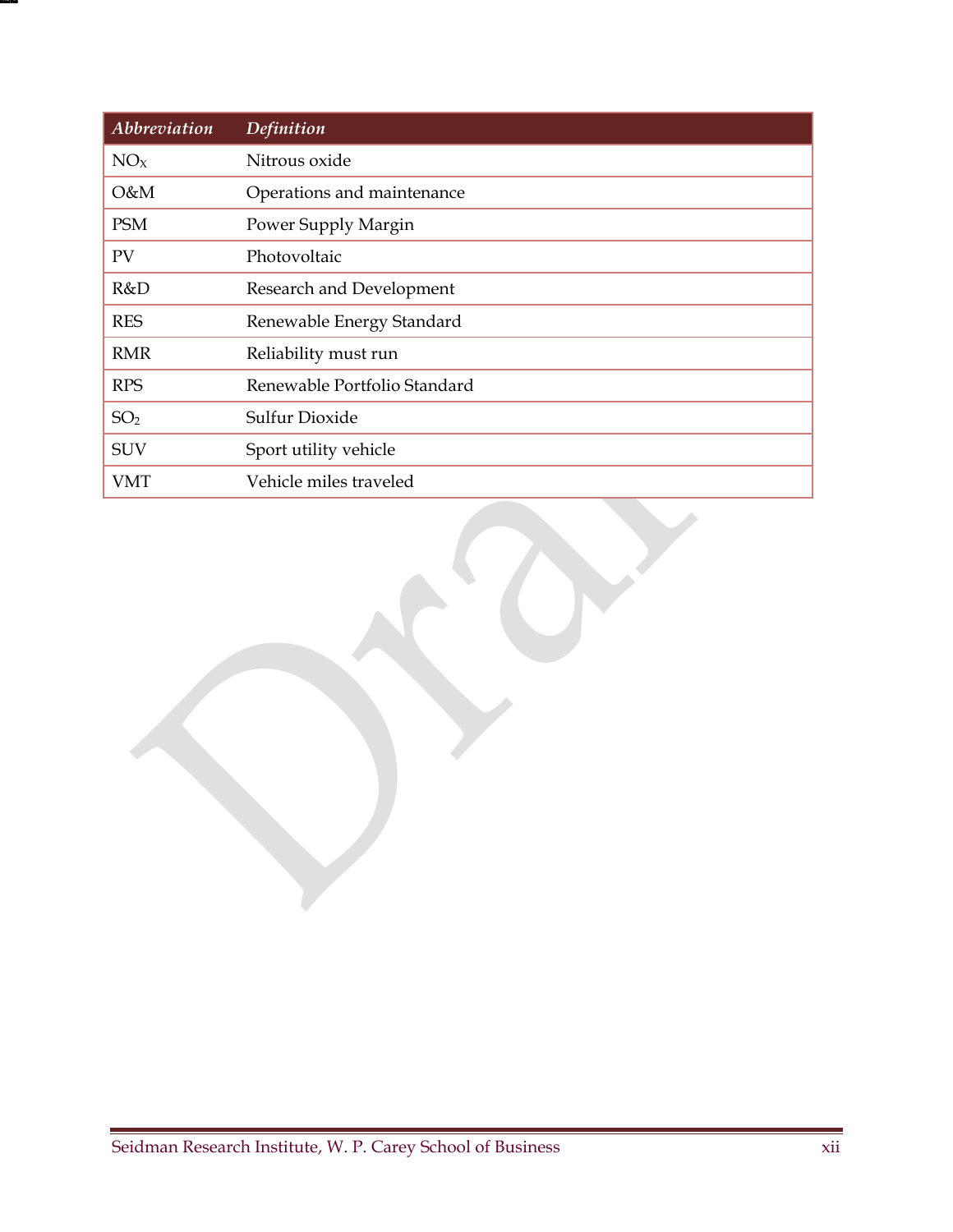## **1. Introduction**

Over the past 40 years, politicians, policy makers and energy analysts have increasingly referred to the concept of 'energy security'. However, what does the term mean, and to what extent will the development and deployment of renewable energy sources, such as solar power, affect energy security?

Focusing primarily upon Arizona, the objectives of this paper are to:

- Review the energy security literature as a stepping stone to the development of a series of metrics of relevance for the narrower concept of electricity security within the state.
- Assess the electricity security implications for Arizona if more solar is added to the state's electricity generation mix.
- Develop or propose a means of assessing electricity security for inclusion within the Az SMART utility-scale tool.

Beginning with some definitions of the wider concept of energy security, the paper will trace the history and evolution of concept, including potential ways in which the latter can be quantitatively measured. Two contemporary quantitative measures of energy security will be critiqued to highlight their strengths and weaknesses as indices in their own right, and also discuss their potential relevance for electricity security within Arizona. This will lead to the identification of a series of 12 metrics potentially applicable to an analysis of electricity security within a state.

The identification of this third series of metrics is not intended to reduce discussions of energy security to electricity generation issues. That is far too restrictive for such a multi-dimensional concept. It is simply to focus upon aspects of greatest relevance for different levels of solar within Arizona's electricity generation mix.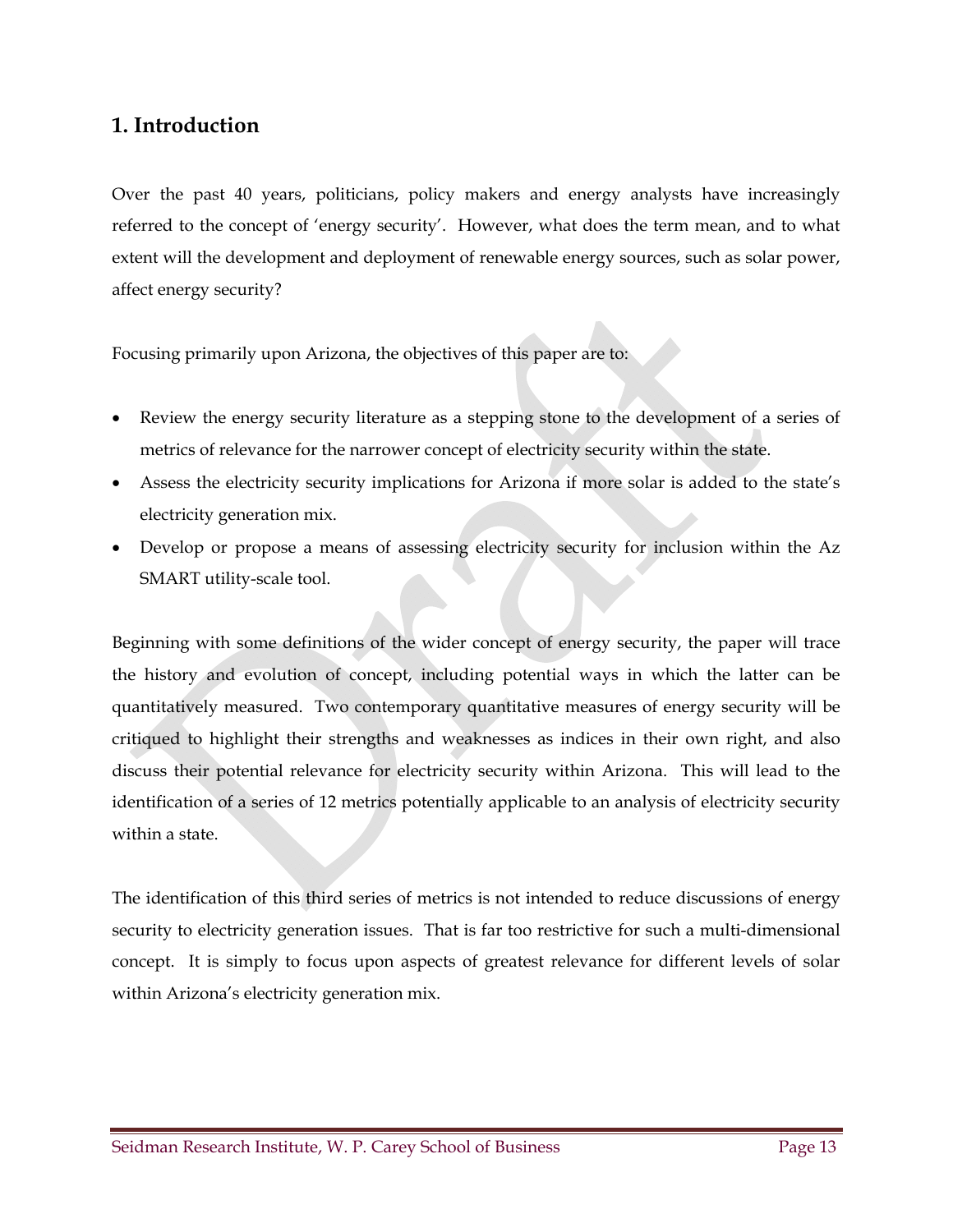Applying each of the 12 metrics individually to Arizona to assess their relevance for electricity security within the state, the SMART<sup>1</sup> framework for objectives or goal-setting will be applied to the metrics as part of the index development process. SMART is an acronym standing for:

- Specific: clear and focused, to avoid misinterpretation.
- Measurable: based upon consistent, quantifiable data, with clearly defined inputs, outputs and/or impacts.
- Actionable: inexpensive to collect or calculate, in terms of time and money.
- Relevant: utilizes objective industry benchmarks and commonly referenced research.
- Timely: grounded within a specific timeframe.

The application of SMART to the 12 metrics leads to the conclusion that:

- It is not always possible to source relevant, quantifiable data, with clearly defined inputs and outputs for some electricity security metrics.
- Even when appropriate data can be found, the results sometimes fail to offer meaningful insight for a state's level of electricity security.

The paper then proposes an alternative index development strategy, namely the monetization of electricity security and repositioning of the 12 metrics as either risks to, or mitigations for, electricity security in Arizona.

## **2. Energy Security: Origins, Definition and Evolution of the Concept**

Yergin (2006) suggests that the term 'energy security' first came to the fore as a question of national strategy when, on the eve of the First World War, the First Lord of the Admiralty shifted the power source of the British navy from Welsh coal to Persian oil. Sovacool and Brown (2010) argue that every US Presidential administration since Carter has viewed national security and energy supply as being "... inexorably intertwined" (p. 79). Energy security was

 $\overline{a}$ 

<sup>1</sup> This should not be confused with Az SMART.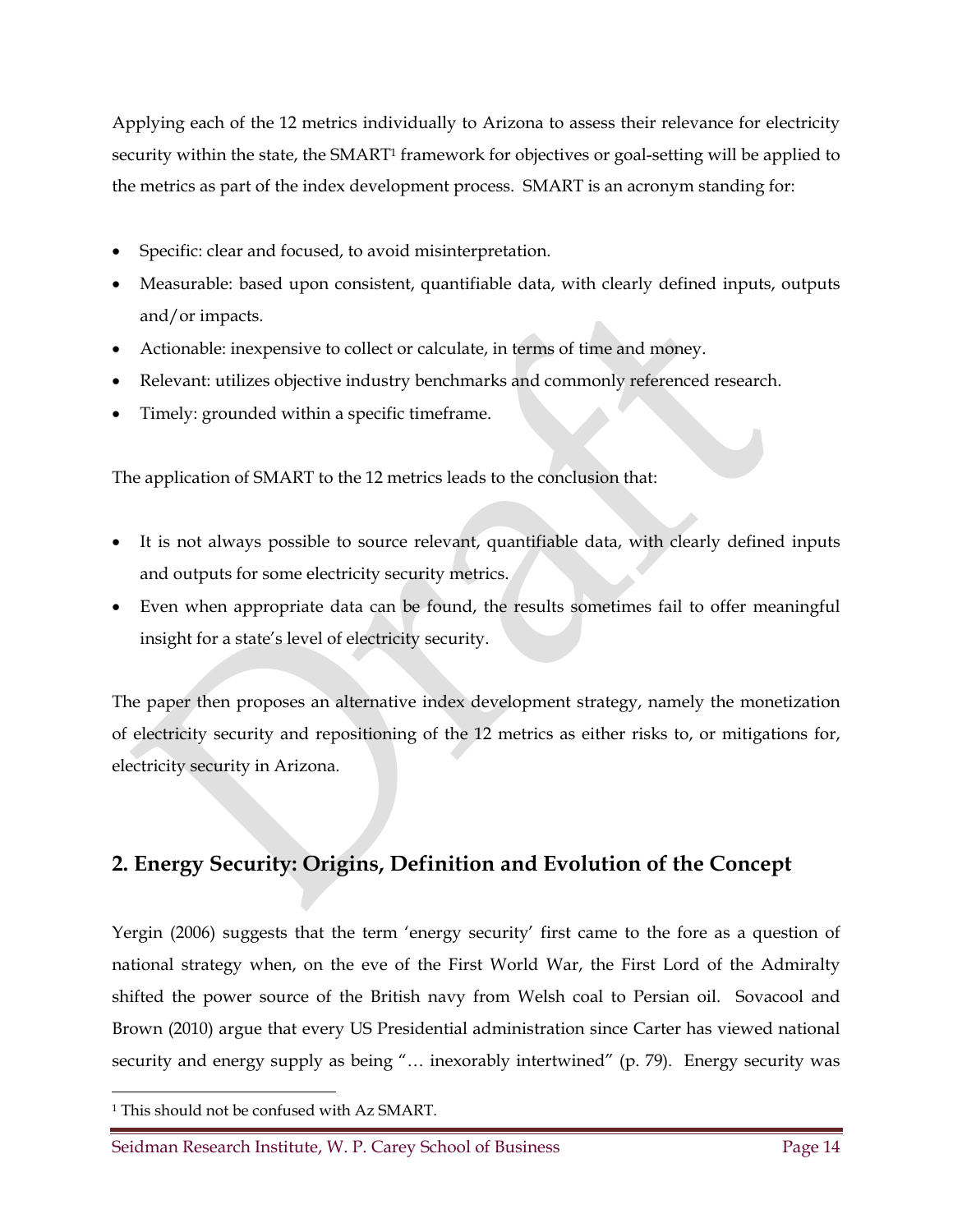top of the agenda when the G8 met in St Petersburg in July 2006; and the United Nations Division for Sustainable Development in 2009 advocated the promotion of new and renewable sources of energy to enhance energy security.<sup>2</sup> However, what does the term 'energy security' actually mean?

Ciută (2010) argues that there have been few attempts to define the concept, despite the energy domain being saturated with the language of security.3 Nevertheless, a survey of academic and policy literature suggests that the concept of energy security has developed over time from a narrow focus upon oil imports to something far more wide-ranging.

Initially, in the United States, energy security simply referred to the extent to which the nation was dependent upon foreign oil, and, in particular, imports from the Middle East. For example, President Carter issued a famous declaration in 1980 that any blockade of oil from the Persian Gulf would be viewed as an assault on the vital interests of the United States and hence repelled by any means necessary, including military action (Sovacool and Brown, 2010). U.S. energy security policies at this time therefore included the reduction of oil imports and the management of any risks associated with those imports (IEA, 2002), prompting the Bush Senior, Clinton and Bush Junior administrations to spend billions of dollars protecting oil resources in the Persian Gulf. The closest thing to an actual measure for U.S. energy security at this time is therefore a graph to show the percentage trend, and cost, of foreign oil imports over time.

Yergin (2006) traces this oil-based conceptualization of energy security back to the oil crisis of 1973; and since that time, energy security appears to have become increasingly linked with energy independence. For example, much of the political rhetoric of the Bush Junior administration, 2001-2008, emphasized the need to reduce dependence upon oil from the Middle East, and increase the stability of the nation's supply by boosting domestic production and developing alternative energy sources (Bonnefille, 2008). A working paper recently issued by the Council on Foreign Relations also describes energy security as "… mainly a challenge

 $\ddot{\phantom{a}}$ 

<sup>2</sup> UN-DESA (2009). 'Sustainable Development: Promotion of New and Renewable Sources of Energy – Report of the Secretary-General', downloaded December 14, 2010 from:

http://www.un.org/esa/dsd/resources/res\_pdfs/ga-64/briefings/EU\_Brief.pdf 3 Ciută (2010), p.124.

Seidman Research Institute, W. P. Carey School of Business Page 15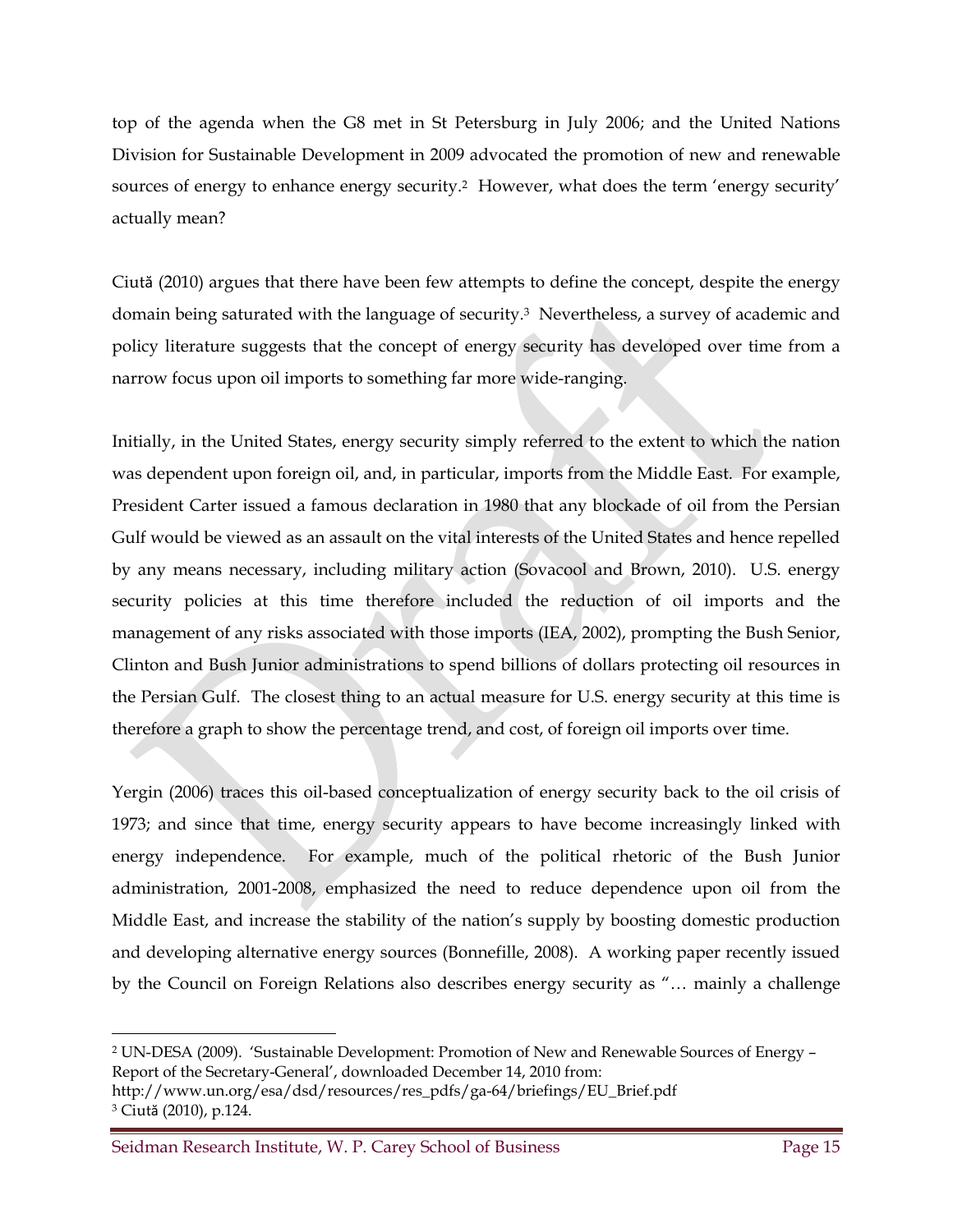related to oil"  $(p.8)$ .<sup>4</sup> Figure 1 uses this simple equation of energy security with oil imports to illustrate how the U.S. has reduced the percentage of its total oil imported from the Persian Gulf during the first decade of the twenty first century.



**Figure 1: Percentage of Annual U.S. Net Imports of Persian Gulf Crude Oil and Petroleum** 

However, other dimensions of energy security have also emerged that call into question the amount and cost of foreign oil imports as an effective energy security index. For example, Yergin describes how energy security concerns have extended beyond oil to the reliability of the electricity supply system, as demonstrated by power black outs in the West and chronic shortages of electric power in developing countries. This suggests that an effective energy security index also requires a metric to measure the reliability of the electricity system alongside the foreign oil import trend. One potential option is an adaptation of WECC's annual power supply assessments, or a metric to calculate the amount of available capacity of U.S. electric power system at peak load, expressed as a percentage of total peak capability.

Seidman Research Institute, W. P. Carey School of Business Page 16

 $\overline{a}$ 

<sup>4</sup> Levi, M. (2010). 'Energy Security: An Agenda for Research', Council on Foreign Relations Working Paper, New York: Council on Foreign Relations

<sup>5</sup> http://www.eia.gov/dnav/pet/hist/LeafHandler.ashx?n=PETands=MTTNTUSPG2andf=A (7/29/10)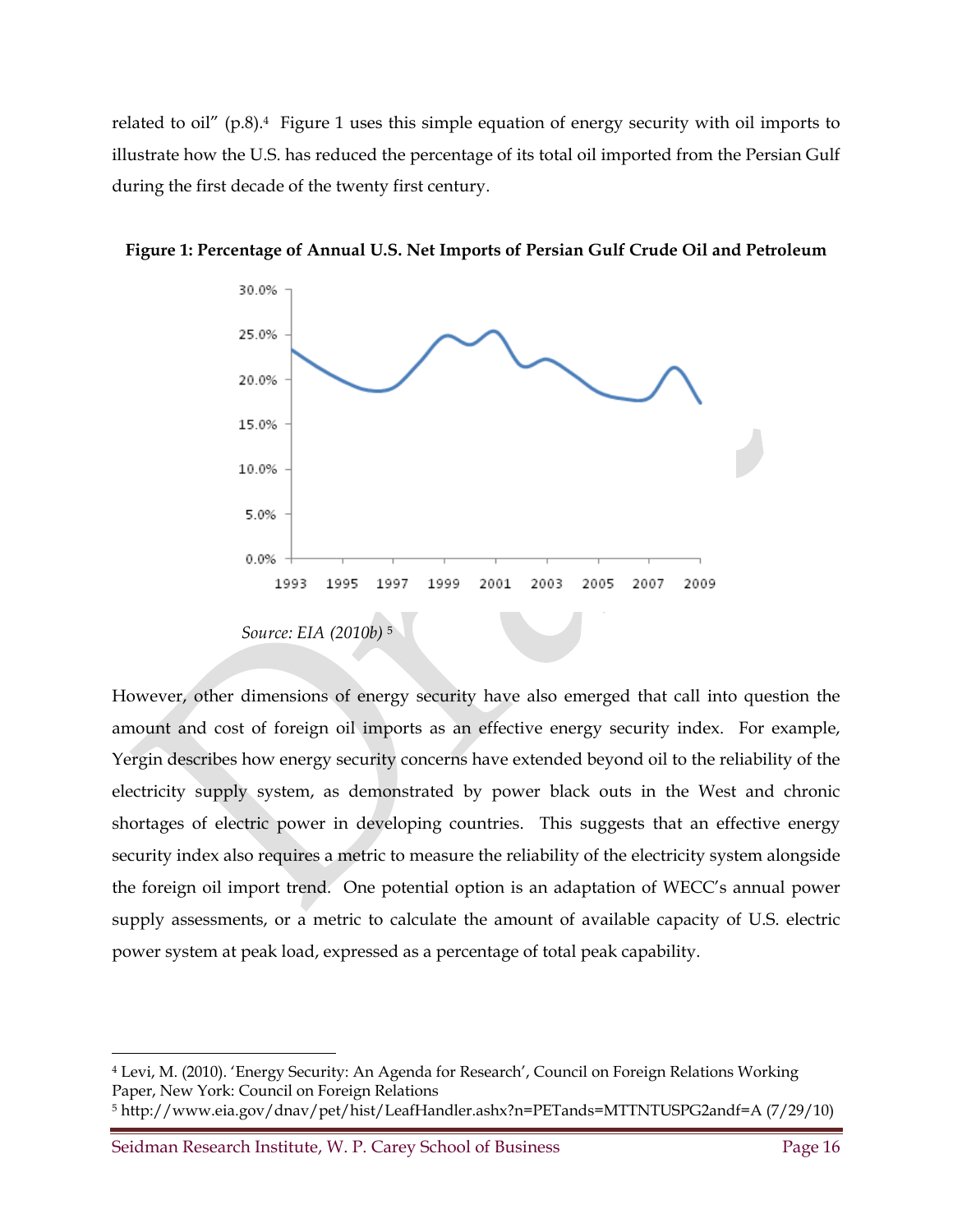A 2003 National Conference of State Legislatures report equated energy security with resilience, before focusing primarily on accidents, natural disasters, and a post 9/11 threat of terrorist or intentional damage, which suggests that one or more metrics is needed, focused upon the security and ability of energy supply lines to withstand natural and manmade events. The World Bank Group (2005) proposed an interpretation of energy security based upon energy efficiency, diversification of supply (encompassing both type and origin) and minimization of price volatility; and a literature review suggests that this latter conceptualization has become more widespread. Consider, for example, Table 1, which lists 18 definitions of energy security. The common terms that stand out within these definitions include sufficiency, reliability, stability, affordability and sustainability.

Sufficiency refers to the extent to which a country can meet its energy demands via domestic and imported sources. Key potential metrics for an energy security index perspective therefore include the domestic availability of specific energy sources (coal, natural gas, nuclear, oil, and renewables), and the percentage of energy fuel imports.

The reliability of energy supply assumes the uninterrupted supply of energy, whenever and wherever it is needed within a country. This will require the inclusion of metrics on a par with WECC's electricity power supply assessments in an energy security index, addressing the ways in which different forms of energy are delivered safely and reliably to end-users.

Stability or affordability refers to pricing. Alhajji (2007) argues that stable pricing can only happen if energy-exporting and importing counties cooperate to ensure the security of supply and demand simultaneously. Key metrics of potential value here include energy expenditure per GDP or household, and the volatility of specific energy prices over time.

Sustainability is a relatively recent addition to the energy security literature, and refers to the potential environmental effects of energy security actions and disruptions. Sustainability metrics of potential value for an energy security index therefore include emission level trends, land and water usage.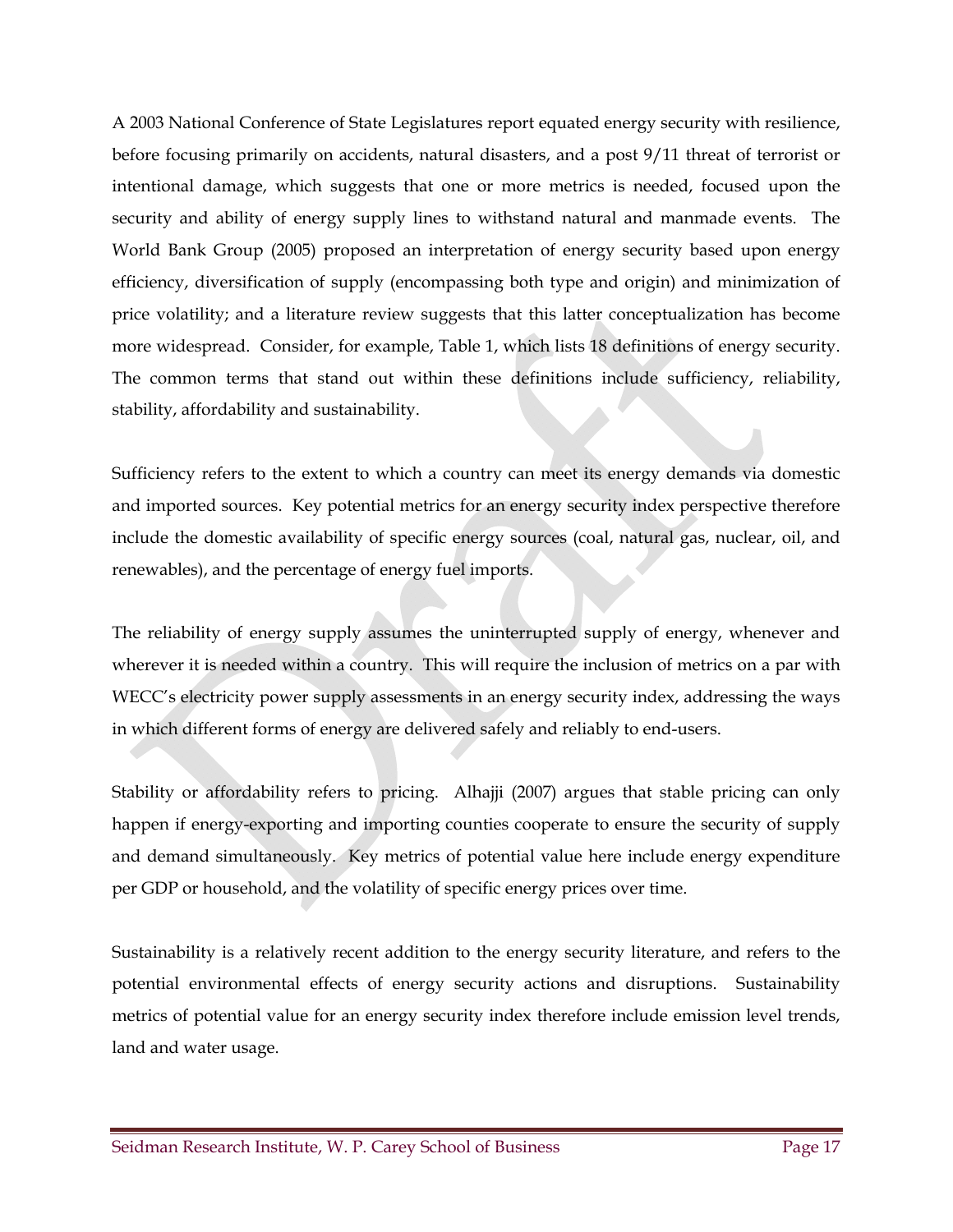| Table 1: Contemporary Definitions of Energy Security |  |  |
|------------------------------------------------------|--|--|
|                                                      |  |  |

| <b>Author/Source</b> | Definition                                                                                                     |
|----------------------|----------------------------------------------------------------------------------------------------------------|
| Ahamed (2011)        | " the uninterrupted physical availability at a price which is affordable, while respecting environment         |
|                      | concerns". Energy security may also be defined as "the availability of usable energy supplies, at the point of |
|                      | final consumption, in sufficient quantity and timeliness so that, given due regard for encouraging energy      |
|                      | efficiency, the economic and social development of the country is not materially constrained" <sup>6</sup>     |
| Aimone (2009)        | " energy security encompasses sufficiency, surety and sustainability."                                         |
| Alhajji (2007)       | "Definitions of energy security range from uninterrupted oil supplies to the physical security of energy       |
|                      | facilities to support for biofuels and renewable energy resources."                                            |
| <b>APERC (2003)</b>  | " securing adequate energy supplies at reasonable and stable prices in order to sustain economic               |
|                      | performance and growth." (p. 4)                                                                                |
| Bielecki (2002)      | " reliable and adequate supply of energy at reasonable prices" (p.237)                                         |
| Bird (2007)          | " ensuring security of supply of fossil fuels (but keeping climate change in mind), finding alternative        |
|                      | sources of energy and reducing demand for energy" (p.5)                                                        |
| Brown, Rewey and     | "Energy security refers to a resilient energy system" $(p.7)$                                                  |
| Gagliano (NCSL)      |                                                                                                                |
| (2003)               |                                                                                                                |
| Ethanol across       | "Do we mean national security? Well sort of. energy independence? Well, sort of that too. Do we mean           |
| America (2005)       | economic security? Yes, all of the above." (p.1)                                                               |
| European             | " uninterrupted physical availability of energy products on the market, at a price which is affordable for     |
| Commission (2000)    | all consumers (private and industrial)"                                                                        |
| IEA (2011)           | " the uninterrupted physical availability at a price which is affordable, while respecting environment         |
|                      | concerns"7                                                                                                     |

<sup>6</sup> http://www.neopanora.com/en/developing-countries/113.html

<sup>7</sup> http://www.iea.org/subjectqueries/keyresult.asp?KEYWORD\_ID=4103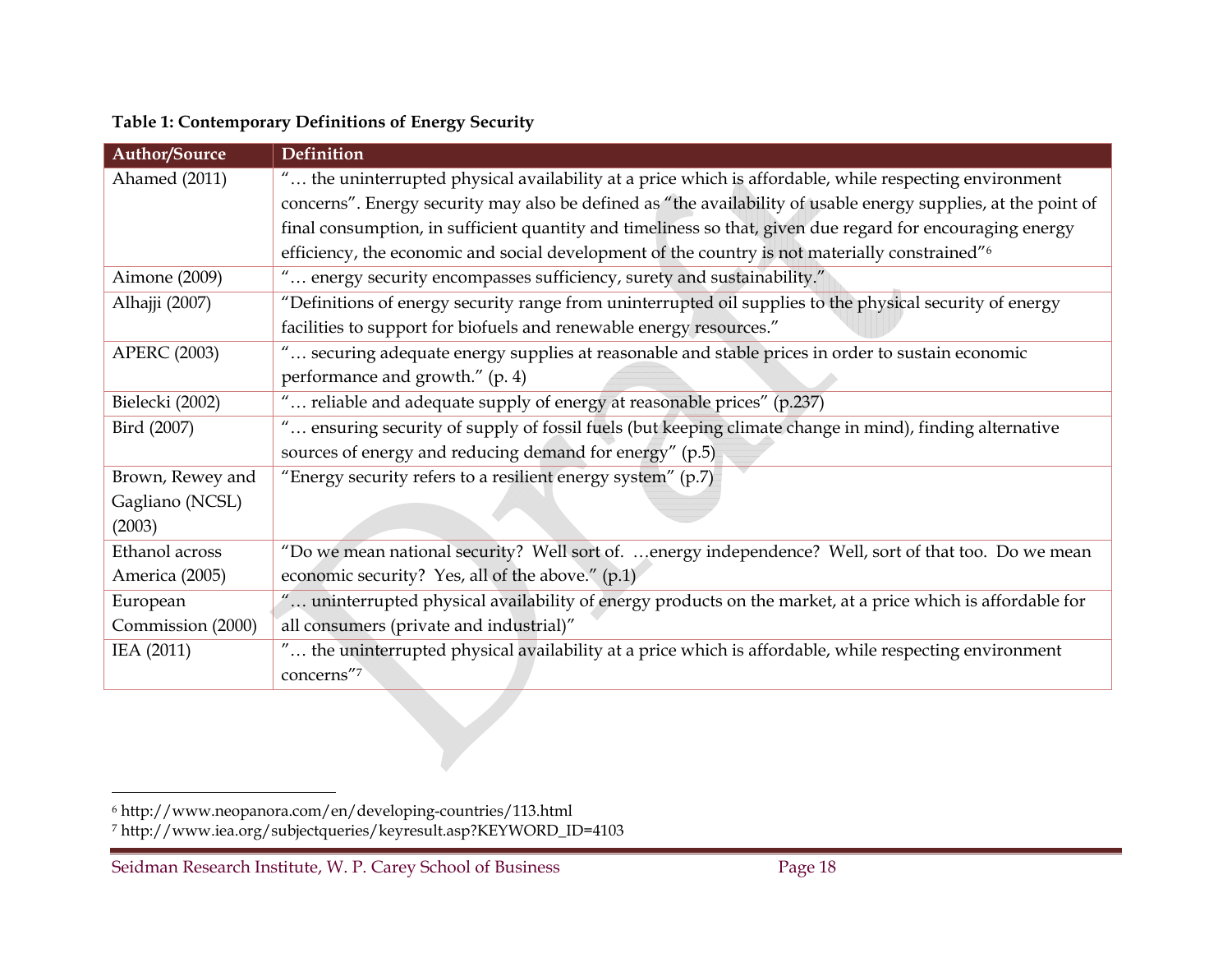| " the reliable supply of affordable energy." (p.14)                                                            |
|----------------------------------------------------------------------------------------------------------------|
|                                                                                                                |
|                                                                                                                |
|                                                                                                                |
| "A more comprehensive notion of energy security should take into account three principles that supersede       |
| the objective of independence: resilience, diversity of supply and global interdependence" 8                   |
| "the degree of probability of disruption to energy supply occurring" (p.13)                                    |
|                                                                                                                |
| composed of availability, affordability, efficiency and environmental stewardship" (p. 9.1)                    |
|                                                                                                                |
| "the uninterrupted physical availability at a price which is affordable, while respecting environment          |
| concerns". Energy security may also be defined as "the availability of usable energy supplies, at the point of |
| final consumption, in sufficient quantity and timeliness so that, given due regard for encouraging energy      |
| efficiency, the economic and social development of the country is not materially constrained" <sup>9</sup>     |
| " covers many concerns linking energy, economic growth and political power" (p.9)                              |
|                                                                                                                |
|                                                                                                                |
| " a shorthand term for the broad debate among policy makers, academics and independent energy                  |
| experts about what steps the U.S. should take to reduce its vulnerability to oil-price shocks, geopolitical    |
| pressures on energy supplies, climate-change risks and disruptions to domestic electricity prices." (p. A4)    |
| energy security means ensuring countries can sustainably produce                                               |
| and use energy at reasonable cost in order to:                                                                 |
| Facilitate economic growth and, through this, poverty reduction; and                                           |
| Directly improve the quality of peoples' lives by broadening access to modern energy services." (p.3)          |
| " the availability of sufficient supplies at affordable prices." (p.69)                                        |
|                                                                                                                |

*Source: Authors*

8 http://www.globalization101.org/index.php?file=issueandpass1=subsandid=327 9 http://www.neopanora.com/en/developing-countries/113.html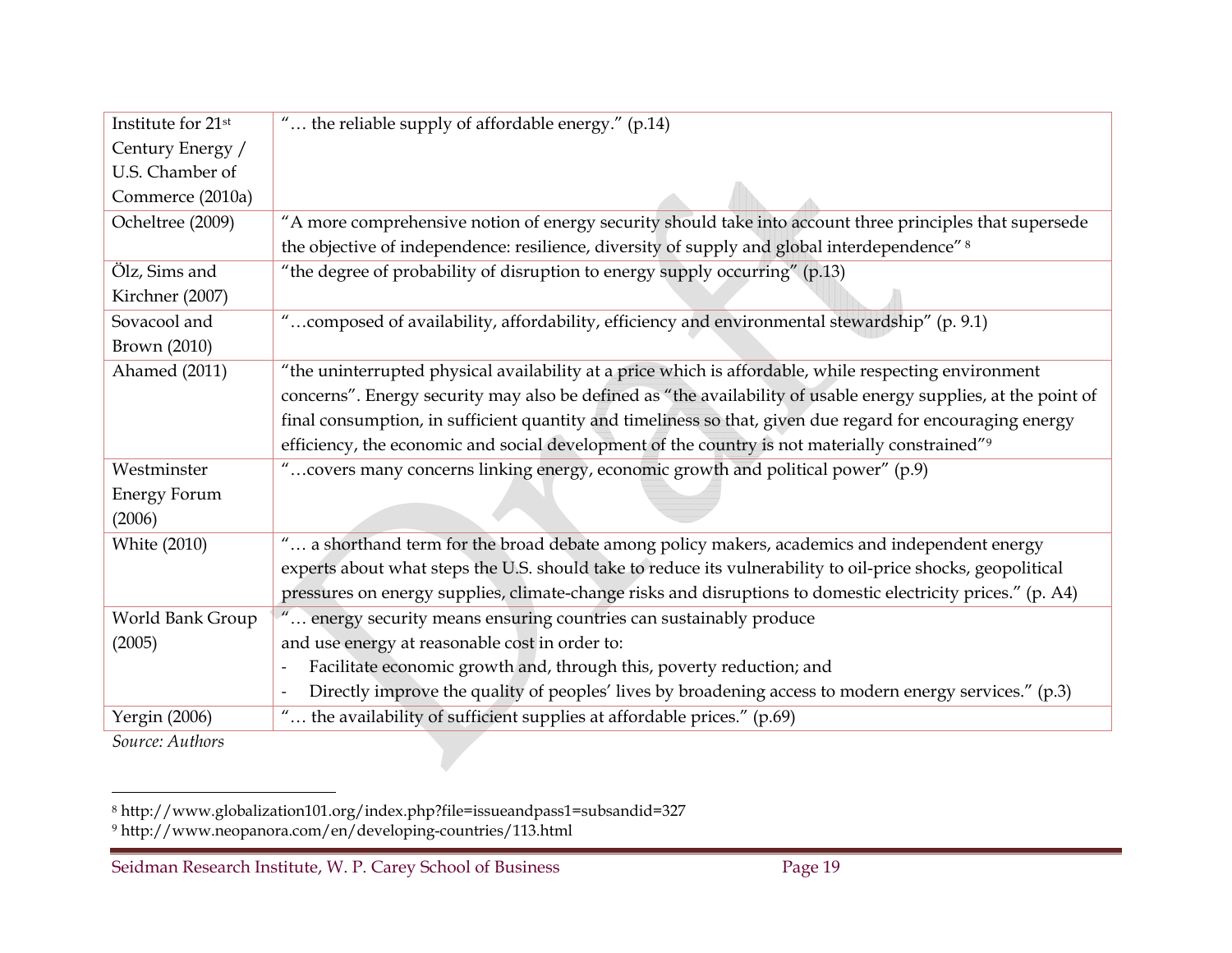The key thing to note, however, is that energy insecurity does not necessitate an energy crisis. It merely increases the risk of a crisis happening.

## **3. Operationalizing Energy Security – Two Contemporary Measures**

Despite the presence of common themes within the literature, the operationalization of energy security as a standard, composite series of SMART, evaluatory metrics appears to have only come to the fore when two quantifiable measures were developed by Sovacool and Brown  $(2010)$  and the Institute for  $21$ <sup>st</sup> Century Energy  $(2010)$ .

One potential reason for the absence of quantifiable measures is provided by Ocheltree (2009), who concludes that the definition of energy security has to differ from country to country, as illustrated by his definitions of energy security for the following four countries:

- *USA:* " … producing energy at home and relying less on foreigners."
- *China: " …* buying stakes in foreign oil fields."
- *Russia:* " … restrictions on foreign investment in domestic oil and natural gas."
- *Japan:* " ... offsetting ... scarcity of domestic resources through diversification, trade and investment."10

#### **3.1. Sovacool and Brown's (2010) Operationalization**

Drawing from a review of 91 academic papers published between 2003 and 2008, Sovacool and Brown propose an energy security index consisting of 10 metrics, divided across 4 multidimensional categories – availability, affordability, economic efficiency and environmental stewardship. Sovacool & Brown's index metrics are shown in Table 2.

 $\overline{a}$ 

<sup>10</sup> http://www.globalization101.org/index.php?file=issueandpass1=subsandid=327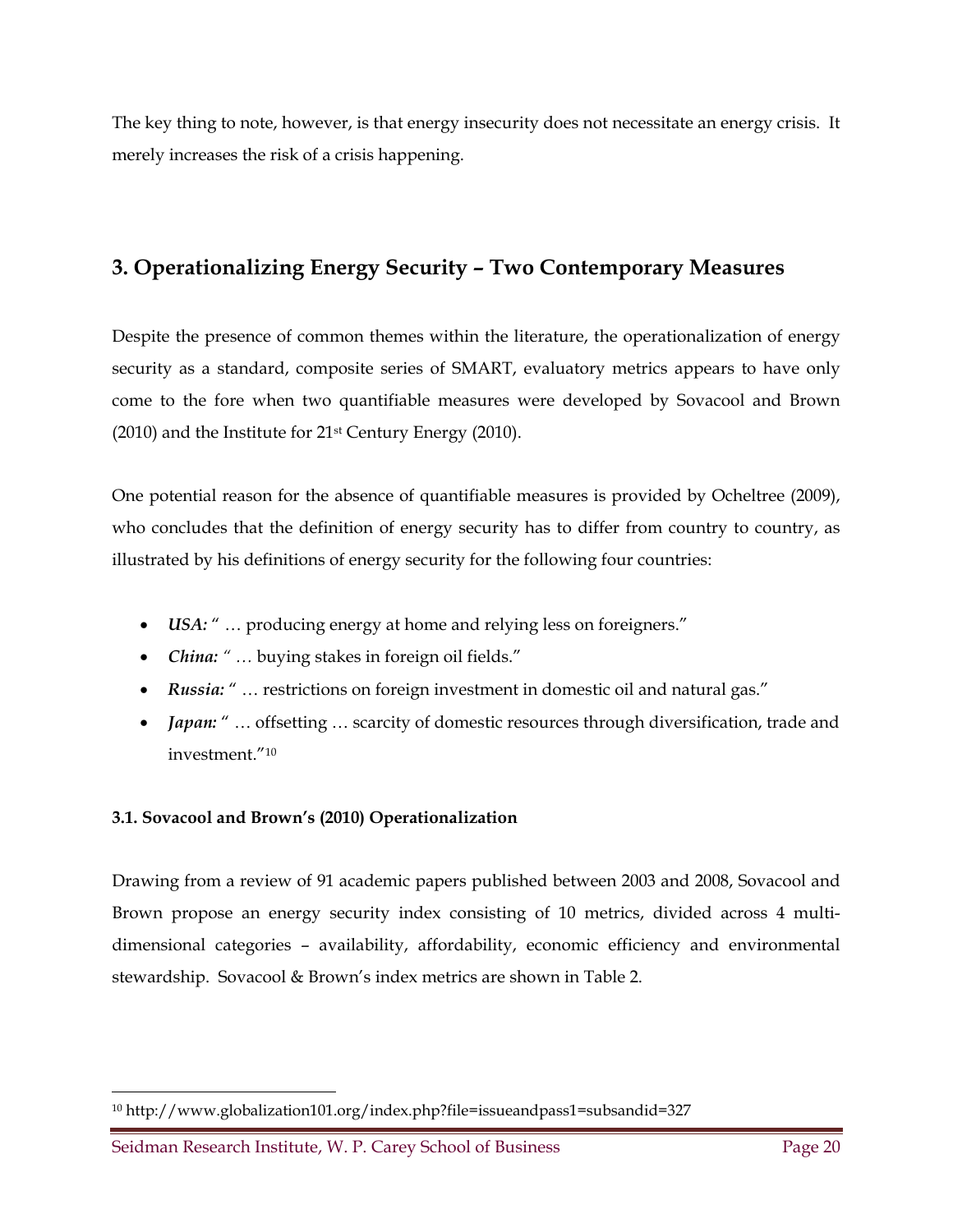Availability references are found within 80% of the papers reviewed by Sovacool and Brown, who subsequently suggest that metrics addressing the procurement of a sufficient and uninterrupted supply, a limited dependency on foreign fuels, and the need for a mix of energy sources, suppliers and locations to safeguard against sabotage or attack are all of value. However, Sovacool and Brown's energy security index actually only contains 3 availability metrics, and these are exclusively focused upon the degree of reliance on foreign fuel supplies.

|  | Table 2: Sovacool and Brown's Energy Security Index Metrics |
|--|-------------------------------------------------------------|
|  |                                                             |

| Availability                        | <b>Affordability</b>                          |
|-------------------------------------|-----------------------------------------------|
| Oil Import Dependency               | <b>Retail Residential Prices</b><br>$\bullet$ |
| Natural Gas Import Dependency       | Retail Gasoline/Petrol Prices                 |
| Dependence on Petroleum Transport   |                                               |
| Fuels                               |                                               |
|                                     |                                               |
| Efficiency                          | <b>Environmental Stewardship</b>              |
| <b>Energy Intensity</b>             | $SO2$ emissions                               |
| Per Capita Electricity Use          | $CO2$ emissions                               |
| On-Road Fuel Intensity of Passenger |                                               |
| Vehicles                            |                                               |

*Source: Sovacool and Brown (2010)* 

Affordability issues are common to over half of the papers reviewed by Sovacool and Brown. Encapsulating the equitable access of energy services, stable pricing and access to a broad range of high-quality energy fuels, Sovacool and Brown propose residential and transportation metrics as indicators of affordability on the grounds that they represent the greatest use of energy by the general population.

Economic efficiency is Sovacool and Brown's third dimension. This refers to the minimization of resource units needed per unit of output through substitution or changing habits, along with innovative service quality improvements to reduce any negative externalities or costs associated with energy supply and use. Two of their metrics for this dimension indicate efficiency of individual technologies at an end-user level. The other (energy intensity) correlates energy use with economic output across multiple sectors.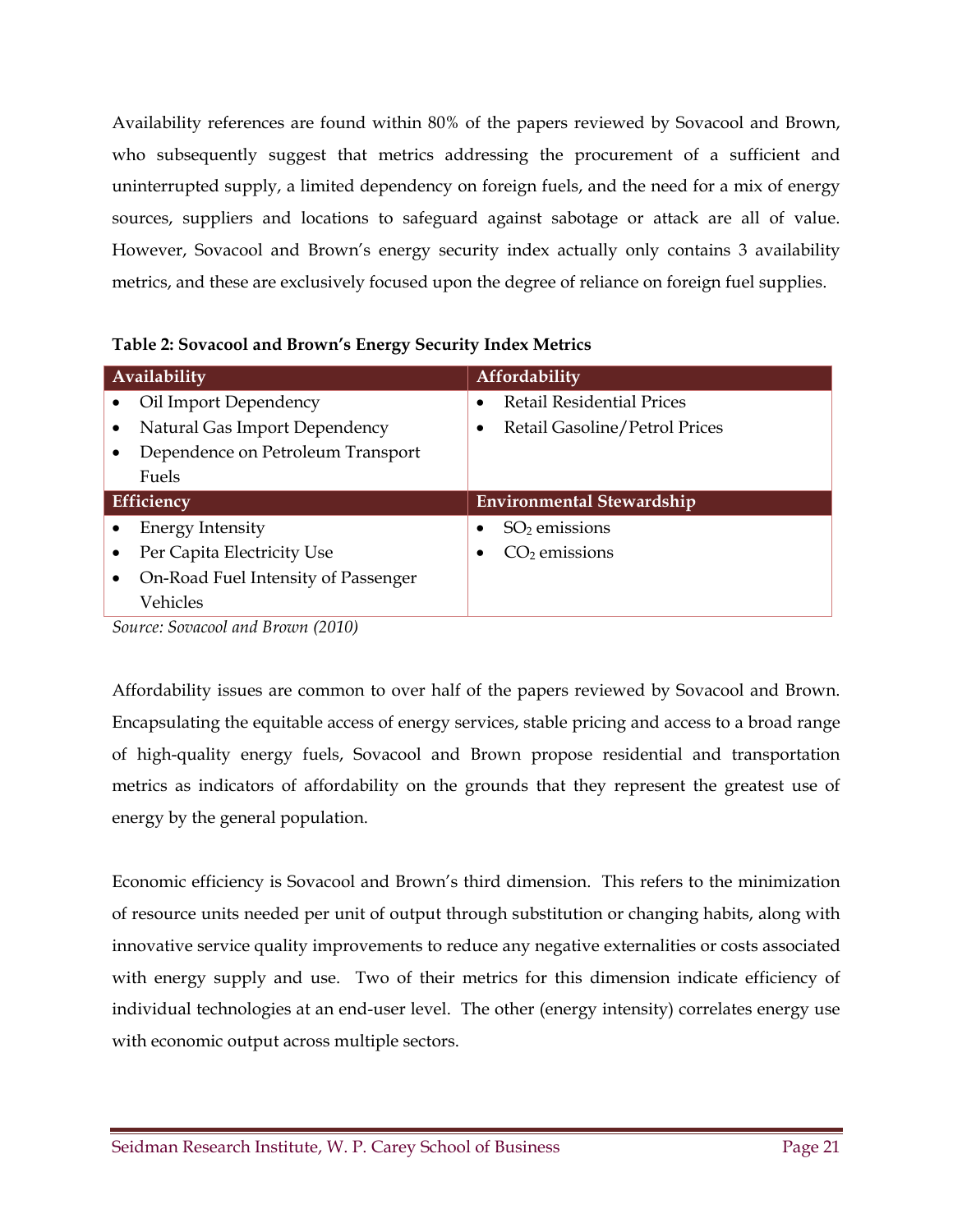Sovacool and Brown's final category, environmental stewardship, appears in approximately one quarter of the papers reviewed. Emphasizing sustainability, sulfur dioxide  $(SO<sub>2</sub>)$  and carbon dioxide  $(CO_2)$  emission level metrics are proposed by Sovacool and Brown as part of their energy security index.

Each metric is given equal weighting within Sovacool and Brown's index and inversely measures energy security. That is, the higher the value of a metric, the lower the energy security.

To test their operationalization, Sovacool and Brown evaluate the energy security of 22 OECD countries between 1970 and 2007. They assess a country's relative progress by assigning a value of -1 if the indicator worsens over time, 0 if it stays the same and +1 if it improves. This simple scoring exercise therefore prevents large changes in any indicator from dominating their measure of relative progress. However, it also means that a minute change in one indicator has the same influence as a large change in another – a potential flaw in their calculations.

To show how countries perform relative to others, and also account for the impact of countryspecific energy policies and resource endowments, z-scores are calculated for each metric, subtracting mean value from each data point and dividing by the metric's standard deviation.<sup>11</sup>

Focusing specifically upon the U.S., 1970-2007, Sovacool and Brown conclude that:

- Only Greece, Spain and Portugal have performed worse than the U.S. over the 37 years.
- The U.S. has made some progress in terms of energy intensity, fuel economy and  $SO<sub>2</sub>$ emissions.
- However, the U.S. has also become the world's largest oil consumer at a time when domestic production plummeted, leading to a rise in oil imports from 22% to 59% of total consumption. This increased dependence on foreign supplies of natural gas and oil has also necessitated extensive and costly diplomatic and military efforts to safeguard imports from insecure or politically unstable countries.

<sup>&</sup>lt;u>.</u> 11 Z-scores are a statistical reference to the Normal distribution.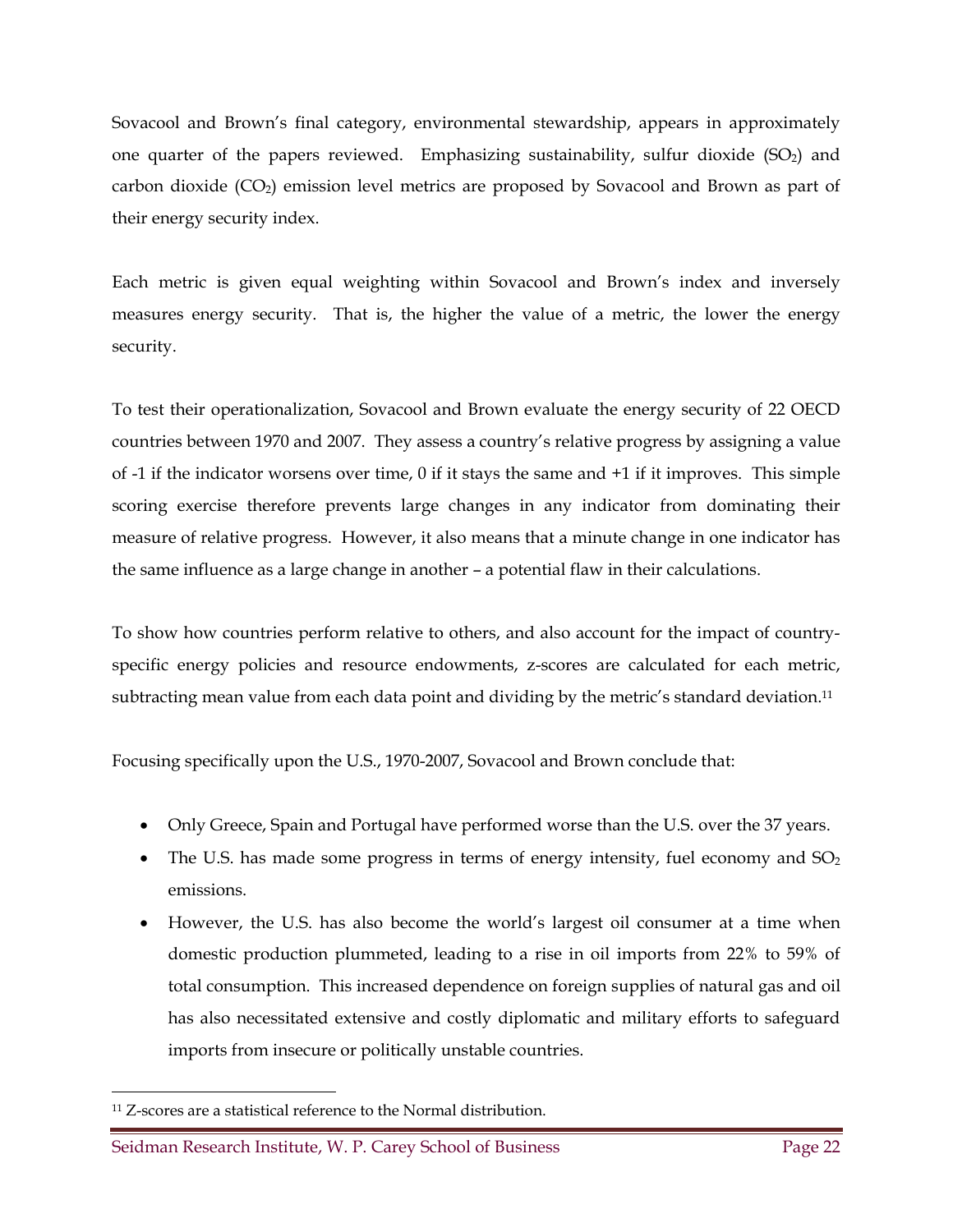- Susceptibility to oil disruptions and pricing spikes is greater than ever.
- The adoption of more energy efficient technologies has restricted consumption to an increase of 23% at a time when U.S. economic output increased by 65% and per capita incomes by 35%.
- U.S. aggregate demand for electricity rose by 170% between 1970 and 2007, with electrical power usage growing from 25% of the nation's total energy use to 40%.
- SO2 emissions from electrical generators have fallen, but the U.S. has experienced a rise in respiratory illnesses in part due to vehicle and coal-burning plant pollution.
- The U.S. remains the world's leading emitter of greenhouse gases.

At a generic, global level, Sovacool and Brown also conclude:

- Most of the countries analyzed have regressed in terms of their energy security, despite the growth in renewable portfolio standards, feed-in tariffs, emissions trading schemes and investments in alternative fuels.
- There is significant disparity between countries.
- No country has scored perfectly on the index, because energy efficiency measures usually focus on meeting the demands of consumers, rather than reducing that demand. That is, developing or producing more energy efficient goods and services, rather than encouraging people to change their behavior.
- Domestic action to change consumer behavior, promote energy efficiency and lower greenhouse gas emissions is just as important as alliances and interactions with energy resource-producing countries.

#### **3.2. Institute for 21st Century Energy's (2010) Operationalization**

The Institute for 21st Century Energy and U.S. Chamber of Commerce (2010a; 2010b) propose an alternative energy security index consisting of 37 metrics, split across 9 categories, to measure the perceived reliability and diversity of U.S. supplies, 1970-2030.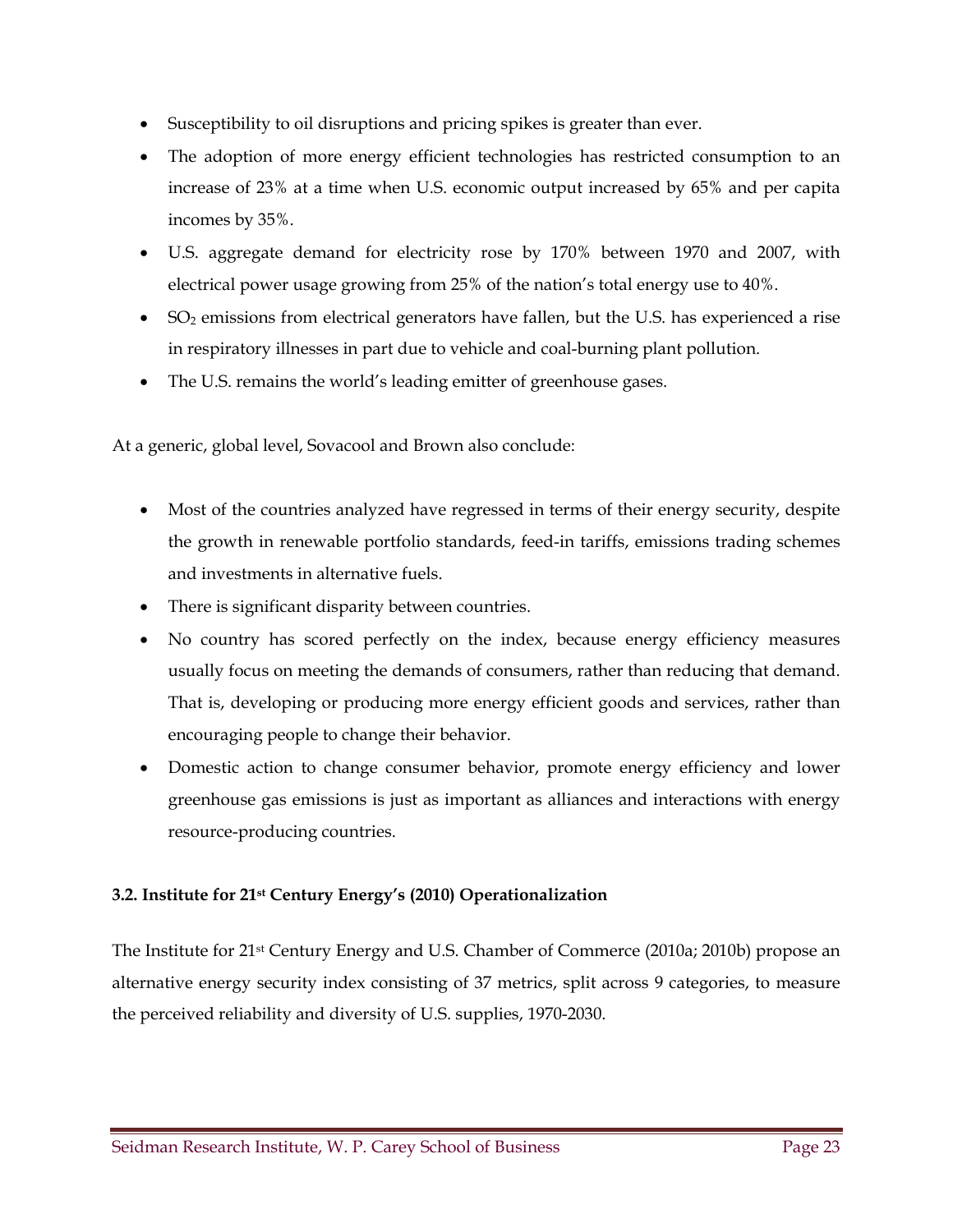| Category                                   | Description                                                                                                                                                                                                                                 |                                     | <b>Constituent Measures</b>                                                                                                                                                                                                                                             |
|--------------------------------------------|---------------------------------------------------------------------------------------------------------------------------------------------------------------------------------------------------------------------------------------------|-------------------------------------|-------------------------------------------------------------------------------------------------------------------------------------------------------------------------------------------------------------------------------------------------------------------------|
| <b>Global Fuels</b><br><b>Fuel Imports</b> | higher<br>reliability<br>The<br>the<br>and $\bullet$<br>diversity of global reserves<br>and $\bullet$<br>supplies of oil, natural gas and coal,<br>the lower the risk to energy security.<br>The lower the exposure of the U.S. $ \bullet $ | $\bullet$<br>$\bullet$<br>$\bullet$ | Security of World Oil Reserves<br>Security of World Oil Production<br>Security of World Natural Gas Reserves<br>Security of World Natural Gas Production<br>Security of World Coal Reserves<br>Security of World Coal Production<br>Security of World Petroleum Imports |
|                                            | unreliable<br>and $\bullet$<br>economy<br>to<br>concentrated supplies of oil and<br>natural gas, and the lower the import.<br>costs, the lower the risk to energy<br>security.                                                              |                                     | Security of World Natural Gas Imports<br>Oil and Natural Gas Import Expenditures<br>Oil and Natural Gas Import Expenditures<br>per GDP                                                                                                                                  |
| <b>Energy</b><br>Expenditure               | The lower the energy costs to the U.S. $\sim$<br>economy and less the consumer<br>exposure to price shocks, the lower<br>the risk to energy security.                                                                                       |                                     | Energy Expenditures per GDP<br>Energy Expenditures per Household<br><b>Retail Electricity Prices</b><br>Crude Oil Prices                                                                                                                                                |
| Price and<br><b>Market</b><br>Volatility   | The lower the susceptibility of the $\bullet$<br>U.S. economy and consumers to large<br>swings in energy prices, the lower the<br>risk to energy security.                                                                                  | $\bullet$                           | Crude Oil Price Volatility<br><b>Energy Expenditure Volatility</b><br>World Oil Refinery Utilization<br>Petroleum Stock Levels                                                                                                                                          |
| <b>Energy Use</b><br>Intensity             | The lower the energy usage of $\bullet$<br>industry, commercial and residential.<br>customers, the lower the risk to<br>energy security.                                                                                                    | $\bullet$<br>$\bullet$<br>$\bullet$ | <b>Energy Consumption per Capita</b><br><b>Energy Intensity</b><br>Petroleum Intensity<br>Household Energy Efficiency<br>Commercial Energy Efficiency<br><b>Industrial Energy Efficiency</b>                                                                            |
| <b>Electric Power</b><br><b>Sector</b>     | reliability<br>The<br>greater<br>the<br>and $\bullet$<br>diversity of electricity generating.<br>capacity, the lower the risk to energy $\bullet$<br>security.                                                                              |                                     | <b>Electricity Capacity Diversity</b><br><b>Electricity Capacity Margins</b><br><b>Electricity Transmission Line Mileage</b>                                                                                                                                            |
| Transportation<br><b>Sector</b>            | The greater the efficiency of the auto $\bullet$<br>fleet and diversity of fuels, the lower<br>the risk to energy security.                                                                                                                 | $\bullet$                           | Passenger Car Average MPG<br>Transportation Vehicle Miles Traveled per<br><b>GDP</b><br>Transportation Non-Petroleum Fuel Use                                                                                                                                           |
|                                            | <b>Environmental</b> The lower the number of Greenhouse •<br>Gas emissions reduction mandates,<br>and lower the energy $CO2$ emissions,<br>the lower the risk to energy security.                                                           | $\bullet$                           | Energy-Related CO <sub>2</sub> Emissions<br>Energy-Related CO <sub>2</sub> Emissions per Capita<br>Energy-Related CO <sub>2</sub> Emissions Intensity<br>Non CO <sub>2</sub> Emitting Share of Electricity<br>Generation                                                |
| <b>Research and</b><br>Development         | The higher $R&D$ investments in new $\bullet$<br>energy technologies and greater the<br>number of technical graduates, the<br>lower the risk to energy security.                                                                            | $\bullet$                           | Industrial Energy R&D Expenditures<br>Federal Energy and Science R&D<br>Expenditures<br>Science and Engineering Degrees                                                                                                                                                 |

### **Table 3: Institute's Metric Categories, Descriptions and Constituent Measures**

*Source: Institute for 21st Century Energy (2010a)*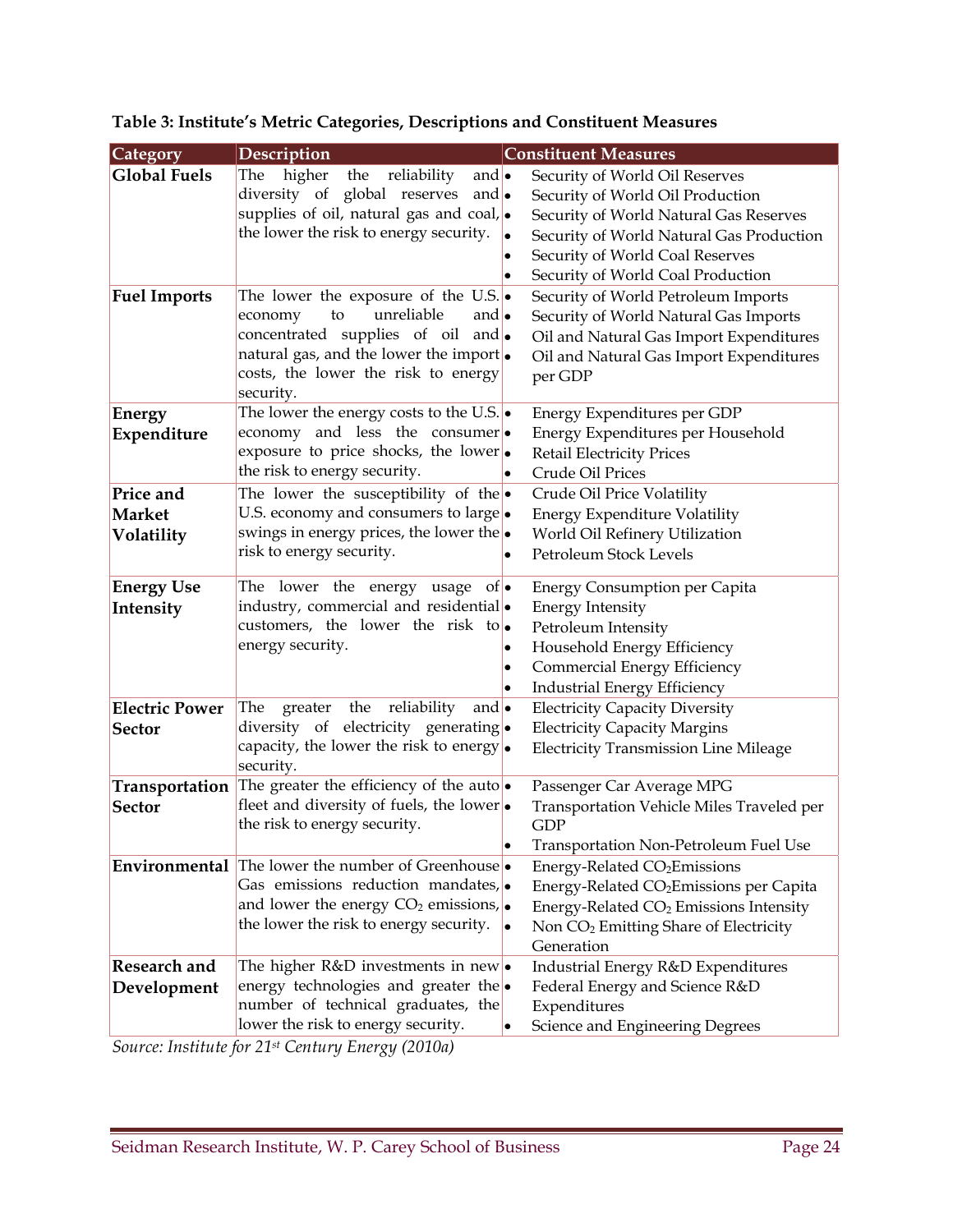The Institute's 9 categories are:

- 
- 
- Energy Expenditures **Environmental**
- 
- Energy Use Intensity
- Global Fuels **Electric Power Sector**
- Fuel Imports **Transportation Sector** 
	-
- Price and Market Volatility **Conserverse Conserverse Conserverse Conserverse Conserverse Conserverse Conserverse**

Each category contains 3 to 6 constituent metrics, covering a wide range of energy supply, enduse, operations and emissions issues. Descriptions for each metric and its constituent measures are displayed in Table 3. The data sources for each constituent measure, drawn from historical records and EIA forecasts, are shown in Table 4. These 37 measures are then reduced to 4 subindices. These are the geopolitical, economic, reliability and environmental.

The geopolitical sub-index examines:

- U.S. dependence upon fuel imports.
- The political stability and attitudes of the countries supplying the imports.
- Associated political/military risks.

The economic sub-index addresses:

- The percentage of national income spent on energy.
- Price volatility.
- The impact of rising prices upon national wealth/trade balances.

The reliability sub-index relates to:

- The high costs of disruptions to energy supplies.
- Vulnerability to accidents or sabotage.
- Generation or capacity shortages and outages.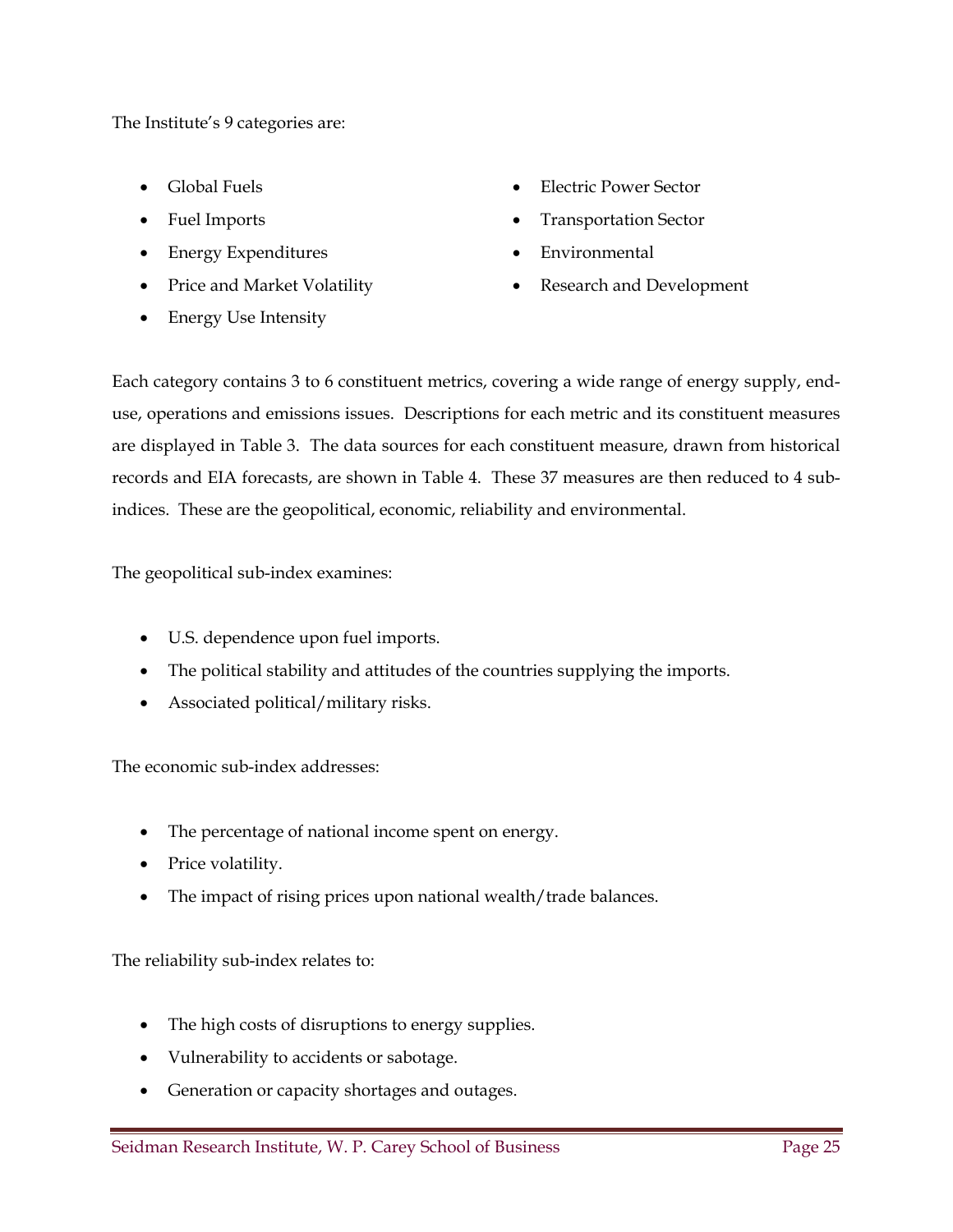| Table 4: Data Sources for Each Constituent Measure |  |  |  |
|----------------------------------------------------|--|--|--|
|----------------------------------------------------|--|--|--|

| <b>Constituent Measures</b>      | Data Source                                                      |
|----------------------------------|------------------------------------------------------------------|
| Security of World Oil            | Global oil reserves weighted by Freedom House Freedom            |
| Reserves                         | Index and HHI <sup>12</sup>                                      |
| Security of World Oil            | Global oil production weighted by Freedom House Freedom          |
| Production                       | Index and HHI                                                    |
| Security of World Natural        | Global natural gas reserves weighted by Freedom House            |
| <b>Gas Reserves</b>              | Freedom Index and HHI                                            |
| Security of World Natural        | Global natural gas production weighted by Freedom House          |
| <b>Gas Production</b>            | Freedom Index and HHI                                            |
| Security of World Coal           | Global coal reserves weighted by Freedom House Freedom           |
| Reserves                         | Index and HHI                                                    |
| Security of World Coal           | Global coal production weighted by Freedom House                 |
| Production                       | Freedom Index and HHI                                            |
| Security of World Petroleum      | Net petrol imports as % of total U.S. supply weighted by         |
| Imports                          | Freedom House Freedom Index and HHI                              |
| Security of World Natural        | Net natural gas imports as % of total U.S. supply weighted by    |
| Gas Imports                      | Freedom House Freedom Index and HHI                              |
| Oil and Natural Gas Import       | Value of net imports of oil, petroleum and natural gas in        |
| Expenditures                     | billions of real (2000) dollars                                  |
| Oil and Natural Gas Import       | Value of net imports of oil, petroleum and natural gas as a %    |
| <b>Expenditures per GDP</b>      | of GDP                                                           |
| Energy Expenditures per          | Total real (2000) dollar cost of energy consumed per \$1,000 of  |
| <b>GDP</b>                       | GDP per year                                                     |
| Energy Expenditures per          | Total real (2000) dollar cost of energy consumed per             |
| Household                        | household per year                                               |
| <b>Retail Electricity Prices</b> | Average U.S. electricity costs in cents per kWh in real (2000)   |
|                                  | dollars                                                          |
| Crude Oil Prices                 | Average U.S. cost per barrel of crude oil in real (2000) dollars |
| Crude Oil Price Volatility       | Annual change in real (2000) crude oil prices averaged over a    |
|                                  | 3 year period                                                    |
| <b>Energy Expenditure</b>        | annual change in<br>(2000)<br>real<br>U.S.<br>Average<br>energy  |
| Volatility                       | expenditures per \$1,000 of GDP                                  |
| World Oil Refinery               | Average % utilization of global petroleum refinery capacity      |
| Utilization                      | (BP Statistical Review)                                          |
| Petroleum Stock Levels           | Average day's supply of petroleum stocks                         |
| <b>Energy Consumption per</b>    | Million Btu consumed per year                                    |
| Capita                           |                                                                  |
| <b>Energy Intensity</b>          | Million Btu of primary energy used in the economy per            |
|                                  | \$1,000 of real (2000) GDP                                       |
| Petroleum Intensity              | Million Btu of petroleum consumed per \$1,000 of real (2000)     |
|                                  | <b>GDP</b>                                                       |
| Household Energy Efficiency      | Million Btu of total energy consumed per household               |

<sup>12</sup> HHI = Herfindahl-Hirschman Index

<u>.</u>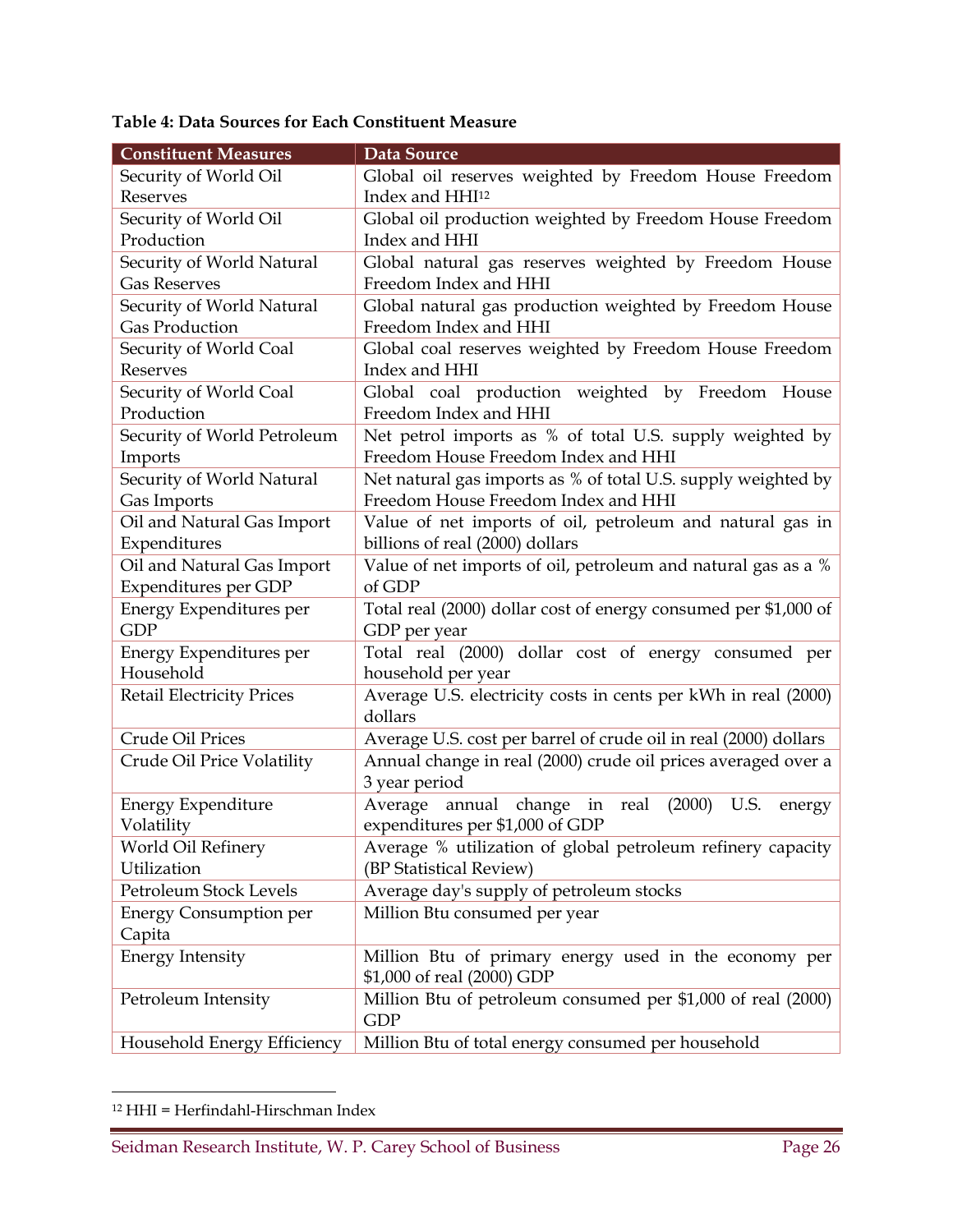| <b>Constituent Measures</b>             | Data Source                                                              |
|-----------------------------------------|--------------------------------------------------------------------------|
| <b>Commercial Energy</b>                | Million Btu of total commercial energy consumed per 1,000                |
| Efficiency                              | square feet of commercial floor space                                    |
| <b>Industrial Energy Efficiency</b>     | Trillion Btu of total industrial energy consumed per unit of             |
|                                         | industrial production, measured by the IP Index                          |
| <b>Electricity Capacity Diversity</b>   | Market share concentration index (HHI) of the primary                    |
|                                         | categories of electric power generating capacity, adjusted for           |
|                                         | availability                                                             |
| <b>Electricity Capacity Margins</b>     | Unused available capacity of U.S. electric power system at               |
|                                         | peak load as % of total peak capability                                  |
| <b>Electricity Transmission Line</b>    | Current miles of transmission lines per gigawatt of summer               |
| Mileage                                 | demand                                                                   |
| Passenger Car Average MPG               | Average miles per gallon of passenger car fleet                          |
| <b>Transport Vehicle Miles</b>          | Vehicle miles traveled (VMT) per \$1,000 of GDP in real (2000)           |
| Traveled per GDP                        | dollars (DOT/FHA for VMT; EIA)                                           |
| Transportation Non-                     | Non-petroleum fuels as % of total U.S. transportation energy             |
| Petroleum Fuel Use                      | consumption                                                              |
| Energy-Related                          | Total US energy related CO <sub>2</sub> emissions in million metric tons |
| CO <sub>2</sub> Emissions               |                                                                          |
| Energy-Related                          | Million metric tons of CO <sub>2</sub> emissions from energy per capita  |
| CO <sub>2</sub> Emissions per Capita    |                                                                          |
| Energy-Related CO <sub>2</sub> Emission | Metric tons of $CO2$ emissions from energy per \$1,000 of GDP            |
| Intensity                               | in real (2000) dollars                                                   |
| Electricity Non CO <sub>2</sub>         | % of total electric power generation contributed by                      |
| <b>Generation Share</b>                 | renewables, hydroelectric, nuclear and fossil-fuel plants with           |
|                                         | CCS technology                                                           |
| Industrial Energy R&D                   | Dollars of industrial energy related R&D (non-Federal) per               |
| Expenditures                            | \$1,000 of GDP                                                           |
| Federal Energy and Scientific           | Dollars of federal energy and science R&D, per \$1,000 of GDP            |
| R&D Expenditures                        |                                                                          |
| Science and Engineering                 | Number of science and engineering degrees, per billion                   |
| Degrees                                 | dollars of real (2000) GDP - IPEDS survey                                |

#### **Table 4 (continued): Data Sources for Each Constituent Measure**

*Source: Institute for 21st Century Energy (2010b)* 

The environmental sub-index focuses on:

- Climate change.
- Emissions levels.

To ensure uniformity of measurement and help preserve underlying trends, the Institute for 21st Century Energy normalizes each metric by setting the value for 1980 at 100, before stating all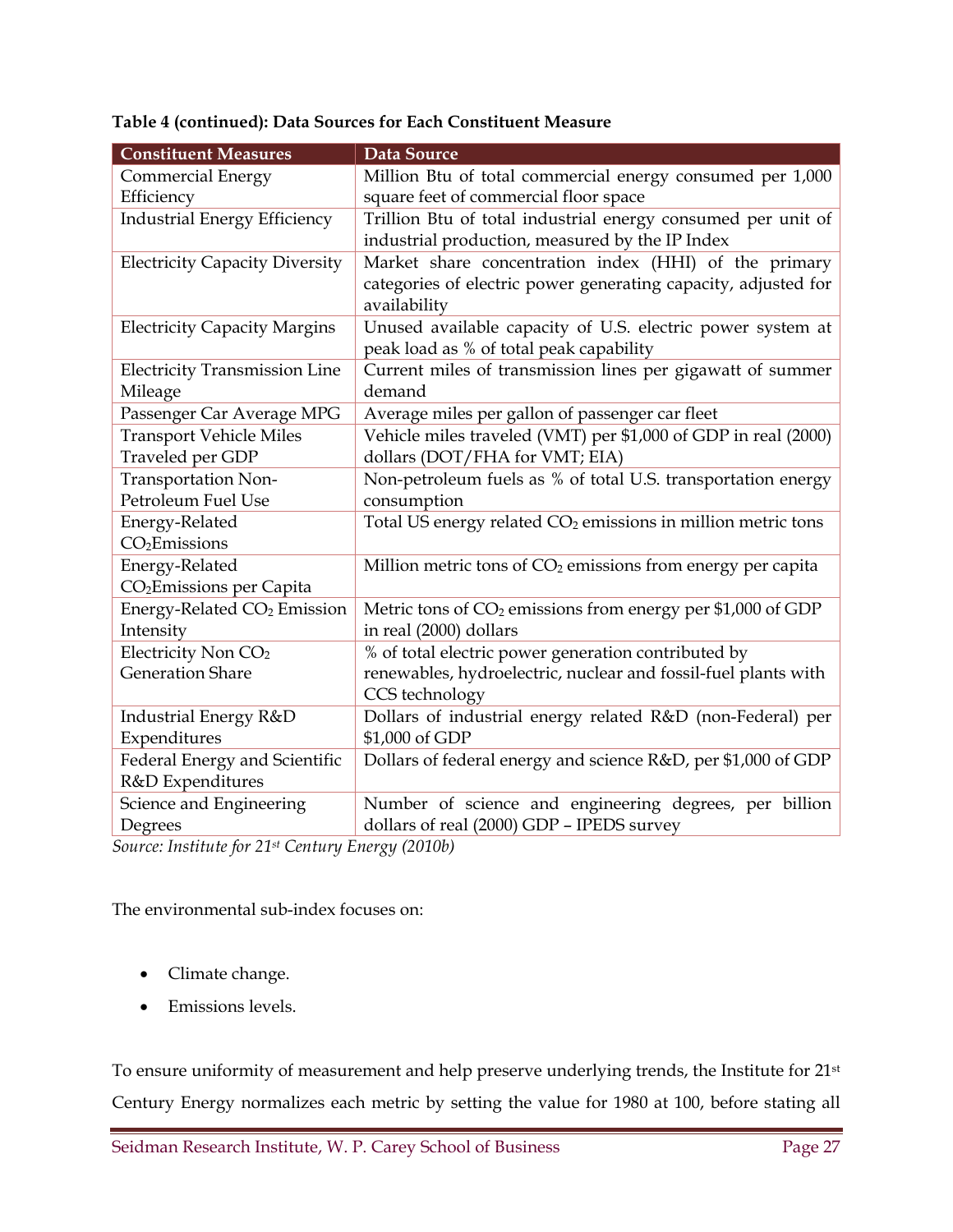other values in proportion to this. 1980 is selected because the Institute suggests it is the worst year for U.S. energy security as a composite index since 1970. However, it is not necessarily the worst year for energy security as a whole, for individual metrics or the sub-indices. A potential alternative to this, not explored by the Institute, might be to monetize the metrics.

The 37 metrics are then assigned to one or more sub-indices, as shown in Table 5, and a weighting applied to each metric based upon "analysis" and "expert judgment" (2010a, p.44), neither of which are defined or explained. This results in a weighted average score per subindex. The sub-indices are then merged into a composite or total index. The geopolitical and economic sub-indices each account for 30% the composite index because they "… dominate much of the public debate on energy security." (2010a, p. 45). The reliability and environmental sub-indices account for 20% each.

A lower value for the composite index is described as representing an improvement in energy security and a higher value described as deterioration. On the few occasions where this does not make sense, the Institute simply flips the scores for those metrics. They also acknowledge transforming the non-linearity of some metrics, but fail to provide specific examples.

Arguing that metrics focusing exclusively on oil only explain part of energy security, the Institute for 21st Century Energy identify three primary uses for their index. These are:

- To provide a historical overview of U.S. energy security that identifies key trends.
- To assess the potential impact of new policies on U.S. energy security.
- To provide insights for focusing policies.

Applying their index to the U.S., they describe the 1970s as a time of unexpected geopolitical crises, culminating in supply disruptions and soaring fuel prices. The 1980s are described as a decade of greater energy security, with a 24% decline in risk due to improvements across all 4 sub-indices and most constituent metrics. This enhanced level of security continues up to and including 1994, before the following factors thereafter negatively affect U.S. energy security: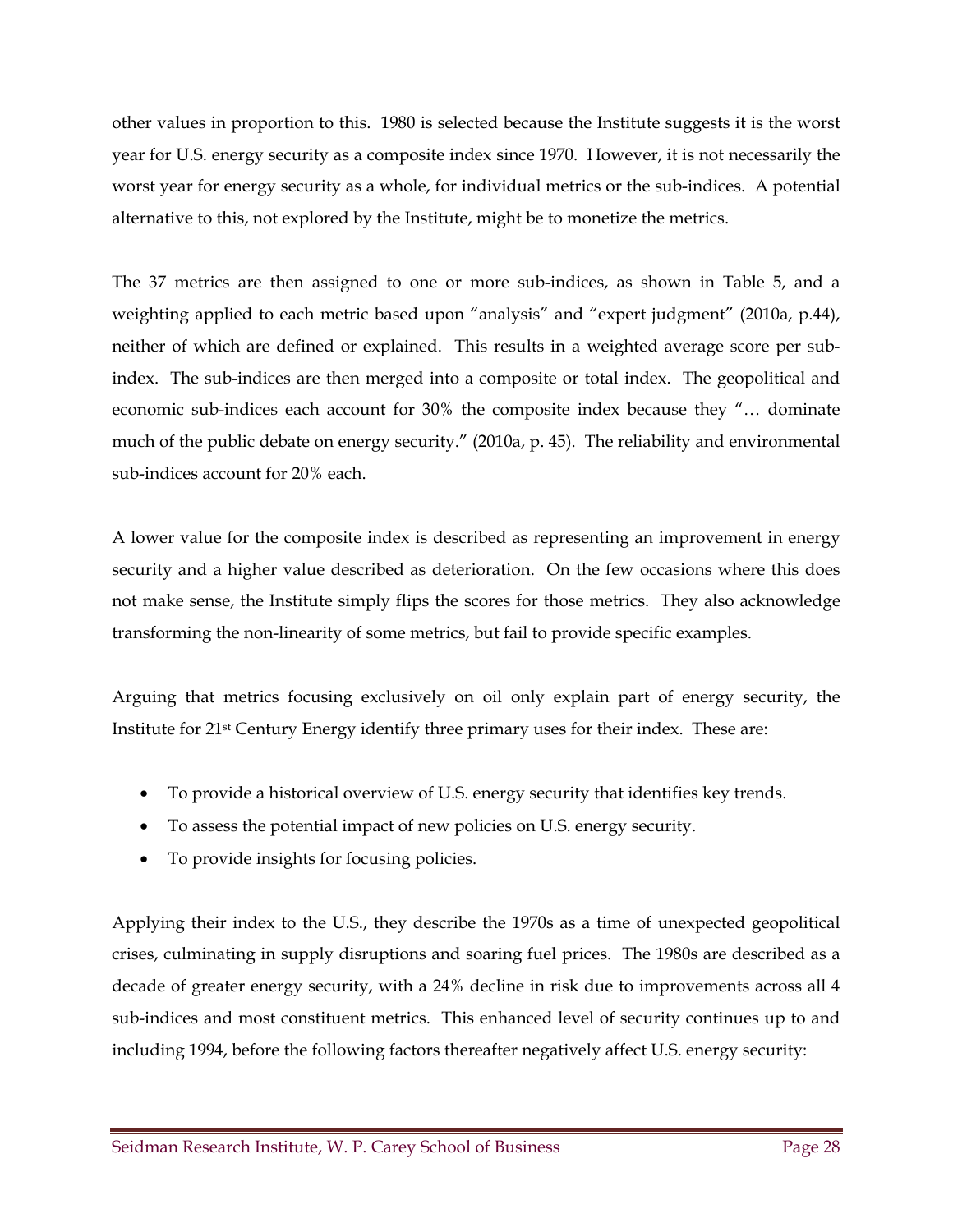- A steady decline in U.S. oil production.
- An increased reliance upon oil from countries with low Freedom Index rankings.
- A rise in the global trade of natural gas.
- Increased reliability risks associated with the electric power sector.
- A shift from passenger cars to SUVs, and an increase in the average miles driven.
- A steep rise in energy-related  $CO<sub>2</sub>$  emissions from fossil fuels.
- A decline in R&D investments and number of Science/Engineering graduates.

The Institute concludes that energy security risks have continued to increase during the first decade of the 21st century due to extreme price volatility in the oil markets, rising natural gas prices, increasing reliance on fuel imports and the fragility of the transmission system. This latter fragility is best demonstrated by the Northeast Blackout of 2003 which left an estimated 55 million Americans without power.

Looking to the future, the Institute's index suggests that the main threats to energy security up to 2030 are price and expenditure rises, driven by geopolitical and economic impacts upon the increasing cost of oil and gas. However, these increases could be counteracted by an ample and stable supply of transportation fuels and electricity sources, greater energy efficiency in all sectors, and continued diversification.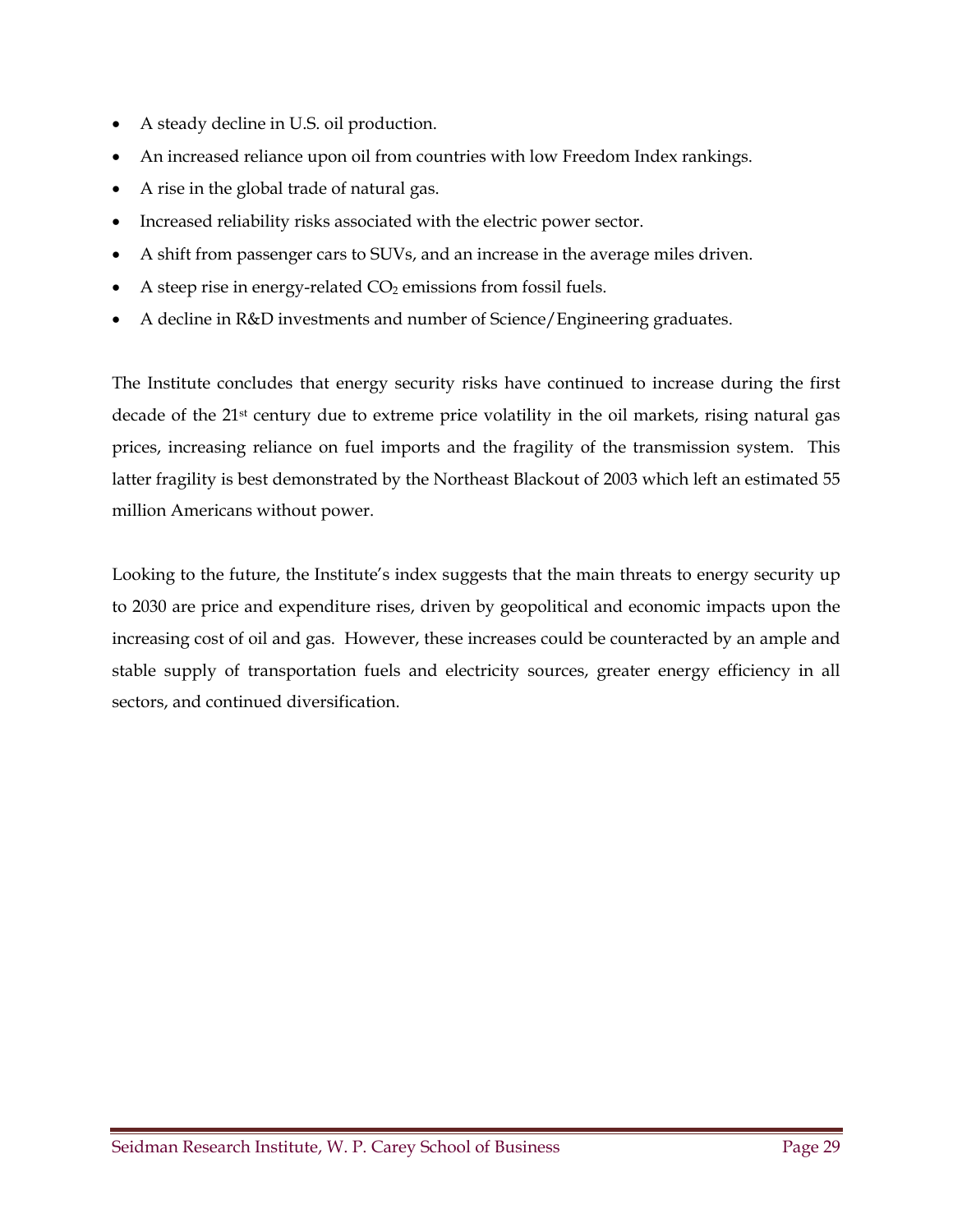|                                                     | Geopolitical   | Economic       | Reliability    | Environmental  |
|-----------------------------------------------------|----------------|----------------|----------------|----------------|
| Security of World Oil Reserves                      | 4              | $\overline{2}$ | $\overline{2}$ |                |
| Security of World Oil Production                    | 7              | $\overline{4}$ | $\overline{7}$ |                |
| Security of World Natural Gas Reserves              | 4              | $\overline{2}$ | $\overline{4}$ | 3              |
| Security of World Natural Gas Production            | $\overline{4}$ | $\overline{2}$ | 3              | 4              |
| Security of World Coal Reserves                     | 3              |                |                | 4              |
| Security of World Coal Production                   | $\overline{2}$ |                |                | 3              |
| Security of World Petroleum Imports                 | 6              | $\overline{2}$ | 9              |                |
| Security of World Natural Gas Imports               | $\overline{2}$ | $\mathbf{1}$   | $\overline{2}$ |                |
| Oil and Natural Gas Import Expenditures             | 6              | 6              |                |                |
| Oil and Nat. Gas Import                             |                | 9              |                |                |
| Expenditures/GDP                                    |                |                |                |                |
| Energy Expenditures per GDP                         | 4              | 7              |                |                |
| Energy Expenditures per Household                   |                | 9              |                |                |
| <b>Retail Electricity Prices</b>                    |                | 6              |                |                |
| Crude Oil Prices                                    | 16             | 14             | 9              |                |
| Crude Oil Price Volatility                          | 5              | 3              | 10             |                |
| Energy Expenditure Volatility                       |                | $\overline{4}$ | 13             | $\overline{4}$ |
| World Oil Refinery Utilization                      | 3              |                | 6              |                |
| Petroleum Stock Levels                              | $\overline{2}$ |                | $\bf 4$        |                |
| <b>Energy Consumption per Capita</b>                | $\overline{2}$ | 3              |                | 5              |
| <b>Energy Intensity</b>                             | $\overline{2}$ | $\overline{4}$ |                | 9              |
| Petroleum Intensity                                 | 11             | $\overline{4}$ |                | 5              |
| Household Energy Efficiency                         |                | $\mathfrak{Z}$ |                | $\overline{2}$ |
| Commercial Energy Efficiency                        |                | $\overline{2}$ |                | $\overline{2}$ |
| Industrial Energy Efficiency                        |                | 3              |                | $\overline{2}$ |
| <b>Electricity Capacity Diversity</b>               |                |                | 6              | 3              |
| <b>Electricity Capacity Margins</b>                 |                | 1              | 6              |                |
| <b>Electricity Transmission Line Mileage</b>        |                | $1\,$          | 6              | 3              |
| Passenger Car Average MPG                           | 5              | 3              |                | 13             |
| <b>Transportation Vehicle Miles Traveled</b>        | $\overline{c}$ | $\mathbf{1}$   |                | $\,8\,$        |
| per GDP                                             |                |                |                |                |
| Transportation Non-Petroleum Fuel Use               | 3              |                | $\overline{4}$ | $\overline{4}$ |
| Energy-Related CO <sub>2</sub> Emissions            | $\mathbf{1}$   | $\mathbf{1}$   |                | 4              |
| Energy-Related CO <sub>2</sub> Emissions per Capita |                |                |                | 5              |
| Energy-Related CO <sub>2</sub> Emissions Intensity  | $\overline{4}$ |                |                | 5              |
| Electricity Non CO <sub>2</sub> Generation Share    |                |                | 5              | $\,8\,$        |
| Industrial Energy R&D Expenditures                  |                | $\mathbf{1}$   |                | $\mathbf{1}$   |
| Fed Energy & Science R&D Expenditures               | 1              | $\mathbf{1}$   | $\mathbf{1}$   | $\mathbf{1}$   |
| Science and Engineering Degrees                     | 1<br>(0.0101)  | $\mathbf{1}$   | $\mathfrak{Z}$ | $\overline{2}$ |

### **Table 5: Metric Components by Sub-Index with Weighting (expressed as a percentage)**

*Source: Institute for 21st Century Energy (2010b)*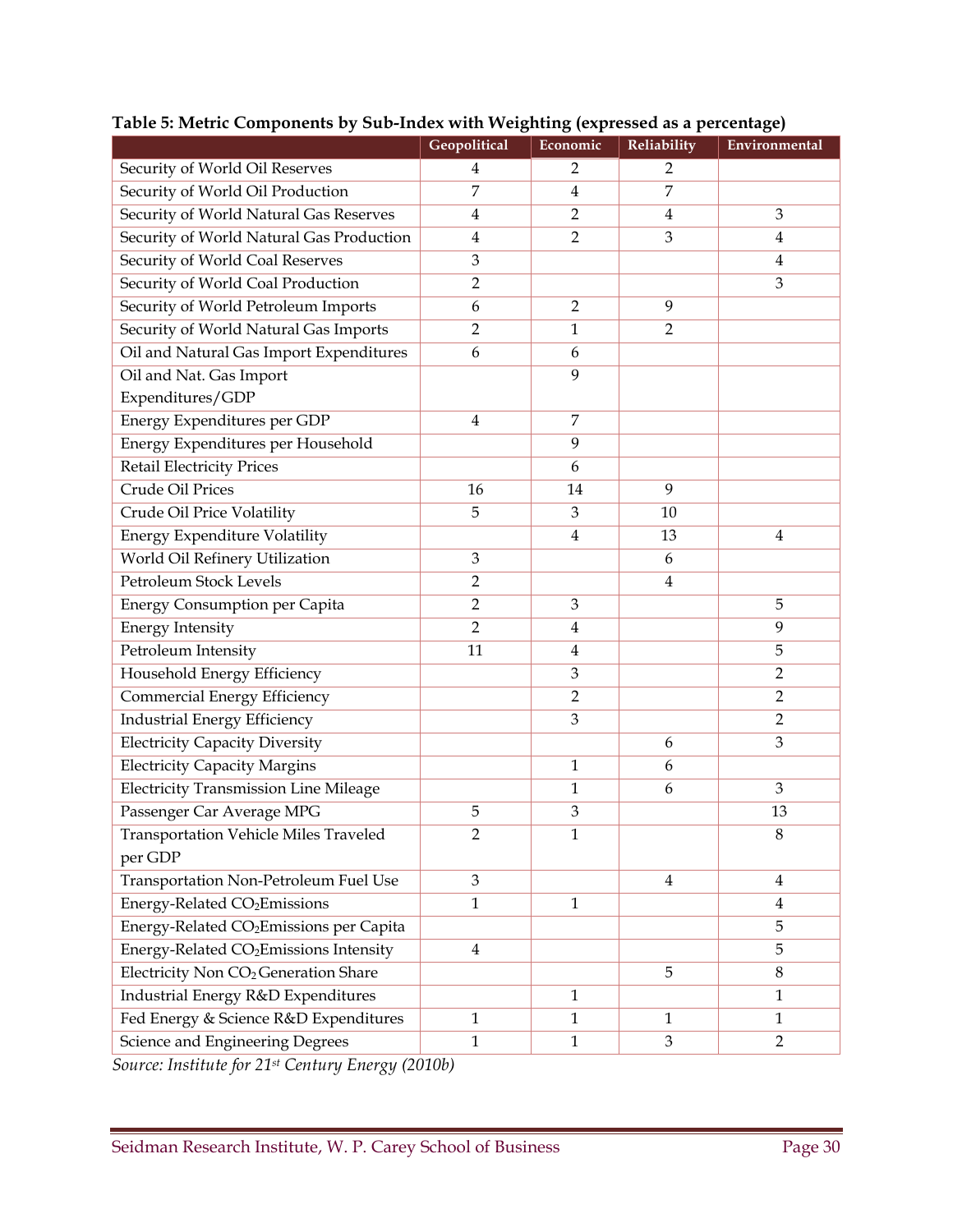#### **3.3. Critique of Both Operationalizations from an Energy Security Perspective**

The two 2010 energy security indices described in Section 3 are open to a number of criticisms.

One criticism relates to the data used by both indices. For example, Sovacool and Brown openly acknowledge data timing and availability deficiencies. Their index only sources energy intensity data for 1980 and 2005. Their fuel economy data is for 2005 and the  $SO<sub>2</sub>$  emissions are for 2000 rather than 2007. Sovacool and Brown also describe inconsistencies between the EIA, UN and World Bank, primarily used by their index as data sources, as "… troubling" (p. 89). The Institute for 21<sup>st</sup> Century Energy uses subjective measures such as the index of democracy and civil liberties for world oil reserve and production calculations.

The arbitrary assignment of weightings to groups or categories of metric in either index is also open to criticism. Sovacool and Brown propose the creation of a simplistic index by equally weighting the different components of energy security and their indicators. The Institute does favor some form of weighting differentiation both within, and between, sub-indices. However, they fail to explain the "analysis" and "expert judgment" used to determine weightings between metrics within a single sub-index; and the Institute also arbitrarily assigns weightings to the summation of each sub-index as a composite, total index based upon the extent to which they dominate public debate about energy security, despite acknowledging that there are no "bright lines" delineating the sub-indices. This has led Michaels (2010), for example, to criticize the Institute's composite index as:

 "… the equivalent of rotisserie baseball. Pick some areas of interest almost at random, measure them in idiosyncratic ways, add up the apples and oranges and declare that the total is something that matters." 13

Similarly, the crude scoring techniques of both indices are open to criticism. Sovacool and Brown's simple +1, 0 and -1 scoring technique should perhaps be revised to ensure that a minute change in one metric does not exert the same influence as a large change in another.

Seidman Research Institute, W. P. Carey School of Business **Page 31** Page 31

 $\overline{a}$ 

<sup>13</sup> Downloaded on August 11, 2010 from http://www.masterresource.org/2010/06/the-u-s-chambersenergy-security-index/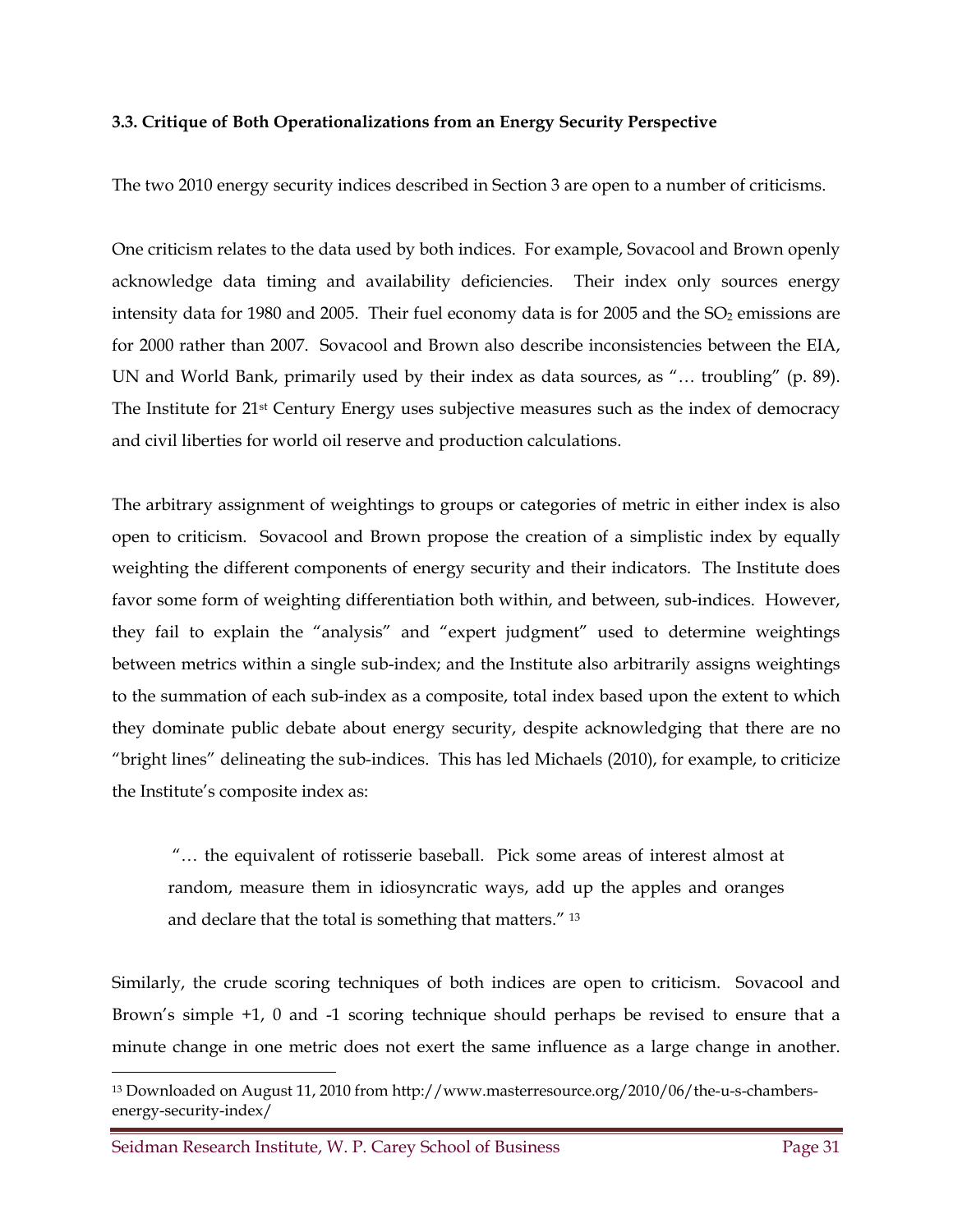The Institute utilizes a variety of linear and non-linear metrics, thereby necessitating the transformation of any non-linearity for scoring purposes, but fails to provide any specific examples. The Institute also adopts a normalization scoring procedure in which the value of each metric is stated in proportion to 1980. There is nothing wrong with their normalization scoring procedure per se. The Institute's choice of year is questionable, though, as 1980 is not even widely recognized as a nadir for energy security.

Sovacool & Brown's energy security index omits key diversification and emission metrics. For example, their index focuses upon oil and natural gas imports, plus transport's dependence upon petroleum, but fails to include the availability of coal, nuclear and renewable energy sources, all of which could mitigate energy security risks from a diversification perspective by limiting a country's dependence upon an energy source. Sovacool and Brown also fail to include other emissions produced by stationary combustion sources for electricity generation, such as  $NO<sub>X</sub>$  (nitrous oxide), in their narrow equation of environmental stewardship with  $CO<sub>2</sub>$ and SO2 emission metrics, and overlook potential water usage and land resource metrics. The  $NO<sub>X</sub>$  omission is particularly surprising given the EIA's preference to report all 3 types of emission by electricity generation source in annual state tables, and Environmental Defense's (2002) conclusion that  $NO<sub>X</sub>$  emissions are the only major criteria air pollutant to have increased since the advent of the modern Clean Air Act in 1970.14

By contrast, the Institute for 21st Century Energy's index is possibly too detailed, resulting in inherent duplications (Michaels, 2010). For example, oil-related figures account for approximately half of their index, 4 of the 37 metrics assess  $CO<sub>2</sub>$  emissions, and there are also multiple metrics to assess R&D and energy efficiency.

Finally, Sovacool & Brown's unit of analysis is the nation state, thereby overlooking the importance of state-level energy policy decisions; and the Institute's index all too often measures what actually happened, as opposed to the degree of risk at a particular time to energy security, due to their reliance on historical data. The Institute does try to circumvent this

 $\overline{a}$ 

<sup>14</sup> Other major criteria air pollutants identified by Environmental Defense in the report are carbon monoxide, lead, ozone, particulate matter and sulfur dioxide.

Seidman Research Institute, W. P. Carey School of Business **Page 32** Page 32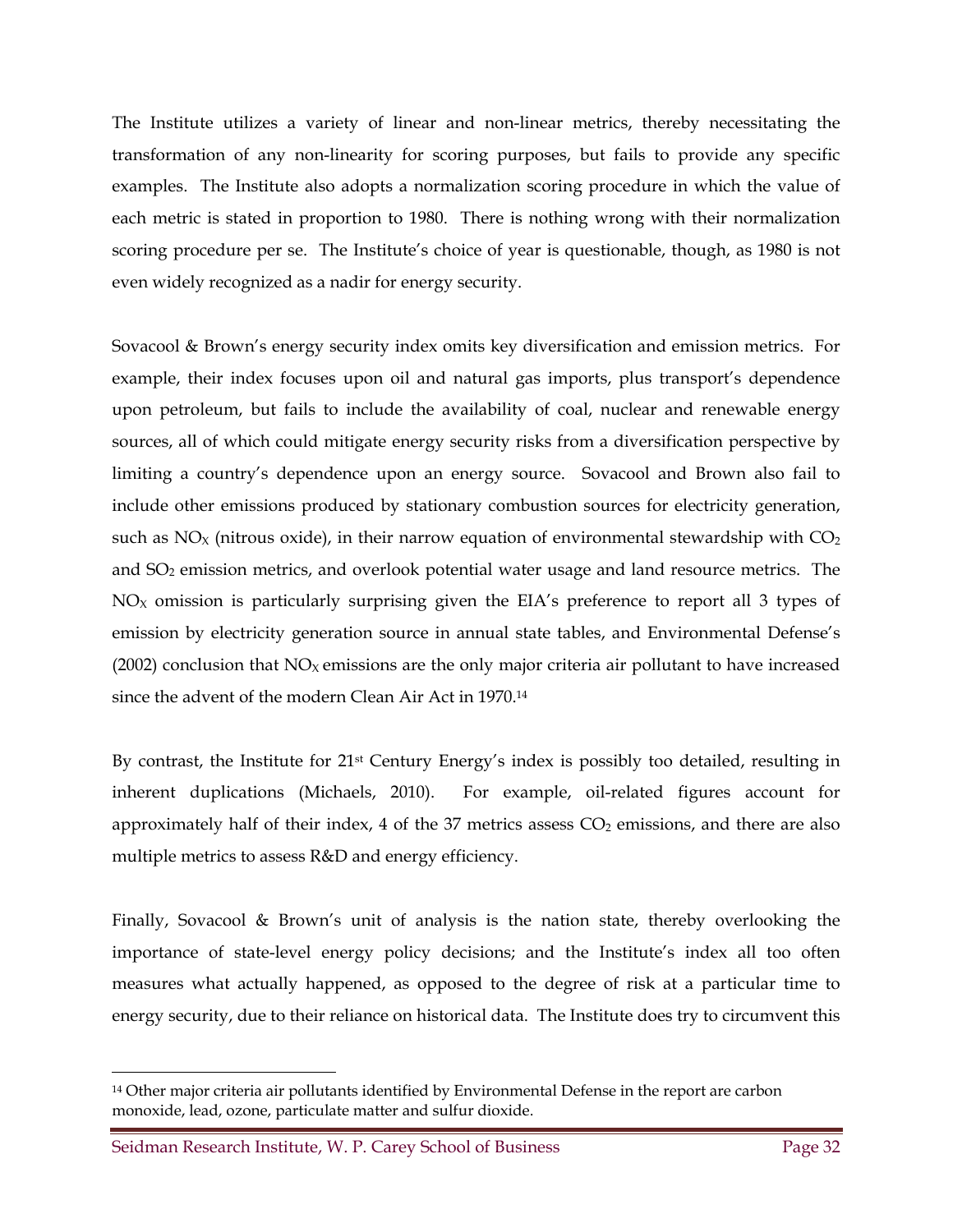problem by developing "… proxies for the risks that could not be measured directly" (2010a, p.42), but fail to provide any examples, detail or explanations for these proxies.

In summary, therefore, the two energy security indices contain data discrepancies and subjective measures, implement crude or questionable scoring techniques, overlook key areas, and focus exclusively upon the nation state, to the detriment of state-level energy policy.

## **4. Relevance of Either Index for Electricity Security in Arizona**

Leaving to one side the general criticisms leveled at both energy security indices in Section 3, to what extent is either measure of relevance for an evaluation of electricity security in Arizona?

To assist with the synthesis and development of an appropriate set of metrics for electricity security at a state level, the SMART mnemonic is used. Variously interpreted by different users, the following definitions are applied within this paper:

- **S**pecific: requires metrics exclusively focused on Arizona's electricity generation mix.
- **M**easurable: requires the metrics to utilize consistent and quantifiable data.
- **A**ctionable: requires the data used by the metrics to be easily accessible.
- **R**elevant: requires the metrics to reflect objective industry benchmarks and situations applicable to Arizona.
- Timely: requires the metrics to produce easily interpreted results over time, in accordance with input changes.

The SMART mnemonic therefore suggests that an effective series of electricity security metrics should be specific to electricity generation within Arizona, expressed in a quantifiable, consistent and unduplicated format, and drawn from accessible, objective and widely accepted data, to arrive at meaningful results that change in accordance with the inputs selected.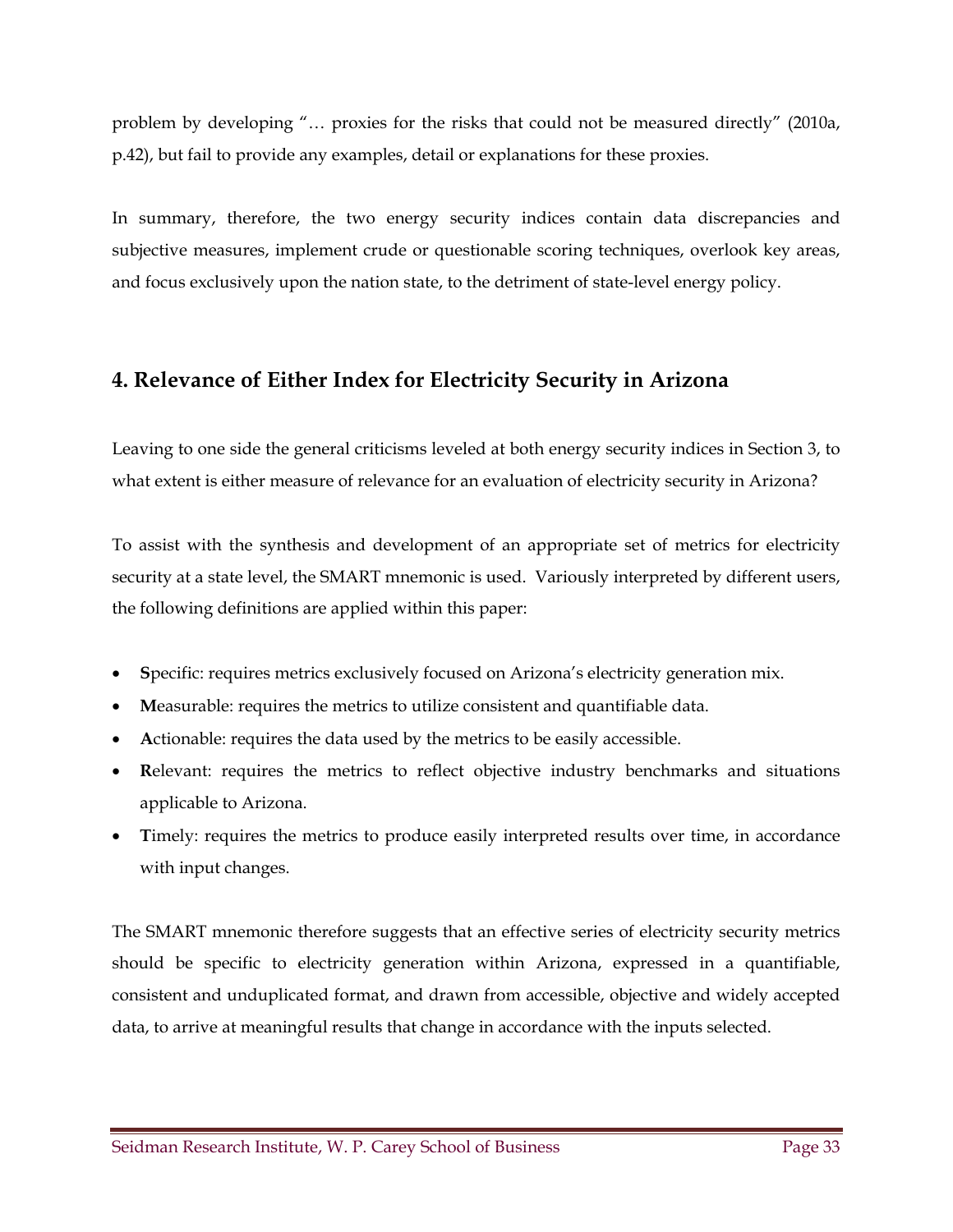#### **4.1. Amending the Energy Security Indices for Electricity Security**

Based upon this SMART framework, at least 4 of the 10 metrics proposed by Sovacool & Brown, and 13 of the 37 Institute's energy security metrics can be immediately deleted due to their limited relevance for electricity provision within Arizona. Table 6's proposed deletions essentially relate to oil, petroleum and transport issues, as their relevance for electricity, as opposed to energy, security appear to be limited at both a national and state level. The number alongside each metric refers to that metric's position within Sovacool and Brown or the Institute for 21st Century Energy's indices.

In 2009, less than 1% of total electricity generated in the U.S. came from petroleum, underlining the limited national relevance of oil production and imports for electricity security. Coal accounted for 44.46%, natural gas 23.31%, nuclear 20.23%, conventional hydroelectric 6.92%, wind 1.87% and all other sources less than 1% respectively. Ölz, Sims and Kirchner (2007) even suggest that oil no longer plays a major role in electricity production in most OECD countries. 15 In Arizona, 93.87% of electricity generation came from coal, natural gas or nuclear sources, 5.74% conventional hydroelectric, and less than 0.4% from all other fuel sources, including petroleum at 0.06%, thus reinforcing the oil metrics' lack of relevance for electricity security. 16

A case could potentially be made at a national level to replace the oil metrics with coal/natural gas production and imports, given the importance of both for U.S. electricity generation. However, the relevance of those additions from an Arizona perspective is at best marginal, due to the contractual relationships of state utilities such as APS, SRP and TEP.

Consider, for example, APS, Arizona's biggest utility, who used three main sources for electricity generation – coal, natural gas and nuclear - in 2010. APS benefits from a long term fixed price agreement for coal and nuclear, and a 3-year hedging deal<sup>17</sup> for natural gas, all of

 $\overline{a}$ 

Seidman Research Institute, W. P. Carey School of Business **Page 34** Page 34

<sup>15</sup> Ölz, Sims and Kirchner (2007), p.20.

<sup>16</sup> EIA (2010a). State Historical Tables – Net Generation by State and Type. Downloaded January 5, 2011 from the EIA website.

<sup>&</sup>lt;sup>17</sup> Hedging is a risk management strategy used to limit or offset probability of loss from commodity price fluctuations. It is a financial agreement that seeks to reduce an organization's exposure to unwanted risk, as opposed to a means of beating the market, guaranteeing physical supply or necessarily saving money.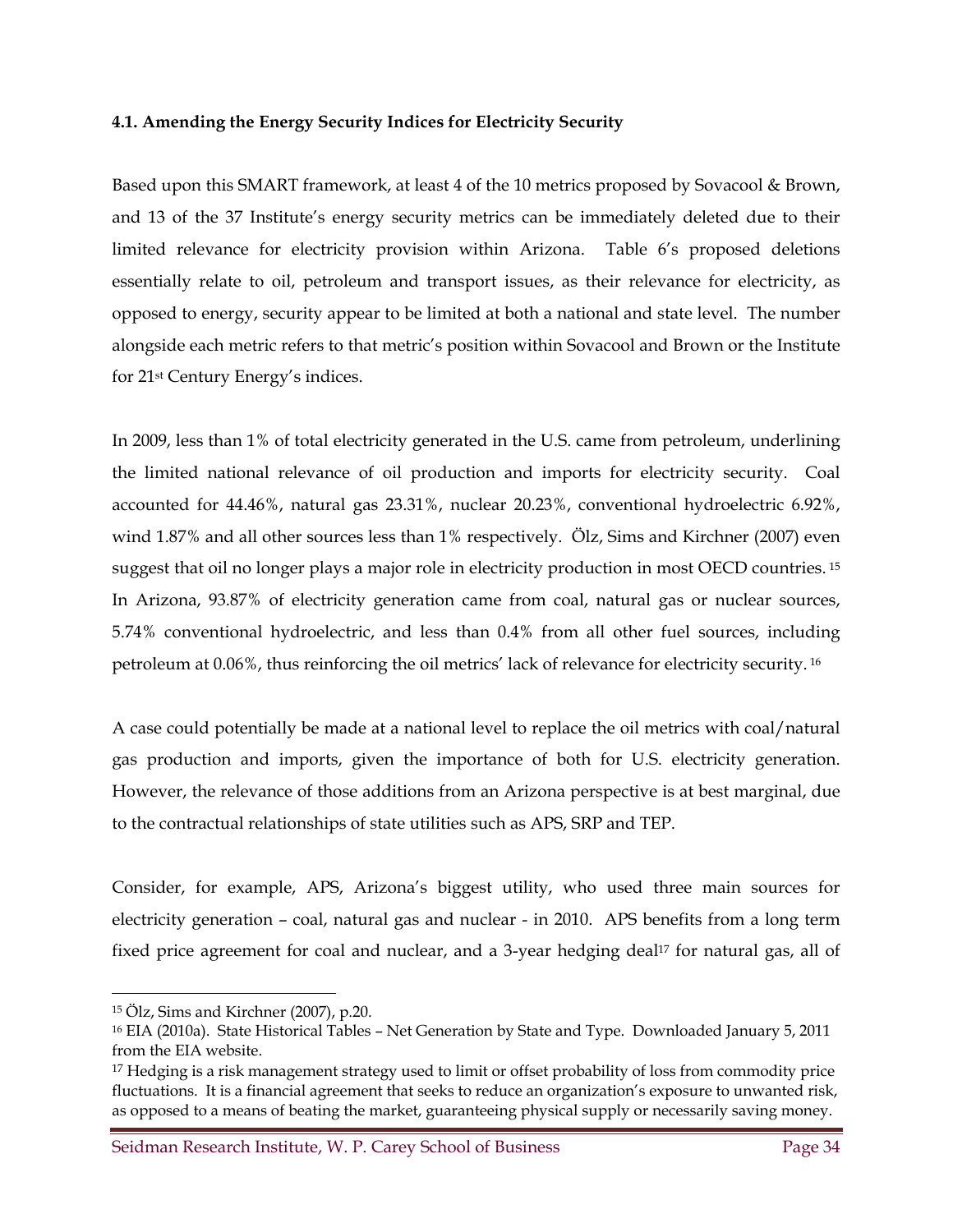which undermine the relevance of import dependency risks for coal and natural gas. APS uses three coal plants at Cholla, Four Corners and Navajo. It holds a 100% stake in three of the four units at Cholla, a 15% stake in two units at Four Corners and a 14% stake in all three units at Navajo. For natural gas, APS has interests in seven gas/oil plants at Yucca, Douglas, Saguaro, Ocotillo, West Phoenix, Redhawk and Sundance. It is difficult, therefore, at least in the short-tomedium term, to apply the import dependency metrics at a state level and hence, by corollary, the world reserve/production metrics.

|              | Potential Deletions from Sovacool &  | <b>Potential Deletions from Institute's Energy</b> |                                              |  |  |
|--------------|--------------------------------------|----------------------------------------------------|----------------------------------------------|--|--|
|              | <b>Brown's Energy Security Index</b> |                                                    | Security                                     |  |  |
| $\mathbf{1}$ | Oil Import Dependency                | $\mathbf{1}$                                       | Security of World Oil Reserves               |  |  |
| 3            | Dependence on Petroleum Transport    | $\overline{2}$                                     | Security of World Oil Production             |  |  |
|              | Fuels                                |                                                    |                                              |  |  |
| 5            | Retail/Gasoline Prices               | 7                                                  | Security of World Petroleum Imports          |  |  |
| 8            | On-Road Fuel Intensity of Passenger  | 9                                                  | Oil and Natural Gas Import                   |  |  |
|              | Vehicles                             |                                                    | Expenditures                                 |  |  |
|              |                                      | 10                                                 | Oil and Nat. Gas Import Expenditures         |  |  |
|              |                                      |                                                    | per GDP                                      |  |  |
|              |                                      | 14                                                 | Crude Oil Prices                             |  |  |
|              |                                      | 15                                                 | Crude Oil Price Volatility                   |  |  |
|              |                                      | 17                                                 | World Oil Refinery Utilization               |  |  |
|              |                                      | 18                                                 | Petroleum Stock Levels                       |  |  |
|              |                                      | 21                                                 | Petroleum Intensity                          |  |  |
|              |                                      | 28                                                 | Passenger Car Average MPG                    |  |  |
|              |                                      | 29                                                 | Transport Vehicle Miles Traveled per         |  |  |
|              |                                      |                                                    | <b>GDP</b>                                   |  |  |
|              |                                      | 30                                                 | <b>Transportation Non-Petroleum Fuel Use</b> |  |  |

#### **Table 6: Energy Security Metrics for Initial Deletion from an AZ Electricity Security Index**

*Sources: Institute for 21st Century Energy (2010b), Authors* 

The transportation metrics featured within Sovacool and Brown or the Institute's energy security indices are also of limited importance for electricity security until hybrid/electrical cars, such as Nissan's all-electric Leaf model, obtain a significant foothold within the Arizona car sales market.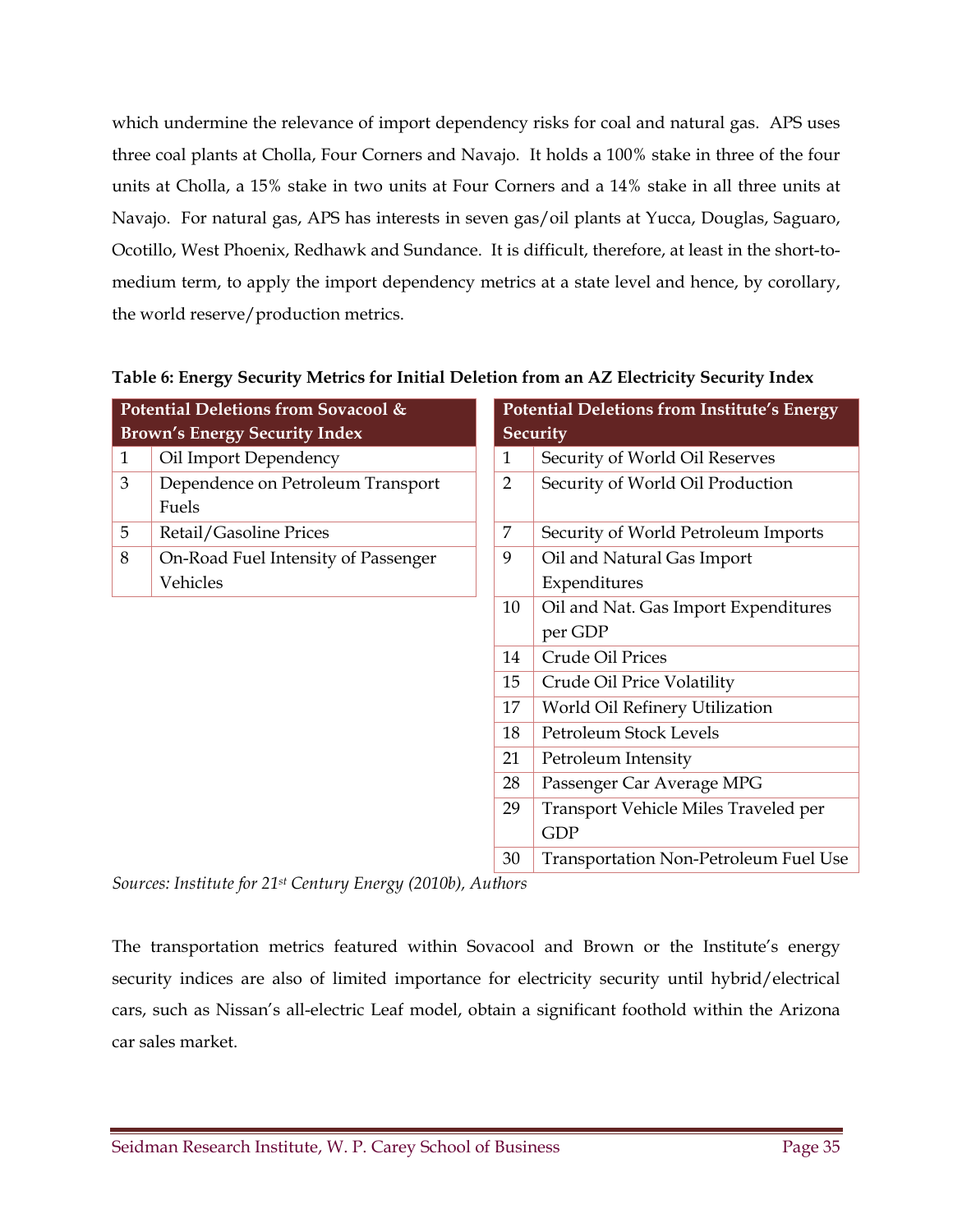Additional deletions can also be suggested from the Institute's energy security index, to remove the inherent duplication, thereby simplifying the data collection process and ensuring consistency of measurement within Arizona's electricity security metrics. This duplication, which encompasses the affordability, efficiency and environmental stewardship dimensions, is illustrated in Table 7.

| <b>Index Dimension</b> | <b>Index</b> | Description                                         |  |  |  |
|------------------------|--------------|-----------------------------------------------------|--|--|--|
|                        | Metric       |                                                     |  |  |  |
| Affordability          | 11           | Energy Expenditures per GDP                         |  |  |  |
|                        | 12           | Energy Expenditures per Household                   |  |  |  |
|                        | 16           | <b>Energy Expenditure Volatility</b>                |  |  |  |
| Efficiency             | 22           | Household Energy Efficiency                         |  |  |  |
|                        | 23           | Commercial Energy Efficiency                        |  |  |  |
|                        | 24           | <b>Industrial Energy Efficiency</b>                 |  |  |  |
| Environmental          | 31           | Energy-Related CO <sub>2</sub> Emissions            |  |  |  |
| Stewardship            | 32           | Energy-Related CO <sub>2</sub> Emissions per Capita |  |  |  |
|                        | 33           | Energy-Related CO <sub>2</sub> Emissions Intensity  |  |  |  |
|                        | 34           | Electricity Non CO <sub>2</sub> Generation Share    |  |  |  |

**Table 7: Duplicating Metrics within the Institute's Energy Security Index** 

*Sources: Institute for 21st Century Energy (2010b), Authors* 

Although the susceptibility of customers to electricity price shocks and changes is clearly of relevance from an affordability perspective, there is considerable overlap between the 3 metrics suggested by the Institute for  $21<sup>st</sup>$  Century Energy to measure this price volatility. Energy expenditures per GDP and energy expenditure volatility, for example, both measure the magnitude of energy costs within the economy, and the susceptibility of that economy to energy price changes. Energy expenditures per household measures the total real cost, in dollars, of energy consumed per household per year, compared to the consumption per \$1,000 of GDP required by the energy expenditure per GDP metric. From a measurement perspective, then, a case can be made to delete two of these three metrics from an electricity security index, and retain the energy expenditures per GDP due to the common ground they all share.

Similarly, the household, commercial and industrial energy efficiency metrics are already covered by two other efficiency metrics common to both contemporary energy security indices.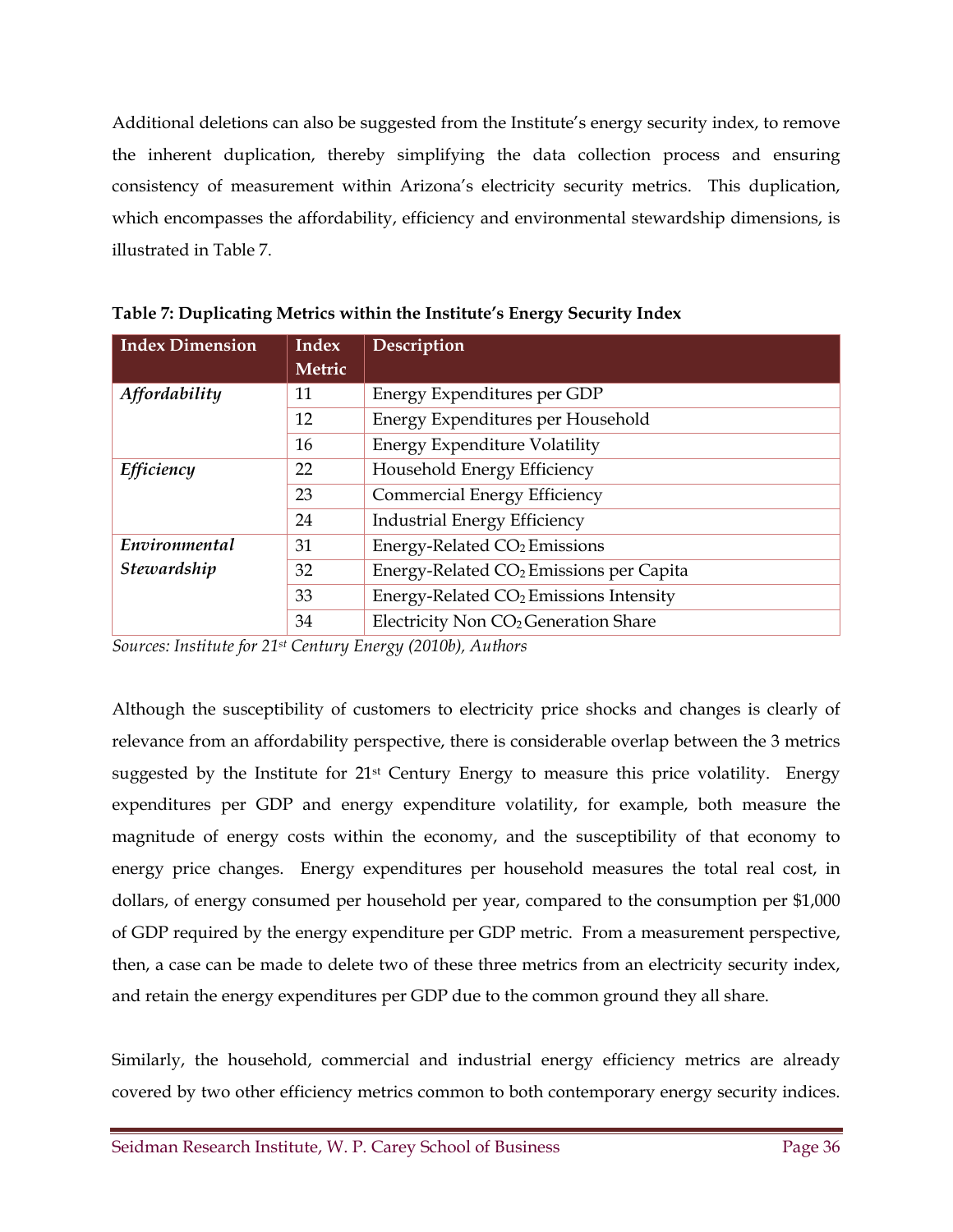These are energy consumption per capita and energy intensity, both of which are of value to an assessment of electricity security within a state. The lower the electricity consumption per person per year, or lower the electricity used in the economy per \$1,000 of state GDP, the less the demands for power placed upon utilities.

The Institute's energy security index also proposes multiple ways to measure  $CO<sub>2</sub>$  emissions, which should be removed from an electricity security index to enhance measurability; and their non-CO<sub>2</sub> emitting share of electricity generation metric appears to duplicate their electricity capacity diversity metric. The former is proposed by the Institute to indicate the extent to which the electricity sector is diversifying into new power sources; the latter assesses the market share of the primary categories of electric power generating capacity, adjusted for availability.

Turing to the Institute's R&D metrics, these are included within their energy security index to indicate the prospects for new scientific and technological breakthroughs via federal or private industry means, and the extent to which suitably qualified personnel will be available to work in energy-specific areas. However, scientific and technological breakthroughs are more likely to occur out-of-state. Hence, one can question the extent to which increased state investment in electricity R&D, or a growth in the availability of suitably qualified graduates, in isolation from other states or nations, will significantly enhance electricity security at a state level.

The key additions relate to environmental stewardship. From an emissions perspective, nitrous oxide  $(NO<sub>x</sub>)$  should be considered alongside carbon dioxide and sulfur dioxide. The inclusion of numerous greenhouse gases could potentially result in double-counting, as climate change rather than the emissions themselves is the real issue of relevance. However, this needs further reflection and consultation with experts in the field.

A case can also be made for the inclusion for two other metrics over looked by both 2010 energy security indices, provided appropriate data is available and accessible (the M and A of SMART). These are the land resource requirements of conventional and renewable generation sources, and water usage (gallons per MWh by generation source).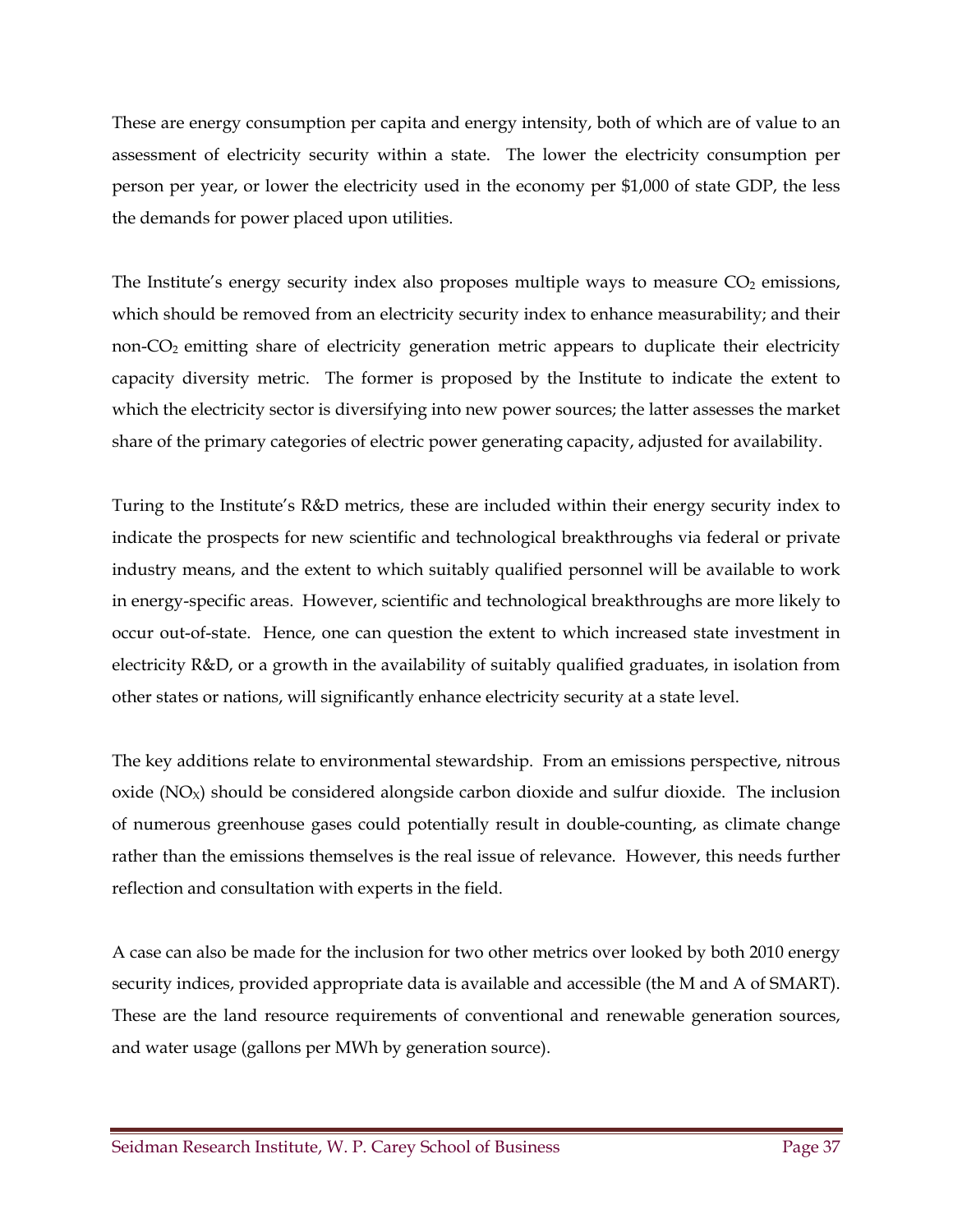#### **4.2. Applying the Electricity Security Metrics to Arizona**

Table 8 summarizes the 12 metrics identified within this Section as being of value for a state assessment of electricity-security. 10 of the metrics are drawn, in part or whole, from Sovacool and Brown's or the Institute for 21st Century Energy's indices. Water usage and land resource requirements are two new potential additions. The themes and issues raised by these metrics will now be explored from an Arizona perspective.

Availability **Automatic Section Affordability**  Diversification of Electricity Sources Electricity Capacity Margins Electricity Transmission Line Mileage Retail Prices Electricity Price Volatility **Efficiency Environmental Stewardship Environmental Stewardship**  Electricity Expenditure per GDP Electricity Consumption per Capita  $\bullet$  SO<sub>2</sub> Emissions  $\bullet$  CO<sub>2</sub> Emissions  $\bullet$  NO<sub>x</sub> Emissions Land Resource Requirements Water Usage

**Table 8: Summary of Metrics Applicable for a State Assessment of Electricity Security** 

*Source: Authors* 

 $\ddot{\phantom{a}}$ 

#### **4.2.1. Diversification of Electricity Sources**

The flexibility of a state's power sector, and its ability to dispatch electricity from a diverse range of sources, is clearly of relevance. The more varied the sources used to generate electricity, for example, the less susceptible a state should be to short-term outages caused by unavailability of supply or technological breakdown from a single generating method.

Arizona's Renewable Energy Standard (RES) currently mandates impacted utilities such as APS and TEP to source 15% of their energy from renewables by 2025.18 APS currently generates almost 290 MW of electricity from renewable sources, and has plans to add at least a further 447 MW by 2013, thus illustrating a growing commitment to energy diversification. Of this, 250 MW concentrating solar will be generated at Solano in 2013, supplementing the current 1 MW from Saguaro. A further 102 MW will be generated via solar PV, as listed in Table 9. The plants

<sup>&</sup>lt;sup>18</sup> Although not mandated to do so, SRP has also adopted an RES-style renewable energy goal.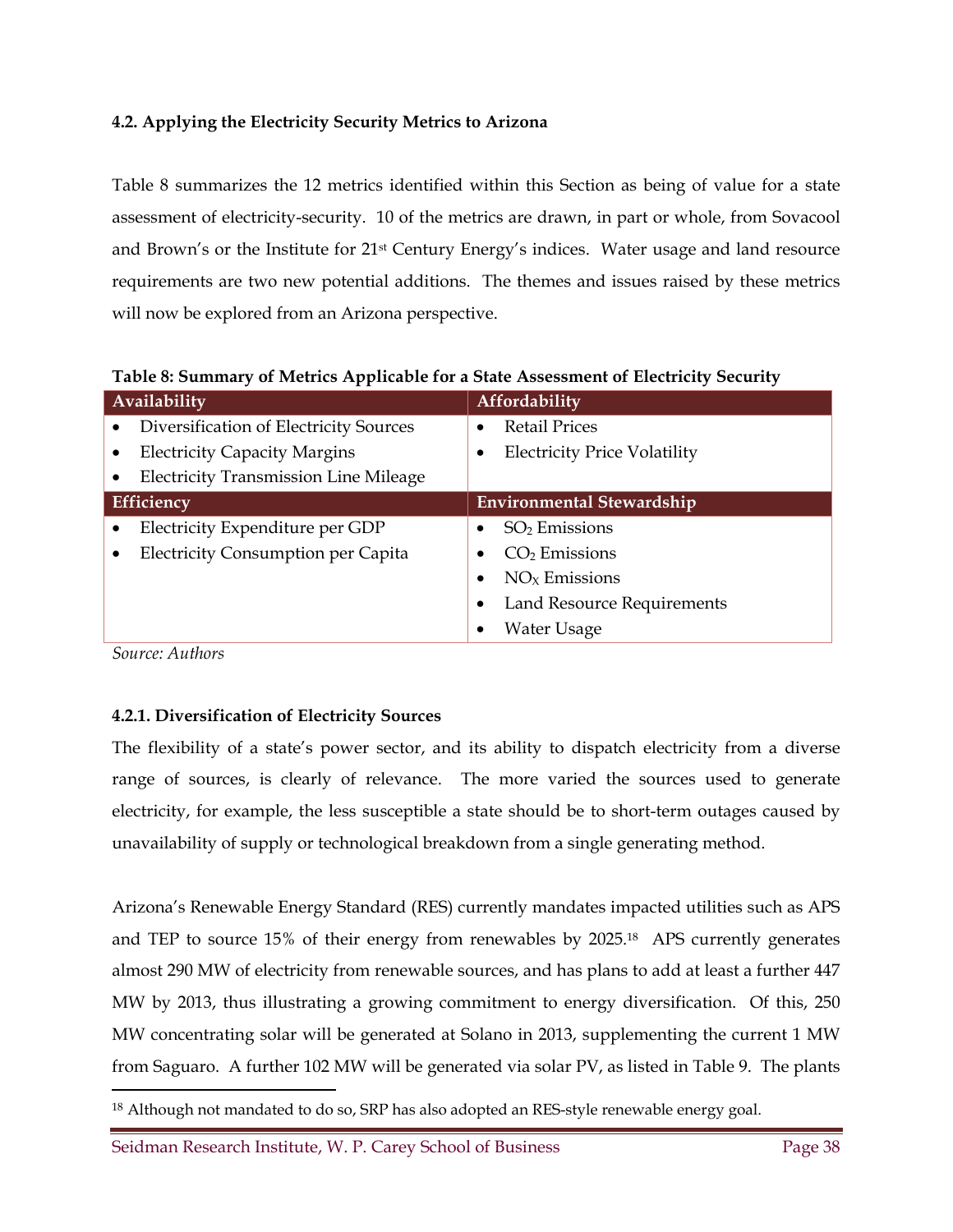listed in this table have been designed and constructed by third-party solar developers, contractors and equipment providers. However, APS has provided the finance and will own the plants, thereby demonstrating their commitment to diversify electricity generation sources.

| Location                           | <b>Total</b><br>Generating | <b>Start Date</b>            |
|------------------------------------|----------------------------|------------------------------|
|                                    | Capacity                   |                              |
| Cotton Center, Gila Bend           | 17 MW                      | November 2011                |
| Luke Air Force Base, Glendale      | <b>14 MW</b>               | 2012/2013                    |
| Prescott Airport                   | 3 MW                       | 2002 (Phases completed 2006) |
| STAR Center and Small Solar, Tempe | 1 MW                       | 1985                         |
| Hyder                              | 16 MW                      | Qtr. 4, 2011                 |
| Chino Valley                       | 19 MW                      | Qtr. 4, 2012                 |
| APS/Sun Edison, Prescott           | <b>10 MW</b>               | Fall 2011                    |
| Paloma, Gila Bend                  | 17 MW                      | September 2011               |
| Recurrent Energy Ajo 1, Ajo        | 5 MW                       | $n/a^{19}$                   |

**Table 9: APS' Solar PV Generation – Operational and Planned** 

*Source: APS20*

Assuming these diversification plans come to fruition, increasing the range of sources used to generate electricity will enhance electricity security within Arizona because:

- The renewable energy sources are predominantly local, thereby reducing the percentage needed to be sourced out-of-state.
- Any temporary shortfall in existing fossil-fuel or nuclear generation will be at least slightly less dramatic if the utilities have diversified into other forms of generation.

#### **4.2.2. Electricity Capacity Margins**

The presence of spare capacity within the electricity power system at peak load, as a percentage of total peak capability, is also of relevance for electricity security, as it will enable a state's utilities to better respond to the disruption or temporary loss of some production capacity, meet

<sup>-</sup><sup>19</sup> APS will receive all the energy generated from this plant through a purchase power agreement.

<sup>20</sup> APS Commitment to Renewable Energy, downloaded from the APS website, April 2011: http://www.aps.com/main/green/choice/interactive-map.html

Seidman Research Institute, W. P. Carey School of Business Page 39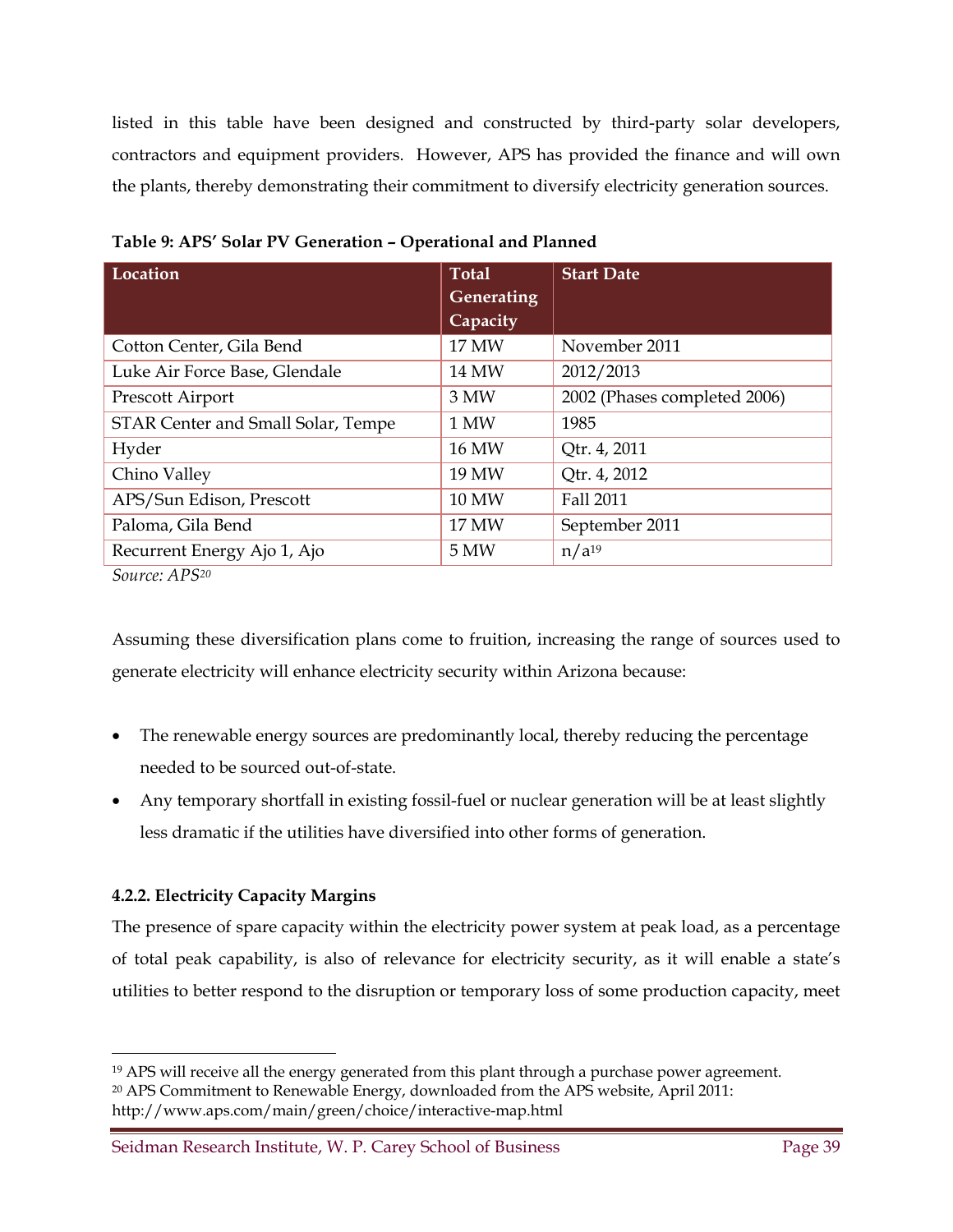any short-term fluctuating demand for electricity, and satisfy the needs of a growing population. There are two potential sources for this particular data:

- WECC's 2010 Power Supply Assessment Report, which evaluates generation resource reserve margins in MW for summer (July) and winter (December) peak hours, 2011-2019, using data submitted by WECC member utilities in spring 2010.
- KEMA/ACC's (2010) Sixth Biennial Transmission Assessment, 2010-2019.

Combining Arizona's unused available capacity with New Mexico and Southern Nevada in a Desert South West sub-region, WECC uses PROMOD to calculate the Power Supply Margin (PSM) of a sub region to meet its total load requirements*21* through a combination of local resources and imports from other sub-regions, minus exports. A PSM equal to or greater than zero denotes that the target, including the reserve margin, is met. A PSM less than zero denotes that the sub-region's native generation and calculated imports are less than the target amount.

WECC concludes that the Desert South West sub-region has a positive PSM, 2011-2019, albeit with a higher PSM in winter than summer. However, from a measurement perspective, there are potential problems with this data for an Arizona-specific electricity security metric. First, it is not exclusively for Arizona, additionally encompassing New Mexico and Southern Nevada. Second, and perhaps more importantly, it is difficult to draw a conclusion about the impact of renewables upon electricity capacity margin, because each class contains renewable and nonrenewable changes, with the net capacity gains from all classes greater for non-renewables (1225 MW in summer; 1350 MW in winter) than renewables (510 MW in summer; 230 MW in winter).

An alternative report addressing electricity capacity margin is KEMA/ACC's (2010) Sixth Biennial Transmission Assessment, 2010-2019. Using reliability must run (RMR) studies, this concludes that the Phoenix, Tucson and Yuma areas have "… sufficient maximum load serving capability to reliably serve the respective area's load during the next ten year period" (p.85). KEMA identifies a potential problem for Santa Cruz County in 2010, but not for 2013 or 2019; Mohave County has no RMR requirement. This report also concludes:

 $\overline{a}$ 

<sup>21</sup> This is defined as demand plus a target reserve margin.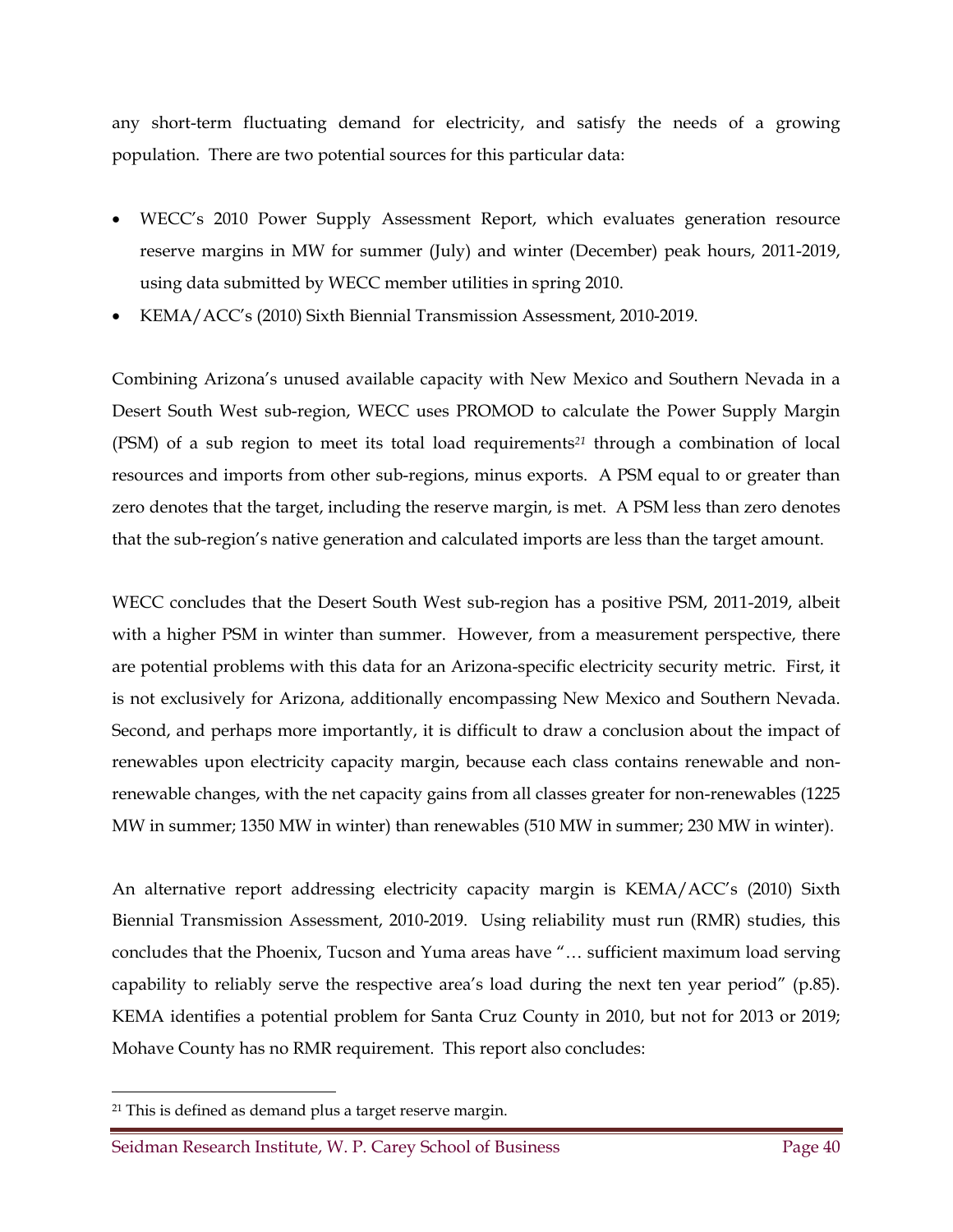- The estimated in-state generation capacity of 33,000 MW in 2019 is 11,000 MW higher than required to serve Arizona's statewide demand forecast of 22,000 MW.
- Bi-directional transfer capability between Arizona and neighboring states in aggregate is over 12,000 MW, thereby representing "… a significant transmission capacity available for wholesale transactions" (p.88).

These latter calculations assume a greater commitment to renewable energy resources in line with Arizona's RES, although the level of detail provided is somewhat sketchy.

It is difficult, therefore, to make any definitive conclusions about the impact of Arizona's solar installations upon electricity capacity margins, as the pertinent numerical measure is unclear. WECC's 2010 Power Supply Assessment Report scope is significantly wider than Arizona, making it difficult to draw conclusions about the impact of renewables upon electricity capacity margins within the state. KEMA/ACC's (2010) Sixth Biennial Transmission Assessment, 2010- 2019, despite suggesting that the key conurbations within Arizona have sufficient maximum load serving capability to reliably serve load during the next ten years, including current RES targets, provides little detail from a renewables perspective.

#### **4.2.3. Electricity Transmission Line Mileage**

The literature suggests that electricity transmission line mileage is of relevance for electricity security to the extent that continued investment within the infrastructure will enable utilities to limit outages and reliably meet demand.

KEMA/ACC (2010) refers to a \$15 billion commitment in capital infrastructure expansion within the Western Connect (2010-2019), including 1,573 miles of planned lines above 100 kV in Arizona. This includes 11 new projects of voltage class 115 kV to 500 kV during 2010-2019, and 12 new projects post-2019, filed as part of the Sixth Biennial Transmission Assessment, cumulatively accounting for approximately 466 miles (p.10). However, KEMA's report also concludes: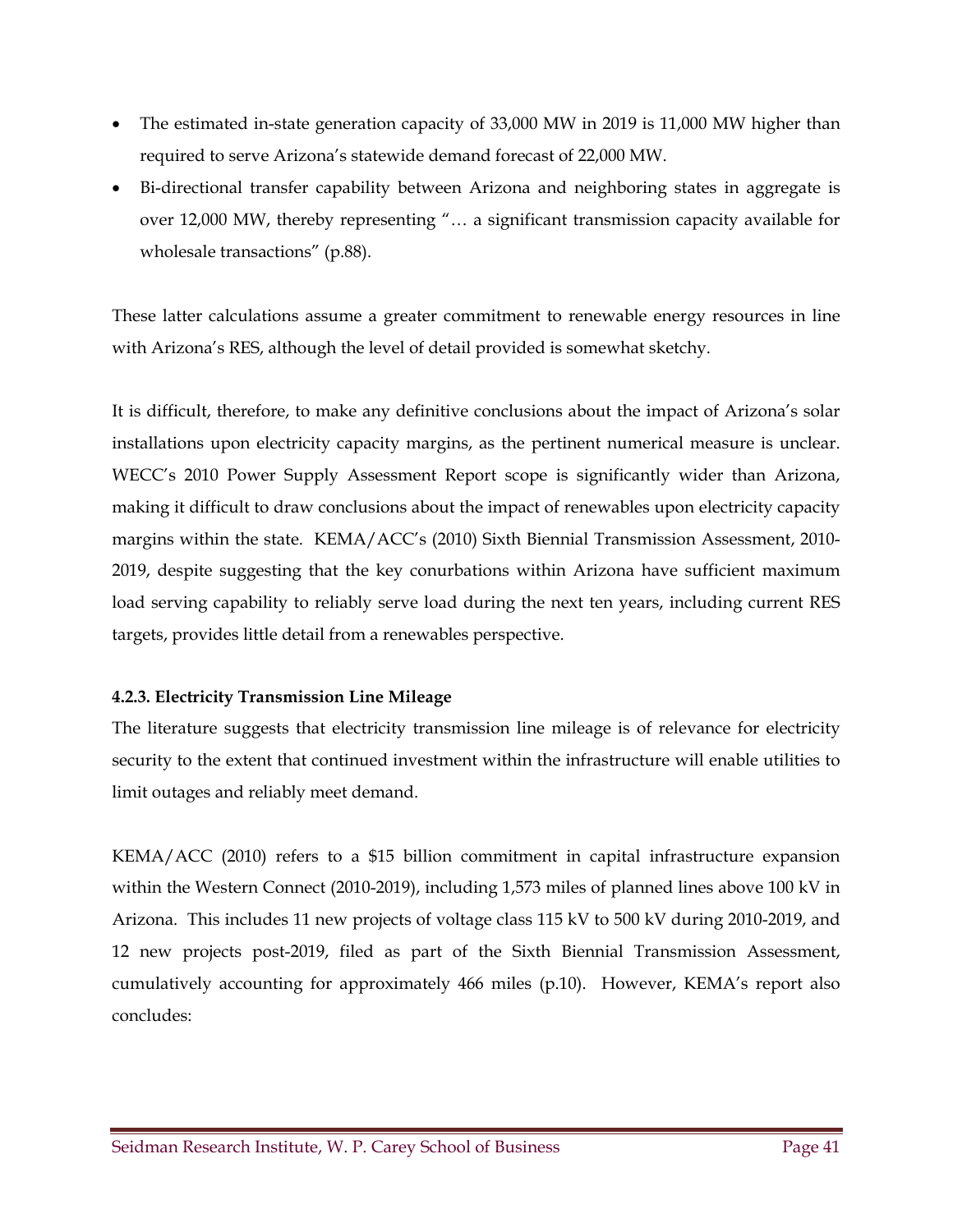- It will take Arizona four years longer to reach the level of demand previously forecast for the period 2010-2019 due to current economic conditions, potentially enabling the delay of at least some planned reliability-driven transmission projects.
- Utility-scale renewable generation in line with the state's renewable energy standard will almost certainly require "… at least some transmission improvements that are different from those that would be otherwise needed" (p.46), with renewables accounting for 17% to 29% of the system peak load by 2025.

This latter point suggests that a greater emphasis upon renewables, such as solar, could have repercussions for the state's electricity security, if new types of transmission improvement are not forthcoming. At the same time, APS' current preference for the creation of multiple 20 MW or less solar installations, rather than one large solar installation, suggests a potentially positive impact from a security perspective, given that the failure of any smaller plants should in theory exert less of a negative impact upon reliability than the failure of a bigger plant.

#### **4.2.4. Retail Price**

 $\overline{a}$ 

Retail price is of relevance for electricity security to indicate the availability of low-cost power. Higher prices represent a potential barrier to end-user purchase, thereby undermining access to affordable, reliable power supply and, by corollary, negatively impacting electricity security. Between 1990 and 2009 in Arizona, EIA (2011d)'s Electric Power Annual 200922 states that:

- The total number of retail residential customers grew by 79%.
- Total retail residential sales, in megawatt hours, grew by 213%.
- Total retail residential revenue grew by 254%.

Figure 2 plots annual fluctuations in the retail residential cost per MWh against the total number of residential customers in Arizona. This shows that the absolute cost per MWh fell between 1993 and 2002, and did not rise above the 1993 rate of \$96.46 until 2007. It then continued to increase by a further \$11 during the following two years. However, from 1990 to

<sup>22</sup> This is the latest data available, released in November 2010 and downloaded in April 2011 from: http://www.eia.doe.gov/cneaf/electricity/epa/epa\_sprdshts.html

Seidman Research Institute, W. P. Carey School of Business Page 42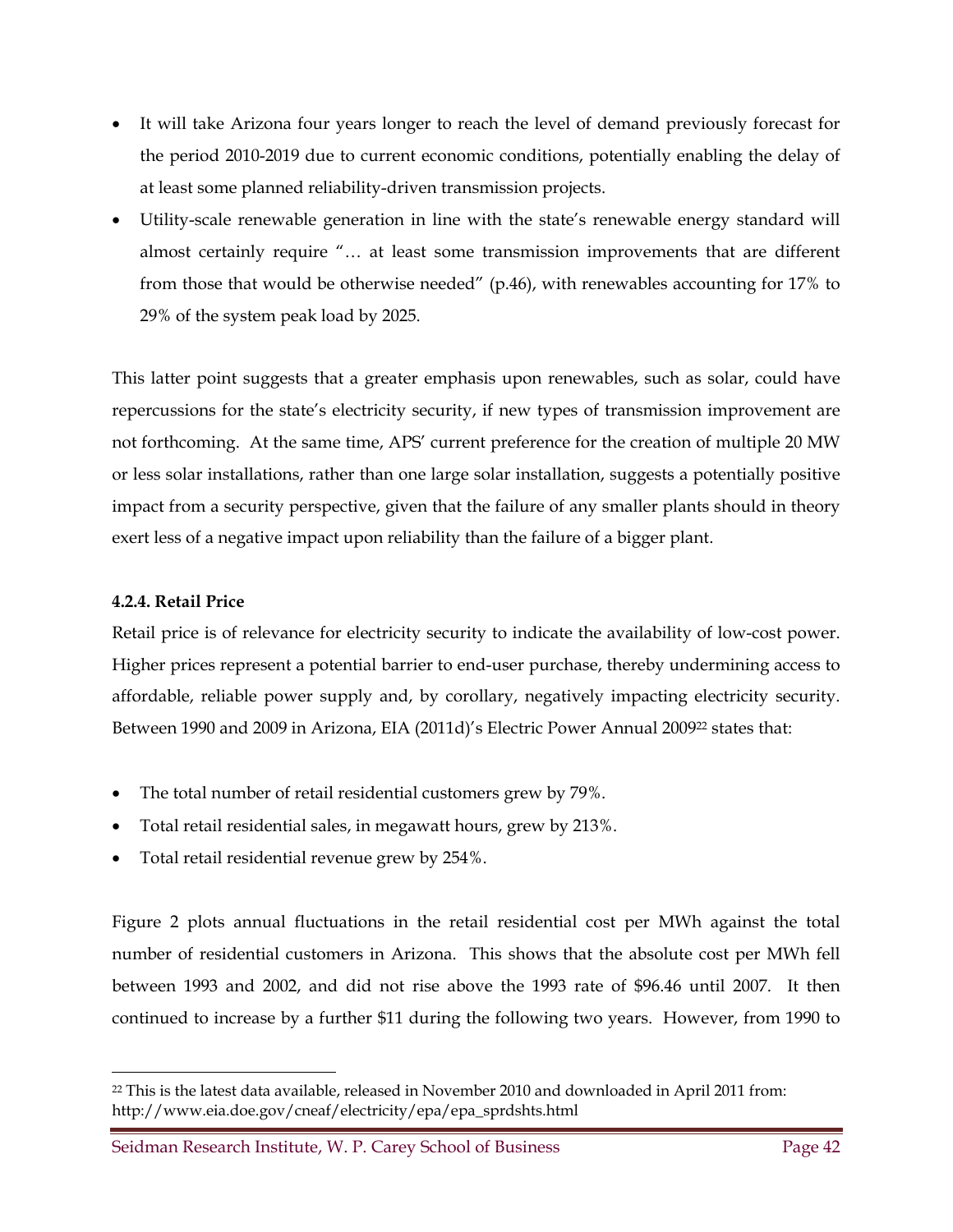2005, the total number of retail residential customers also rose each year, which superficially suggests that the number of customers in Arizona might not be a key determinant of retail residential price.



**Figure 2: Cost per MWh (\$) and Number of AZ Retail Residential Customers, 1990-2009** 

Average sales revenue per residential customer has increased sharply since 2004 in absolute terms, but since 2005 in chained 2005 dollars, thereby exerting a negative influence upon electricity security, as illustrated in Table 10.

Figure 3 also illustrates a recent upward trend in absolute cost for electricity within the state, comparing the annual residential and total price for Arizona's total electric industry since 1990, expressed in cents per kilowatt-hour.

*Source: EIA (2010a, 2011d)*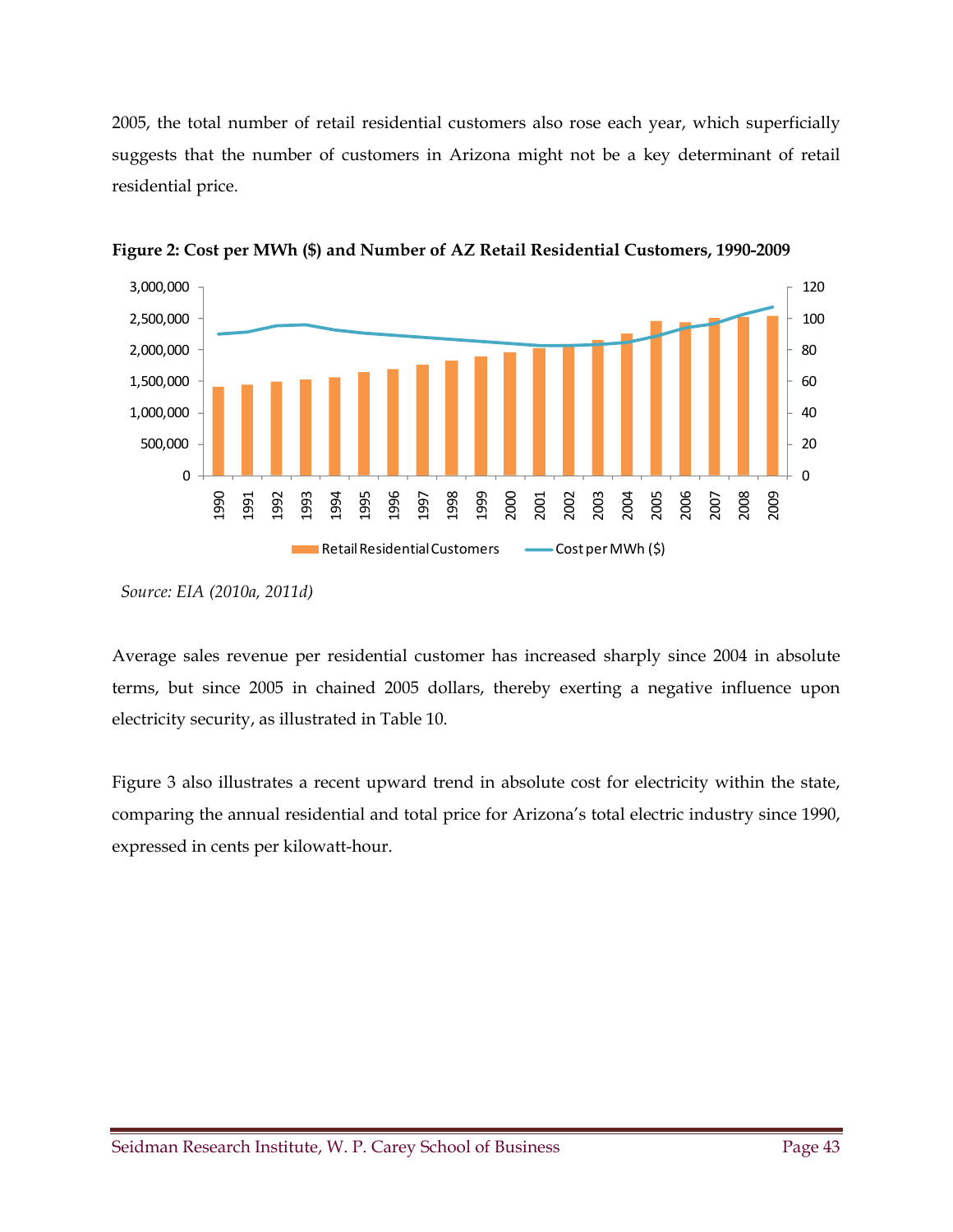| Year | <b>Total Retail</b><br><b>Residential</b><br>Revenue (\$) | <b>Total Retail</b><br><b>Residential</b><br>Revenue<br>$(2005 \text{ } $)$ | <b>Total Retail</b><br><b>Residential</b><br><b>Customers</b> | Average<br>Revenue per<br><b>Residential</b><br>Customer (\$) | Average<br>Revenue per<br><b>Residential</b><br><b>Customer</b> (2005<br>$\boldsymbol{\mathsf{S}}$ |
|------|-----------------------------------------------------------|-----------------------------------------------------------------------------|---------------------------------------------------------------|---------------------------------------------------------------|----------------------------------------------------------------------------------------------------|
| 1997 | 1,824,014,000                                             | 2,017,936,254                                                               | 1,768,748                                                     | \$1,031.25                                                    | \$1,140.88                                                                                         |
| 1998 | 1,874,879,000                                             | 2,086,623,801                                                               | 1,830,062                                                     | \$1,024.49                                                    | \$1,140.19                                                                                         |
| 1999 | 1,921,783,000                                             | 2,139,564,227                                                               | 1,896,943                                                     | \$1,013.09                                                    | \$1,127.90                                                                                         |
| 2000 | 2,096,081,000                                             | 2,320,822,478                                                               | 1,959,669                                                     | \$1,069.61                                                    | \$1,184.29                                                                                         |
| 2001 | 2,174,365,000                                             | 2,376,310,295                                                               | 2,032,358                                                     | \$1,069.87                                                    | \$1,169.24                                                                                         |
| 2002 | 2,184,700,000                                             | 2,348,553,116                                                               | 2,095,776                                                     | \$1,042.43                                                    | \$1,120.61                                                                                         |
| 2003 | 2,315,709,000                                             | 2,450,031,606                                                               | 2,165,899                                                     | \$1,069.17                                                    | \$1,131.18                                                                                         |
| 2004 | 2,446,631,000                                             | 2,523,207,110                                                               | 2,255,973                                                     | \$1,084.51                                                    | \$1,118.46                                                                                         |
| 2005 | 2,707,355,000                                             | 2,707,355,000                                                               | 2,460,694                                                     | \$1,100.24                                                    | \$1,100.24                                                                                         |
| 2006 | 3,041,748,000                                             | 2,945,333,619                                                               | 2,442,903                                                     | \$1,245.14                                                    | \$1,205.67                                                                                         |
| 2007 | 3,327,590,000                                             | 3,133,301,490                                                               | 2,513,923                                                     | \$1,323.66                                                    | \$1,246.38                                                                                         |
| 2008 | 3,412,297,000                                             | 3,152,438,091                                                               | 2,528,405                                                     | \$1,349.58                                                    | \$1,246.81                                                                                         |
| 2009 | 3,524,074,000                                             | 3,201,691,386                                                               | 2,544,383                                                     | \$1,385.04                                                    | \$1,258.34                                                                                         |

**Table** 10**: Average Electricity Sales per Arizona Residential Customer** 

*Source: EIA (2010a, 2011d)* 





 *Source: EIA (2010a, 2011d)*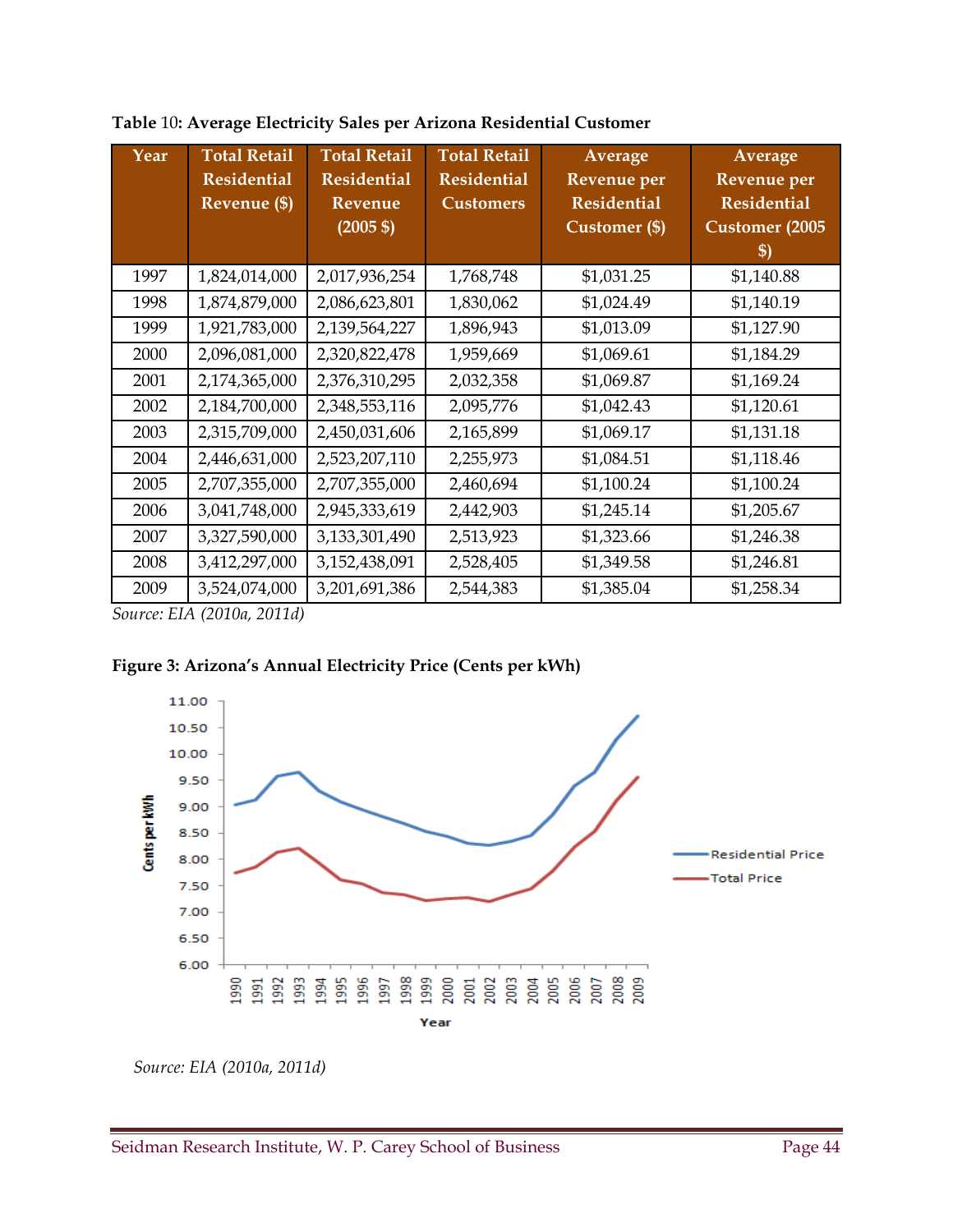Renewable utility-scale electricity generation technologies such as solar are usually perceived to be more expensive than conventional generation sources due to higher technology costs, intermittency and storage issues, amongst other things. To measure the overall competitiveness of different generating technologies, energy analysts and economists therefore use levelized cost. This represents the present value of the total cost of building and operating a generating plant over an assumed financial life and duty cycle, converted to equal annual payments, and expressed in real dollars to remove the impact of inflation. Levelized cost therefore reflects overnight capital cost, fuel cost, fixed and variable O&M cost, financing costs, and an assumed utilization rate for each plant type. These are all purely financial considerations. No attention is paid to environmental costs. Renewables today are generally perceived to be more expensive without environmental costs included.

Table 11 estimates the levelized cost of new electricity generation technologies in 2016. This suggests that the inclusion of renewables within the electricity generation mix will have, at least in the short term, a negative impact upon retail residential electricity prices, and therefore exert a negative influence upon electricity security. The EIA (2011d) also suggests that a lag of 1-2 years can take occur between changes in fuel prices and electricity power prices, as changes in retail electricity rates are dependent upon a state's utility regulatory review process.

In the longer term, Perez, Zweibel and Hoff (2011) argue that solar energy production will enjoy a price advantage over fossil fuels used for electricity generation, based upon an assumption that fossil fuel costs will rise exponentially, due to dwindling supply and accelerating demand from new economies. If this happens, then an increase in solar generating sources could exert some positive influence upon electricity security. However, in the short to medium term, a greater use of solar will in all likelihood increase retail prices and, therefore, represent a negative influence upon electricity security.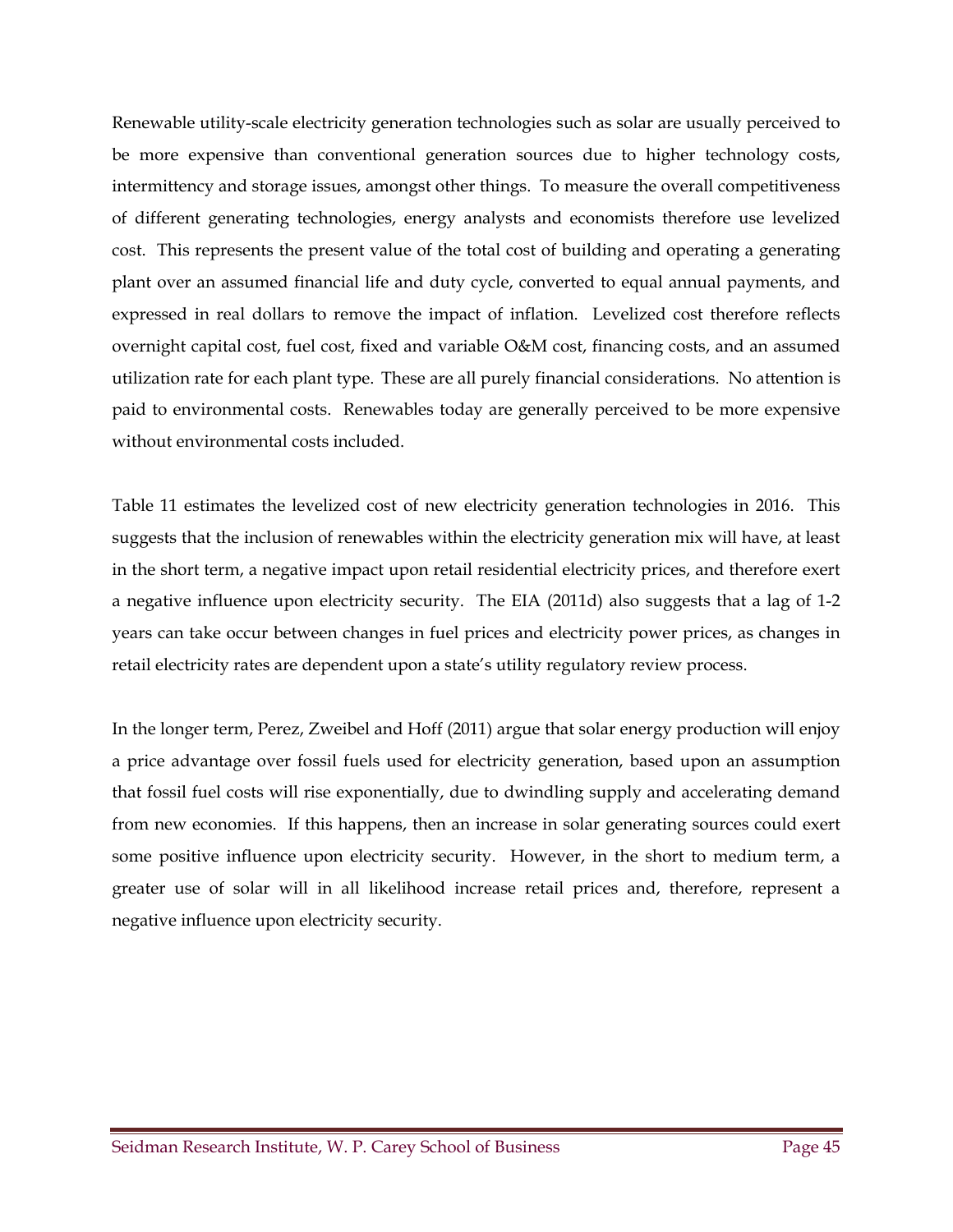|                           | Capacity      | U.S. Average Levelized Costs (2009\$ / megawatt hour) |              |                   |                     |                            |  |  |
|---------------------------|---------------|-------------------------------------------------------|--------------|-------------------|---------------------|----------------------------|--|--|
|                           | <b>Factor</b> | for Plants Entering Service in 2016                   |              |                   |                     |                            |  |  |
|                           | $(^{0}/_{0})$ | Levelized                                             | <b>Fixed</b> | Variable          | <b>Transmission</b> | <b>Total</b>               |  |  |
|                           |               | Capitalized<br>Cost                                   | O&M          | O&M<br>(including | <b>Investment</b>   | <b>System</b><br>Levelized |  |  |
|                           |               |                                                       |              | fuel)             |                     | Cost                       |  |  |
| Conventional Coal         | 85            | 65.5                                                  | 3.9          | 24.5              | 1.2                 | 95.1                       |  |  |
| <b>Advanced Coal</b>      | 85            | 74.7                                                  | 7.9          | 25.9              | 1.2                 | 109.7                      |  |  |
| <b>Advanced Coal CCS</b>  | 85            | 92.9                                                  | 9.2          | 33.3              | 1.2                 | 136.5                      |  |  |
| Natural Gas               | 87            | 17.5                                                  | 1.9          | 44.6              | 1.2                 | 65.1                       |  |  |
| Conventional              |               |                                                       |              |                   |                     |                            |  |  |
| Combined Cycle            |               |                                                       |              |                   |                     |                            |  |  |
| Natural Gas               | 87            | 17.9                                                  | 1.9          | 41.2              | 1.2                 | 62.2                       |  |  |
| <b>Advanced Combined</b>  |               |                                                       |              |                   |                     |                            |  |  |
| Cycle                     |               |                                                       |              |                   |                     |                            |  |  |
| Natural Gas               | 87            | 34.7                                                  | 3.9          | 48.6              | 1.2                 | 88.4                       |  |  |
| <b>Advanced Combined</b>  |               |                                                       |              |                   |                     |                            |  |  |
| Cycle with CCS            |               |                                                       |              |                   |                     |                            |  |  |
| Natural Gas               | 30            | 45.8                                                  | 3.7          | 69.9              | 3.5                 | 123.0                      |  |  |
| Conventional              |               |                                                       |              |                   |                     |                            |  |  |
| <b>Combustion Turbine</b> |               |                                                       |              |                   |                     |                            |  |  |
| Natural Gas               | 30            | 31.7                                                  | 5.5          | 61.3              | 3.5                 | 102.1                      |  |  |
| Advanced                  |               |                                                       |              |                   |                     |                            |  |  |
| <b>Combustion Turbine</b> |               |                                                       |              |                   |                     |                            |  |  |
| <b>Advanced Nuclear</b>   | 90            | 90.2                                                  | 11.1         | 11.7              | 1.0                 | 114.0                      |  |  |
| Wind                      | 34            | 83.3                                                  | 9.5          | 0.0               | 3.4                 | 96.1                       |  |  |
| Wind Offshore             | 34            | 209.7                                                 | 28.1         | 0.0               | 5.9                 | 243.7                      |  |  |
| Solar PV                  | 25            | 194.9                                                 | 12.1         | 0.0               | 4.0                 | 211.0                      |  |  |
| Solar Thermal             | 18            | 259.8                                                 | 46.6         | 0.0               | 5.8                 | 312.2                      |  |  |
| Geothermal                | 91            | 77.4                                                  | 11.9         | 9.5               | 1.0                 | 99.8                       |  |  |
| <b>Biomass</b>            | 83            | 55.4                                                  | 13.7         | 42.3              | 1.3                 | 112.6                      |  |  |
| Hydro                     | 53            | 78.5                                                  | 4.0          | 6.2               | 1.8                 | 90.5                       |  |  |

**Table 11: Estimated Levelized Cost of Electricity Generation Technologies in 2016** 

*Source: EIA (2011b)23*

 $\overline{a}$ 

<sup>23</sup> See: http://www.eia.gov/forecasts/aeo/electricity\_generation.cfm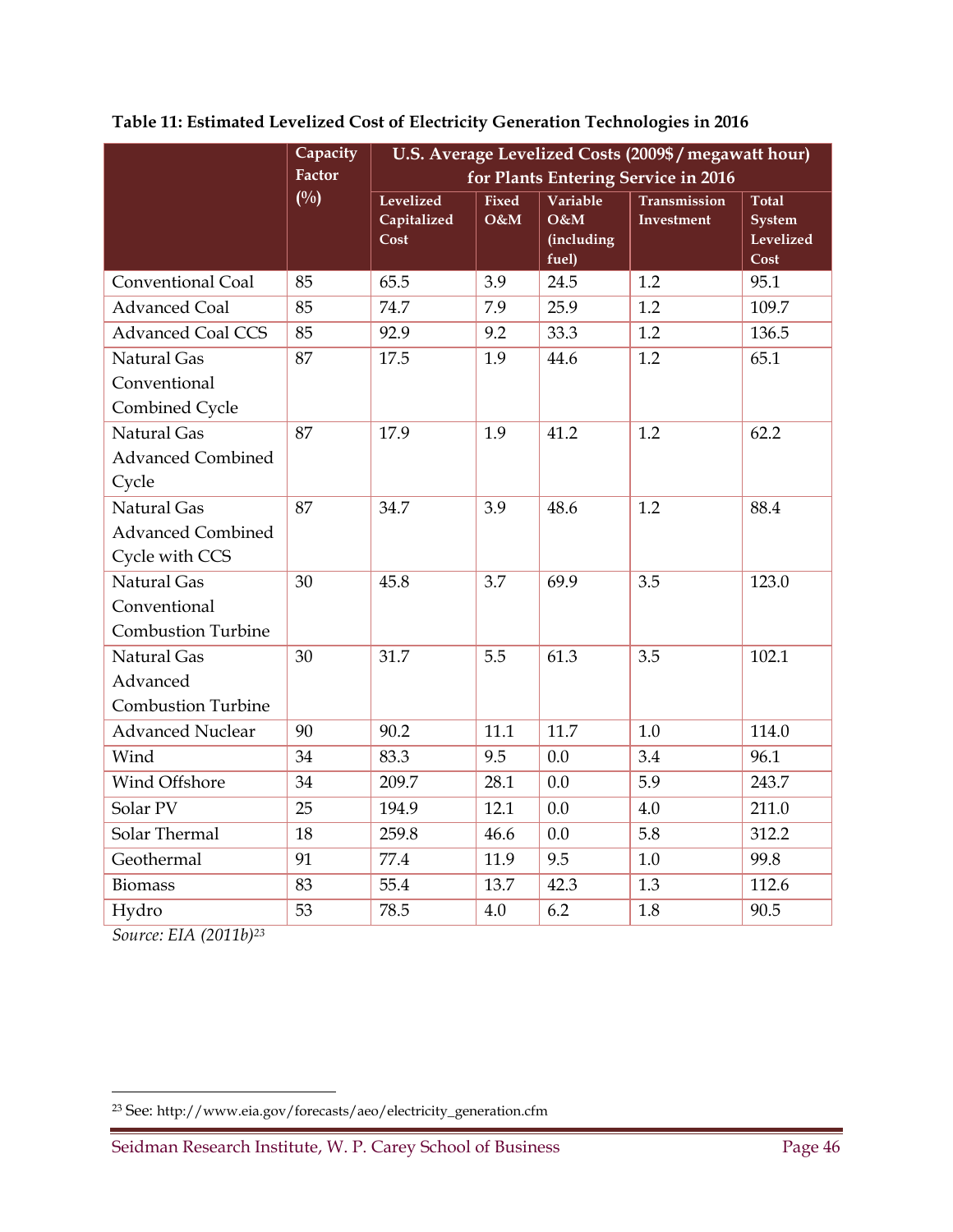#### **4.2.5. Electricity Price Volatility**

Power price hikes also affect economic activity – hence the inclusion of energy expenditure per \$1,000 of GDP to indicate the magnitude of energy costs in the economy and its susceptibility to energy price volatility. Goto and Karolyi (2003) suggest that electricity price volatility is related to seasonality and other supply and demand forces.

Figure 4 plots total electricity sales (all sectors) against Arizona's GDP, 1997-2009, in chained 2005 dollars. This suggests that the years 2000-2002 were relatively volatile for electricity prices, expressed as a percentage of state GDP, for the Arizonan economy. However, it does not identify any marked swings in price changes during other years. Total electricity sales accounted for a declining percentage of state GDP in real terms at the turn of the century, and a larger, growing percentage of state GDP since 2005 – the latter echoing a trend identified within Table 10 for average electricity sales revenue per residential customer. This is perhaps a reflection of the hedging agreements secured by the state's utilities for coal and natural gas, the insignificance of petroleum for electricity generation, and the high availability of coal for electric power generation within Arizona which has kept electricity prices below the national average.



**Figure 4: Total Electricity Sales (All Sectors) as a Percentage of AZ GDP (chained 2005 \$)** 

 *Sources: EIA (2010a, 2011d) and U.S. Bureau Economic Analysis*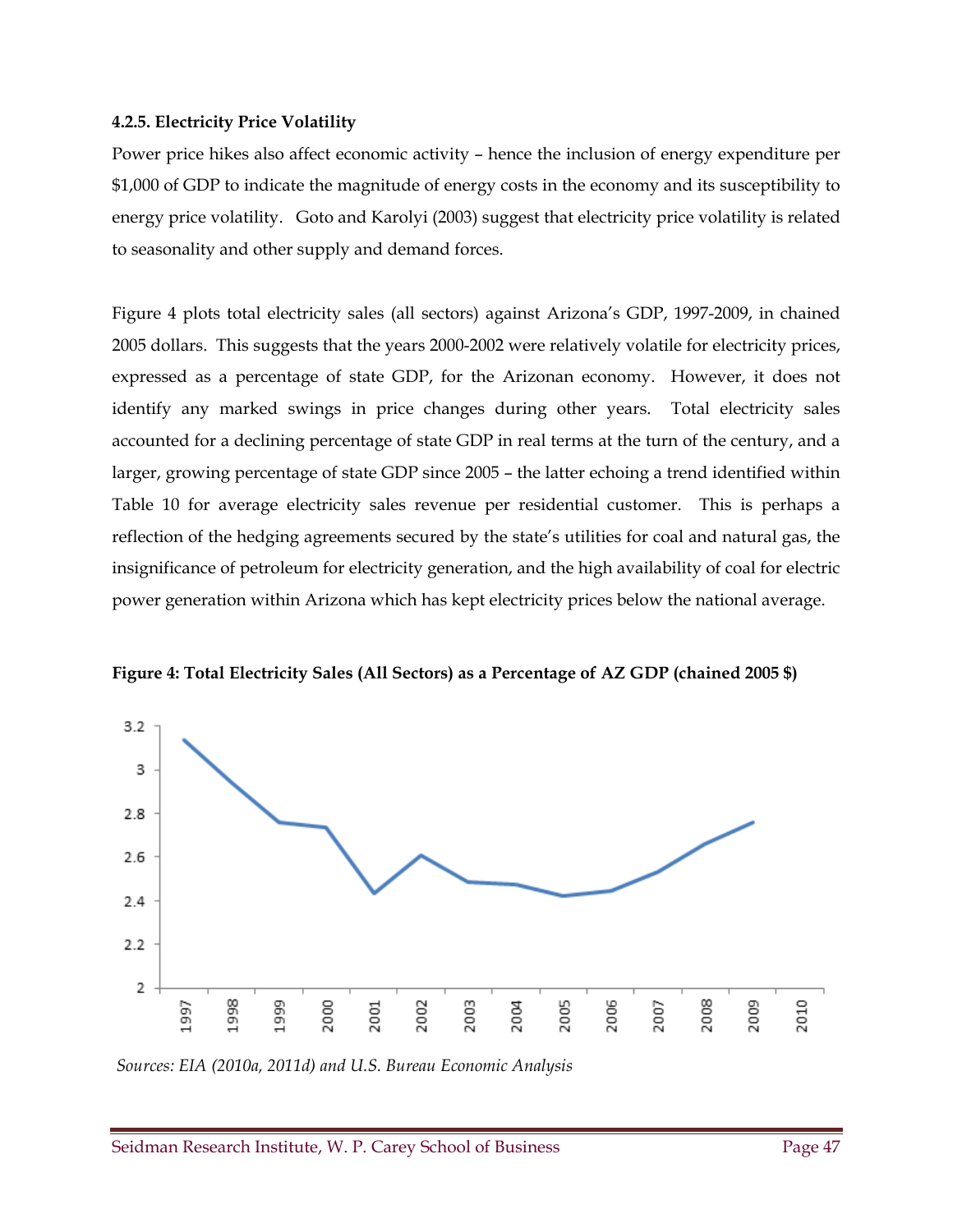Table 12 illustrates the average cost of coal for Arizona's total electric power sector, 2000-2009, compared to the national average and neighboring states. Arizona's emphasis upon coal for electricity generation has therefore tended to temper end-use electricity prices.

| <b>State</b> | 2000    | 2001    | 2002    | 2003    | 2004    | 2005  | 2006  | 2007    | 2008  | 2009    |
|--------------|---------|---------|---------|---------|---------|-------|-------|---------|-------|---------|
| Arizona      | \$1.2   | \$1.2   | \$1.2   | \$1.3   | \$1.3   | \$1.4 | \$1.4 | \$1.6   | \$1.7 | \$1.8   |
| California   | \$1.4   | \$1.1   | \$1.9   | \$1.8   | \$1.9   | \$1.4 | \$1.7 | \$1.9   | \$2.2 | \$2.2   |
| New Mexico   | \$1.4   | \$1.5   | \$1.5   | \$1.4   | \$1.5   | \$1.5 | \$1.6 | \$1.8   | \$2.0 | \$1.9   |
| Nevada       | \$1.3   | \$1.3   | \$1.3   | \$1.4   | \$1.4   | \$1.5 | \$1.7 | \$1.9   | \$2.2 | \$2.2   |
| U.S. Average | \$1.2\$ | \$1.2\$ | \$1.3\$ | \$1.3\$ | \$1.4\$ | \$1.5 | \$1.7 | \$1.8\$ | \$2.1 | \$2.2\$ |

**Table 12: Average Annual Price of Coal for AZ Electric Power Sector (\$ per million Btu)** 

*Source: EIA (2011a)* 

Increasing the amount of solar used to generate electricity in-state could increase the annual volatility of electricity prices if historical weather patterns are ignored, and greater emphasis is devoted to petroleum as the back-up generation fuel. FERC (2011), for example, attributed significant swings in the price of wholesale electricity across the U.S. in 2009 and 2010 to increases in fuel prices, weather patterns and higher power loads requiring higher cost generators. However, Arizona's utilities are highly unlikely to overlook historical weather patterns, or use petroleum as a back-up generation fuel. The most likely back-up generation fuel is natural gas, which could also apply an upward pressure on electricity prices.

As a result, incorporating more solar into Arizona's electricity generation mix could have some negative impact upon electricity security from a price volatility perspective, at the very least until solar power storage issues are resolved.

#### **4.2.6. Electricity Consumption per Capita**

Electricity consumption per capita measures the million Btu of electricity consumed per person per year within the state. Electricity security will benefit the lower the electricity consumption per person per year, as this will result in less power demands being placed upon the utilities.

In 2009, Arizona's residential sector consumed 45% of total state electricity, compared to 40% by the commercial sector and 15% by the industrial sector. This sectoral split differs to the U.S.,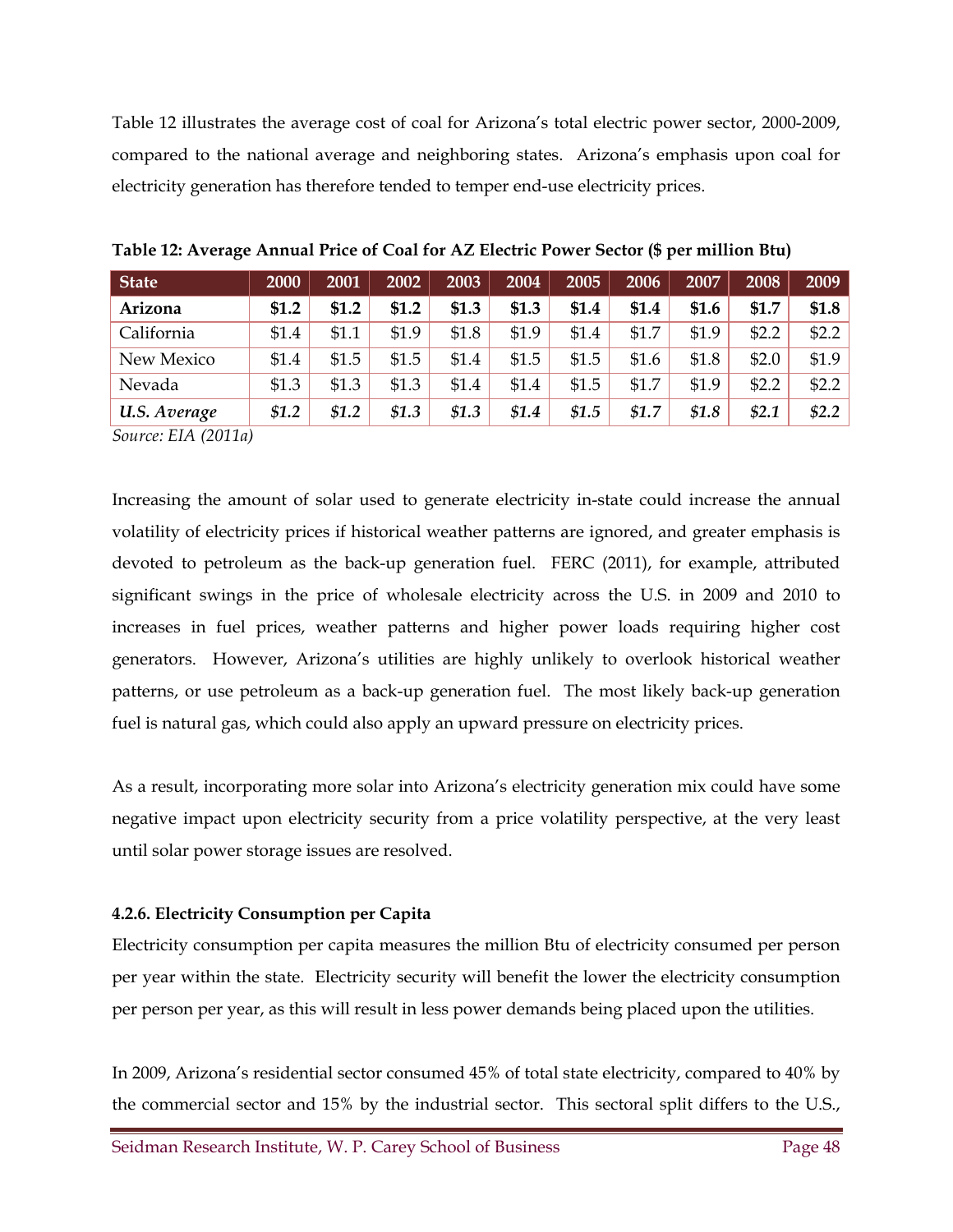where the residential and commercial sectors, on average, consume 38% and 36% of total electricity, and the industrial sector 26%. Table 13 compares the electricity consumption per capita for Arizona in 2009 with contiguous states and the national average.

|                      | Population  | <b>Total Electricity</b><br>Consumption<br>(Million Btu) | <b>Million Btu per Capita</b> |
|----------------------|-------------|----------------------------------------------------------|-------------------------------|
| Arizona              | 6,595,778   | 250,563,796                                              | 37.99                         |
| California           | 36,961,664  | 885,737,373                                              | 23.96                         |
| Colorado             | 5,024,748   | 174,142,060                                              | 34.66                         |
| Nevada               | 2,643,085   | 116,981,864                                              | 44.26                         |
| New Mexico           | 2,009,671   | 73,862,630                                               | 36.75                         |
| Utah                 | 2,784,572   | 94,130,751                                               | 33.80                         |
| <b>United States</b> | 307,006,550 | 12,273,012,804                                           | 39.98                         |

**Table 13: Electricity Consumption per Capita, 2009** 

*Sources: U.S. Census, EIA (2010a, 2011d)* 

This suggests that Arizona is below the national average of 39.98 million Btu per capita. However, Arizona's consumption of 37.99 million Btu per capita is greater than all neighboring states apart from Nevada. This is possibly in part a reflection of Arizona's greater demand for air conditioning within homes. The EIA has also estimated that more than one-half of Arizona households also rely on electricity as their main energy source for space heating.

Figure 5 illustrates the electricity consumption trend per capita for Arizona, 1990-2009. The 2009 figure of 37.99 million Btu per capita is the lowest level of electricity consumption since 1995. The two year fall since 2007 is in all probability linked with the economic recession.

It is difficult to predict the impact of any increase in electricity generation from solar upon the electricity consumption per capita metric. EIA projections for energy as a whole, for example, forecast a continuing gradual reduction throughout the U.S., driven by a combination of high energy prices, policy changes and energy efficiency requirements (Institute for 21<sup>st</sup> Century Energy 2010(b), p.25). This does not mean that the metric should be excluded from electricity security, as a baseline forecast for the composite index will be needed going forward. However,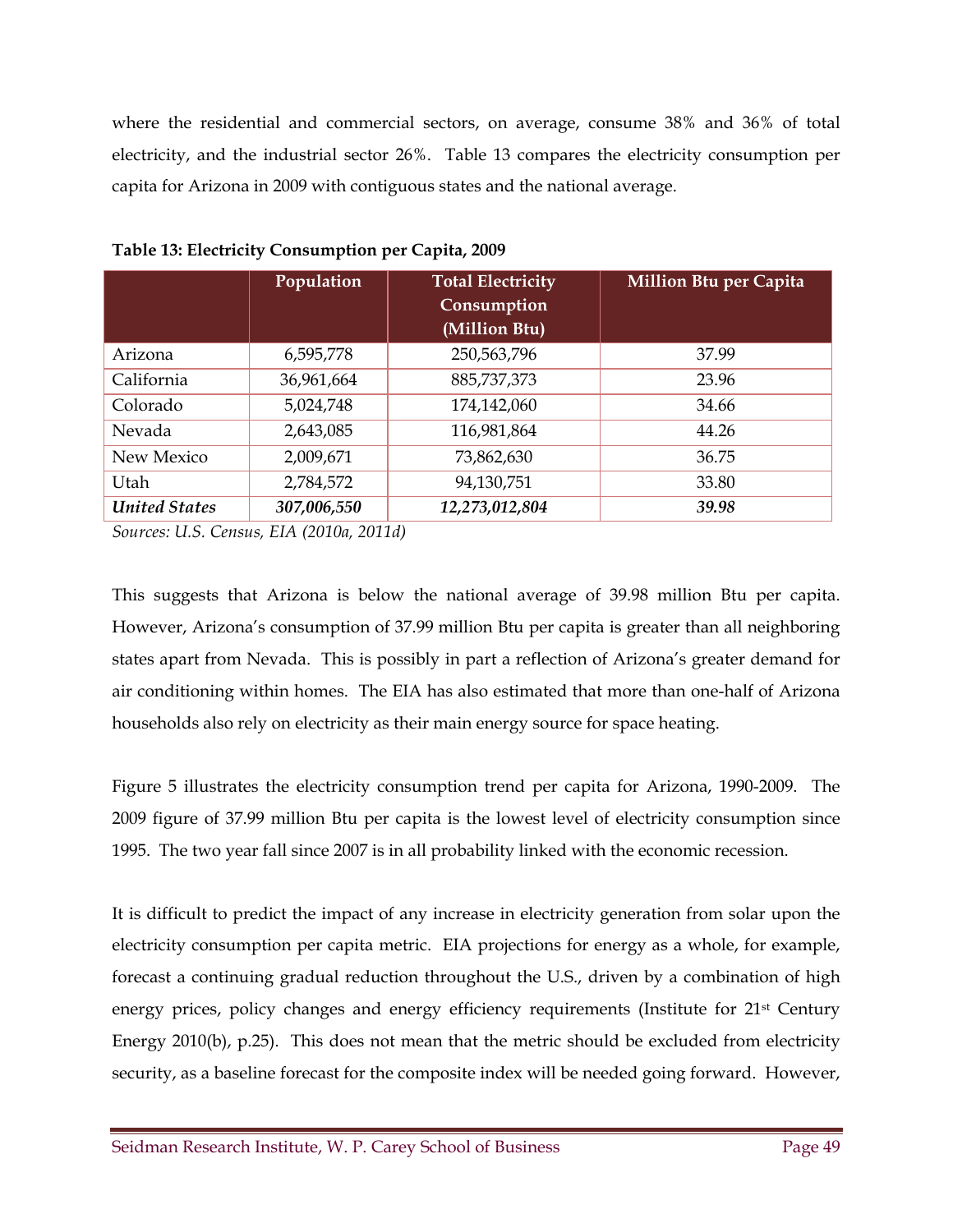ambiguous results are not consistent with the SMART's framework for metric/index development.



**Figure 5: Electricity Consumption Per Capita in Arizona, 1990-2005 (Million Btu)** 

*Sources: U.S. Department of Energy (2008), EIA (2010a, 2011d) and U.S. Census* 

#### **4.2.7. Electricity Expenditure per GDP**

Electricity expenditure per GDP assesses the importance of electricity as a component of a state's economic growth. The lower the amount of Btu needed to produce \$1 of real GDP, the less the demands placed upon utilities, and greater the degree of electricity security. Table 14 compares Arizona's electricity intensity in 2009 with contiguous states and the national average. This suggests that Arizona is above the national average of 875.71 Btu per 2009 dollar of GDP. Arizona's 1003.42 Btu per 2009 dollar of GDP is also greater than all neighboring states.

Figure 6 illustrates the million Btu of electricity used in the economy per \$1,000 of real (2005) GDP since 1997. This suggests that electricity intensity has fallen from 1,311 Btu to produce one dollar of real (2005) GDP in 1997, to 1,085 Btu to produce an equivalent one dollar of real (2005) GDP in 2009 - a reduction of approximately 17% between the two years. However, an annual decline in Arizona's electricity intensity between 1997 and 2006, hitting a low of 1,046 Btu to produce one dollar of real (2005) GDP in 2006, has started to rise once again from 2007 onwards,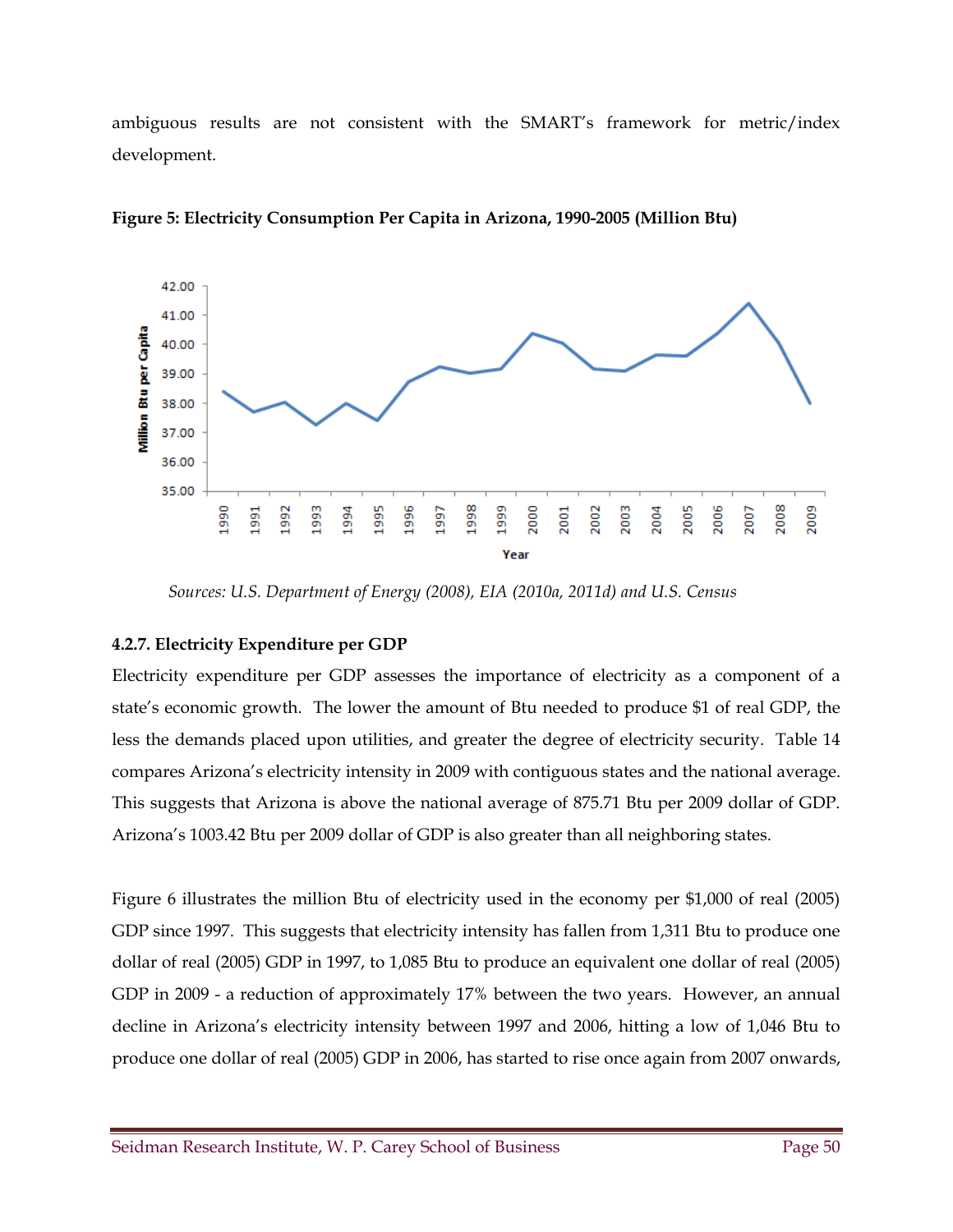at 1.074 Btu, 1,077 Btu and 1,085 Btu respectively. Once again, it is difficult to predict the impact of any increase in electricity generation from solar upon the electricity intensity metric.

|                      | <b>GDP</b><br>(Millions<br>$2009$ \$) | <b>Total Electricity</b><br>Consumption<br>(Million Btu) | Btu per 2009 \$ GDP |
|----------------------|---------------------------------------|----------------------------------------------------------|---------------------|
| Arizona              | \$249,711                             | 250,563,796                                              | 1,003.42            |
| California           | \$1,847,048                           | 885,737,373                                              | 479.54              |
| Colorado             | \$250,664                             | 174,142,060                                              | 694.72              |
| Nevada               | \$125,037                             | 116,981,864                                              | 935.58              |
| New Mexico           | \$76,871                              | 73,862,630                                               | 960.86              |
| Utah                 | \$111,301                             | 94,130,751                                               | 845.73              |
| <b>United States</b> | \$14,014,849                          | 12,273,012,804                                           | 875.71              |

**Table 14: Electricity Intensity, 2009** 

*Sources: US Bureau Economic Analysis, EIA (2010a, 2011d)* 

#### **Figure 6: Arizona's Electricity Intensity, 1997-2009**



 *Sources: US Bureau Economic Analysis, EIA(2010)* 

One possible reason for this difficulty is provided by Huber and Mills (2005), who argue that enormous advancements in efficiency are coupled with an ever growing demand for energy. That is, people at best simply spread their same level of consumption over an ever growing

Seidman Research Institute, W. P. Carey School of Business Page 51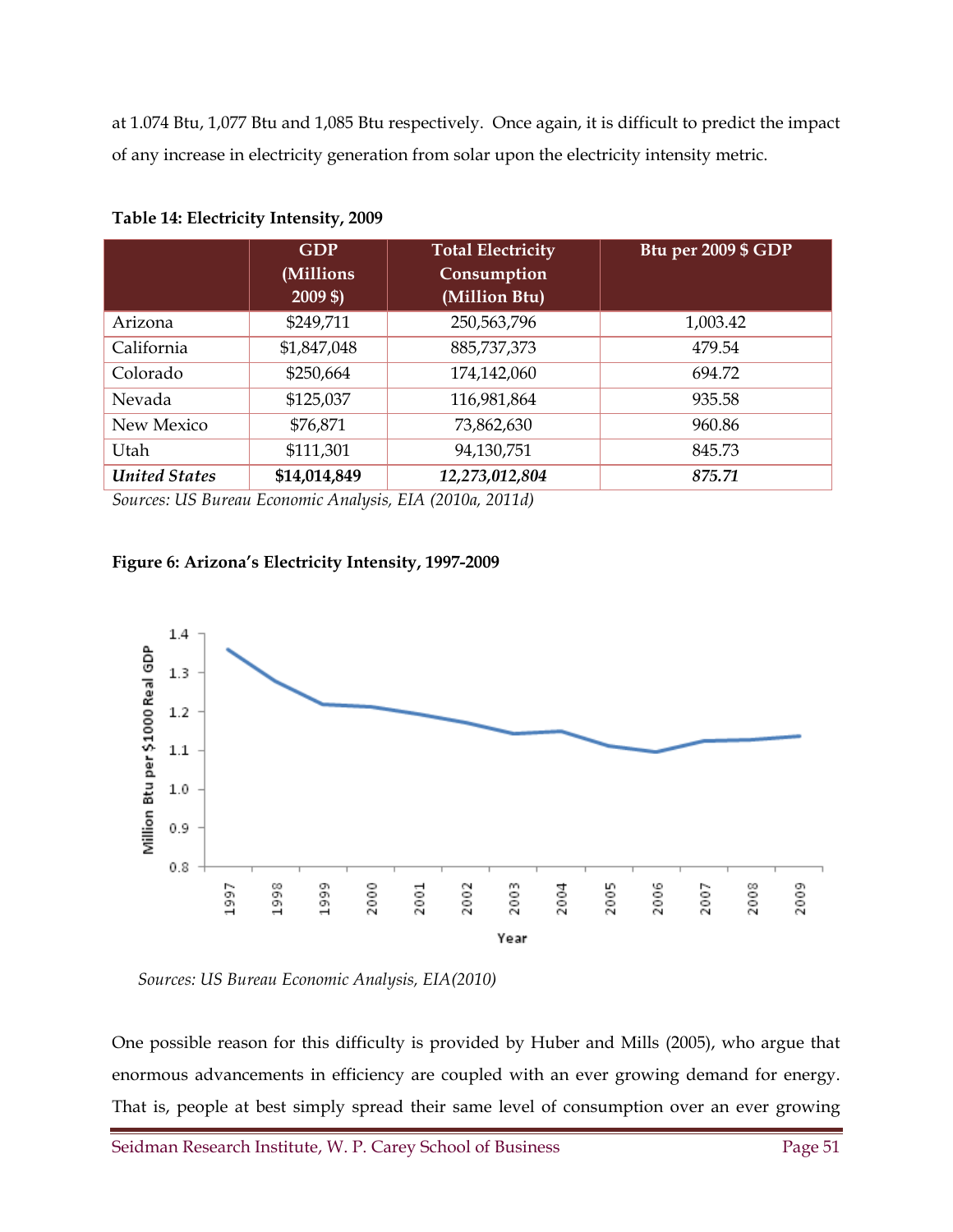portfolio of appliances, rather than use the efficiencies to reduce their consumption. Croucher (2010) also suggests that air conditioning unit efficiency improvements, for example, will generally decrease the marginal price of using the devices, potentially encouraging owners to lower their thermostats to levels below the energy-efficient intervention, which can result in greater AC electricity consumption. This suggests that efficiency initiatives require better regulations and enforcement, life-cycle costing and key changes in consumer behavior to be effective, as demand will always outpace the saving potential.

Sovacool (2007) acknowledges difficulties in measuring the effectiveness of energy efficiency savings due to double counting of savings, the use of inappropriate discount rates, a failure to define the right baseline, or inability to correct for free riding or the rebound effect. Such a difficulty therefore calls into question the metric's relevance for an assessment of a state's electricity security from a SMART perspective. However, despite the absence of rigorous case studies, Sovacool still concludes:

"… the historical record suggests that energy efficiency practices represent the most feasible way of cutting electricity demand." (p.103)

#### **4.2.8. CO2, SO2 and NOX Emissions**

If the emphasis within the literature upon the importance of environmental issues for energy security is accepted, there is no obvious reason to question the relevance of emission metrics for a state assessment of electricity security. Sovacool and Brown highlight two types of emission for energy security, namely carbon dioxide and sulfur dioxide. The Institute for 21st Century Energy simply argues that the lower the number of Greenhouse Gas emissions reduction mandates, and lower the energy  $CO<sub>2</sub>$  emissions, the lower the risk to energy security. Table 15 summarizes the metric ton emissions by energy source for the electric utilities and total electric power industry in 2009 for carbon dioxide, sulfur dioxide and nitrous oxide emissions.

Any move by the electric utilities or power industry within Arizona to replace conventional sources of electricity generation such as coal with renewables like solar will clearly result in lower emissions and therefore an increase in energy security. However, the different capacity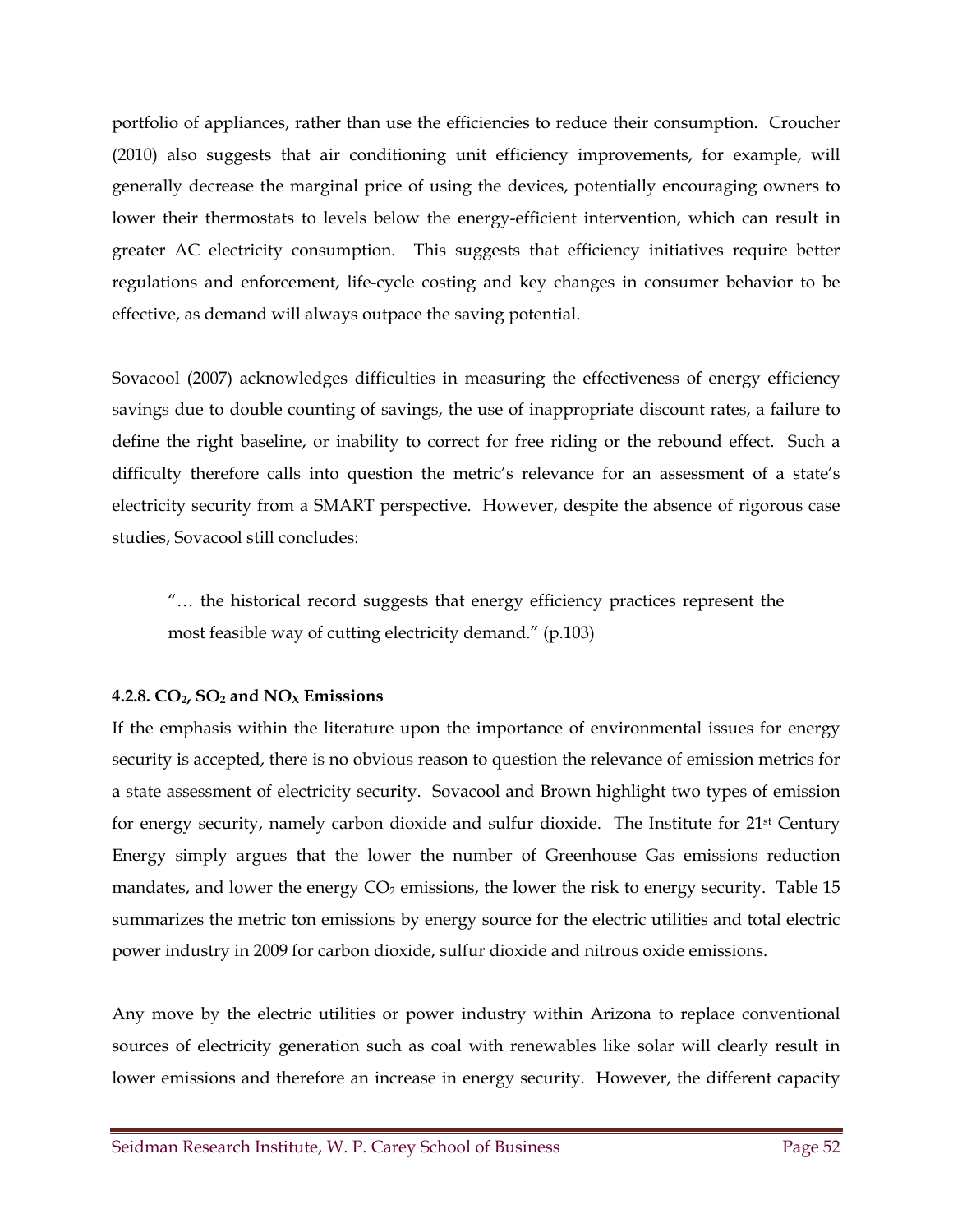factors between energy sources and solar generation's need for some form of back-up supply (typically natural gas) will prevent a 5% switch from coal to solar equating to a 5% fall in total emission levels. For example, Post (2011) argues that studies using New York and California data show the net  $CO<sub>2</sub>$  reduction from wind power to be only a third of, rather than equivalent to the  $CO<sub>2</sub>$  quantity produced by, the displaced fossil fuel source.

|                             | CO <sub>2</sub> (Metric Tons)        | <b>SO<sub>2</sub></b> (Metric Tons) | $NOX$ (Metric Tons) |  |  |  |
|-----------------------------|--------------------------------------|-------------------------------------|---------------------|--|--|--|
| <b>Electric Utilities</b>   |                                      |                                     |                     |  |  |  |
| Coal                        | 38,666,845                           | 32,561                              | 56,885              |  |  |  |
| Natural Gas                 | 5,576,726                            | 28                                  | 1,898               |  |  |  |
| Petroleum                   | 49,203                               | 5                                   | 43                  |  |  |  |
| Other Biomass               | $\boldsymbol{0}$                     | $\overline{0}$                      | 234                 |  |  |  |
| <b>All Sources</b>          | 44,292,774                           | 32,594                              | 59,060              |  |  |  |
|                             |                                      |                                     |                     |  |  |  |
|                             | <b>Total Electric Power Industry</b> |                                     |                     |  |  |  |
| Coal                        | 39,202,857                           | 32,786                              | 57,684              |  |  |  |
| Natural Gas                 | 14,269,696                           | 73                                  | 3,360               |  |  |  |
| Petroleum                   | 51,085                               | 5                                   | 51                  |  |  |  |
| Other Biomass               | $\boldsymbol{0}$                     | $\overline{0}$                      | 332                 |  |  |  |
| Wood and Wood-Derived Fuels | $\theta$                             | 19                                  | 194                 |  |  |  |
| Other                       | $\mathbf{0}$                         | $\mathbf{0}$                        | 1                   |  |  |  |
| <b>All Sources</b>          | 53,523,638                           | 32,883                              | 61,622              |  |  |  |

*Source: EIA (2010a, 2011d)* 

Nevertheless, the US Photovoltaic Industry claims that on a typical annual "per kilowatt" basis, solar PV will offset or save up to 16 kilograms of  $NO<sub>x</sub>$ , 9 kilograms of  $SO<sub>x</sub>$  and 0.6 kilograms of other particulates, alongside 600 to 2300 kilograms of  $CO<sub>2</sub>$  – the actual savings varying with regional fossil fuel mix and solar insolation. This emissions reduction will have a positive effect on energy/electricity security (NREL, 2001).

#### **4.2.9. Other Environmental Metrics**

Land resource requirements and water usage are also important potential environmental concerns for electricity security, although the ease with which appropriate data can be sourced for the former is problematic, thus undermining the 'A' of the SMART mnemonic.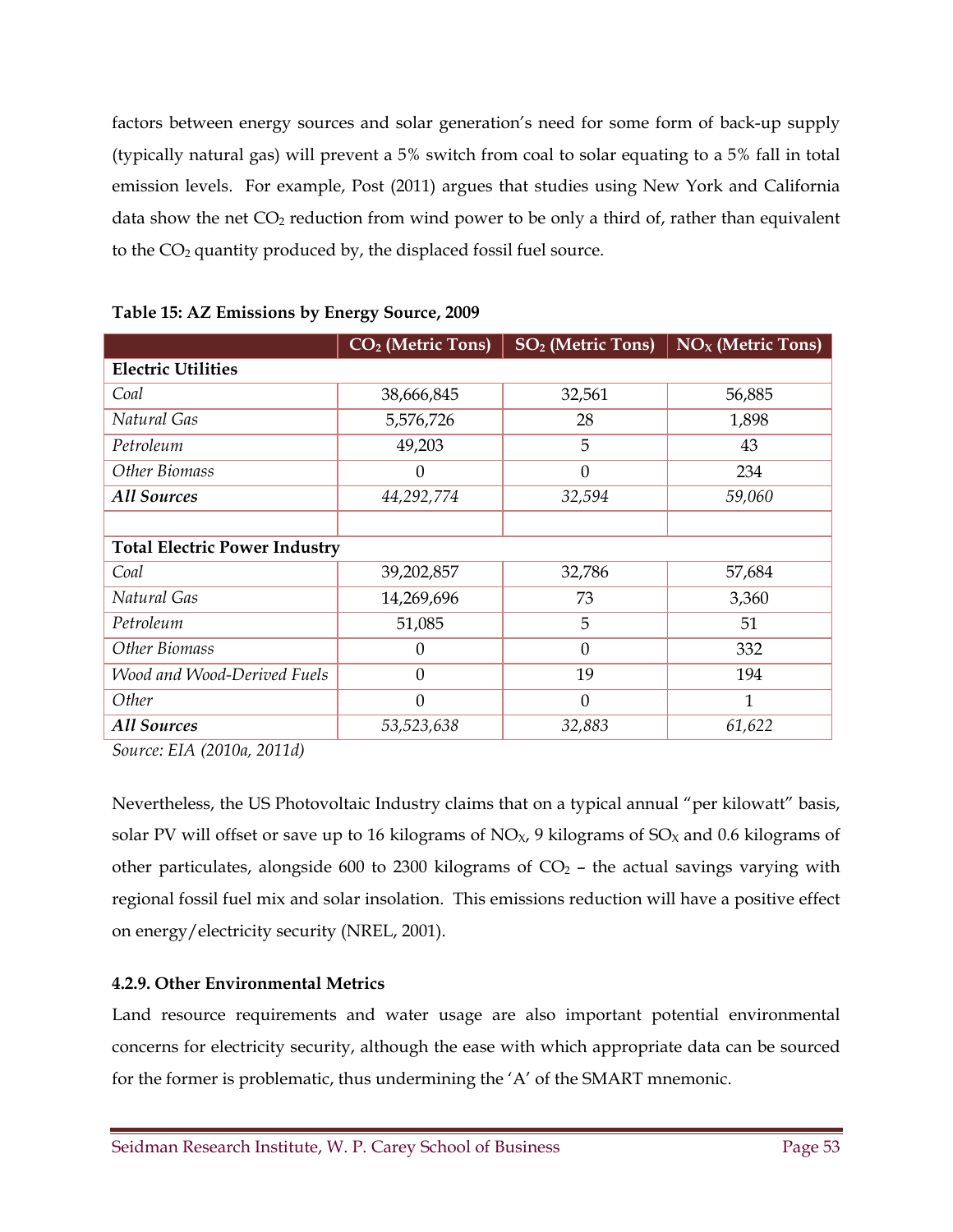For example, the land footprint of a coal plant can be compared with a solar farm, Nace (2010) suggesting that the 2,100 GWh emanating from a proposed 7,000 acre solar farm in Blythe, CA., could alternatively be met by a coal plant of 640 acres or less. However, this does not take into account the land required to mine the coal; and the U.S. federal government's method for tracking the exact number of acres disturbed by mining is open to abuse. McDonald et al (2009) also conclude that nuclear, coal and geothermal use the least land for energy production, biofuels or biomass use the most land, and solar lies somewhere in-between. However, the compactness of land use for energy production is not correlated with low biodiversity impacts.

Water usage is a little more straightforward to calculate, as shown by the U.S. Department of Energy's (2006) water estimates for thermoelectric power plants in Table 16, which emphasize choice of process as much as plant type as a key determinant.

|                    |                   | <b>Water Intensity (gal/MWh)</b> |              |                  |
|--------------------|-------------------|----------------------------------|--------------|------------------|
| <b>Plant Type</b>  | <b>Process</b>    | <b>Steam Condensing</b>          |              | <b>Other Use</b> |
|                    |                   | Withdrawal                       | Consumption  |                  |
| Coal/Biomass/      | Open loop cooling | 20,000-50,000                    | 300          | 30               |
| Waste              | Closed loop tower | 300-600                          | 300-480      |                  |
|                    | Closed loop pond  | 500-600                          | 480          |                  |
|                    | Dry               | $\theta$                         | $\theta$     |                  |
| Nuclear            | Open loop cooling | 25,000-60,000                    | 400          | 30               |
|                    | Closed loop tower | 500-1,100                        | 40-720       |                  |
|                    | Closed loop pond  | 800-1,100                        | 720          |                  |
|                    | Dry               | $\Omega$                         | $\Omega$     |                  |
| Geothermal         | Closed loop tower | 2,000                            | 1,400        | n/a              |
| <b>Steam</b>       |                   |                                  |              |                  |
| Solar Trough       | Closed loop tower | 760-920                          | 760-920      | 8                |
| Solar Tower        | Closed loop tower | 750                              | 750          | 8                |
| Natural<br>Gas     | Open loop cooling | 7,500-20,000                     | 100          | $7 - 10$         |
| Combined Cycle     | Closed loop tower | 230                              | 180          |                  |
|                    | Dry               | $\overline{0}$                   | $\mathbf{0}$ |                  |
| Integrated<br>Coal | Closed loop tower | 250                              | 200          | 7-10 and 130     |
| Gasification       |                   |                                  |              | (process water)  |
| Combined Cycle     |                   |                                  |              |                  |

**Table 16: Water Usage of Thermoelectric Power Plants** 

*Source: U.S. Department of Energy (2006)*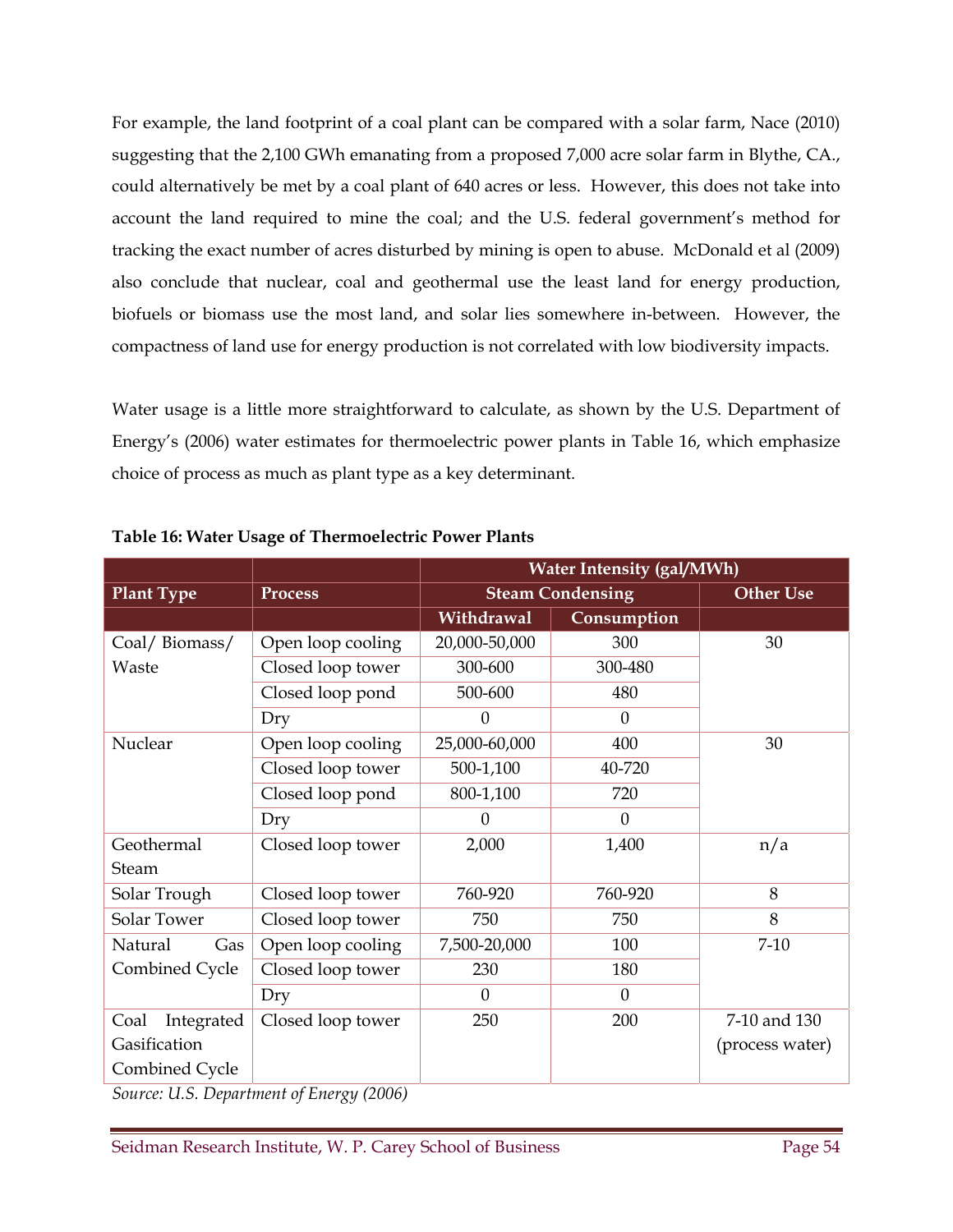## **5. Monetizing Electricity Security**

The preceding Section's attempt to apply a potential range of metrics to Arizona, primarily drawn from Sovacool and Brown or the Institute for 21st Century Energy's energy security indices, illustrates at least two difficulties:

- It is not always possible to source relevant, quantifiable data, with clearly defined inputs and outputs for an electricity security metric.
- Even when appropriate data can be found, the results sometimes fail to offer meaningful insight for a state's level of electricity security.

The resolution of these difficulties is imperative if the proposed metrics are to satisfy the rigors of the SMART framework and accurately assess Arizona's electricity security as a composite index.

However, assuming that the sourcing and interpretative problems highlighted can ultimately be rectified (and it is not clear whether this is possible), how can the proposed 12 metrics be combined into a composite, numerical index? The simplistic aggregate scoring and inherent subjectivity of the indices developed by Sovacool and Brown, and the Institute for 21<sup>st</sup> Century Energy, have already been questioned in Section 3.3; and the numeric measure for the 12 metrics is not clear. Perhaps, then, a new approach is needed to develop a quantitative index or measure of electricity security at a state level.

One possible solution is to monetize electricity security, and reposition the 12 metrics discussed in Section 4.2 as either specific types of risk, or mitigating factors. This would acknowledge the relevance of many issues highlighted by the 12 metrics, but present them within a common framework that allows for a numeric, aggregate measurement of a state's electricity security.

Table 17 draws primarily from the 12 metrics discussed in Section 4.2 to illustrate key risks and mitigating factors for electricity security in Arizona. This table suggests five broad categories of risk – pricing, system/infrastructure, raw fuel supply, environmental and end-user.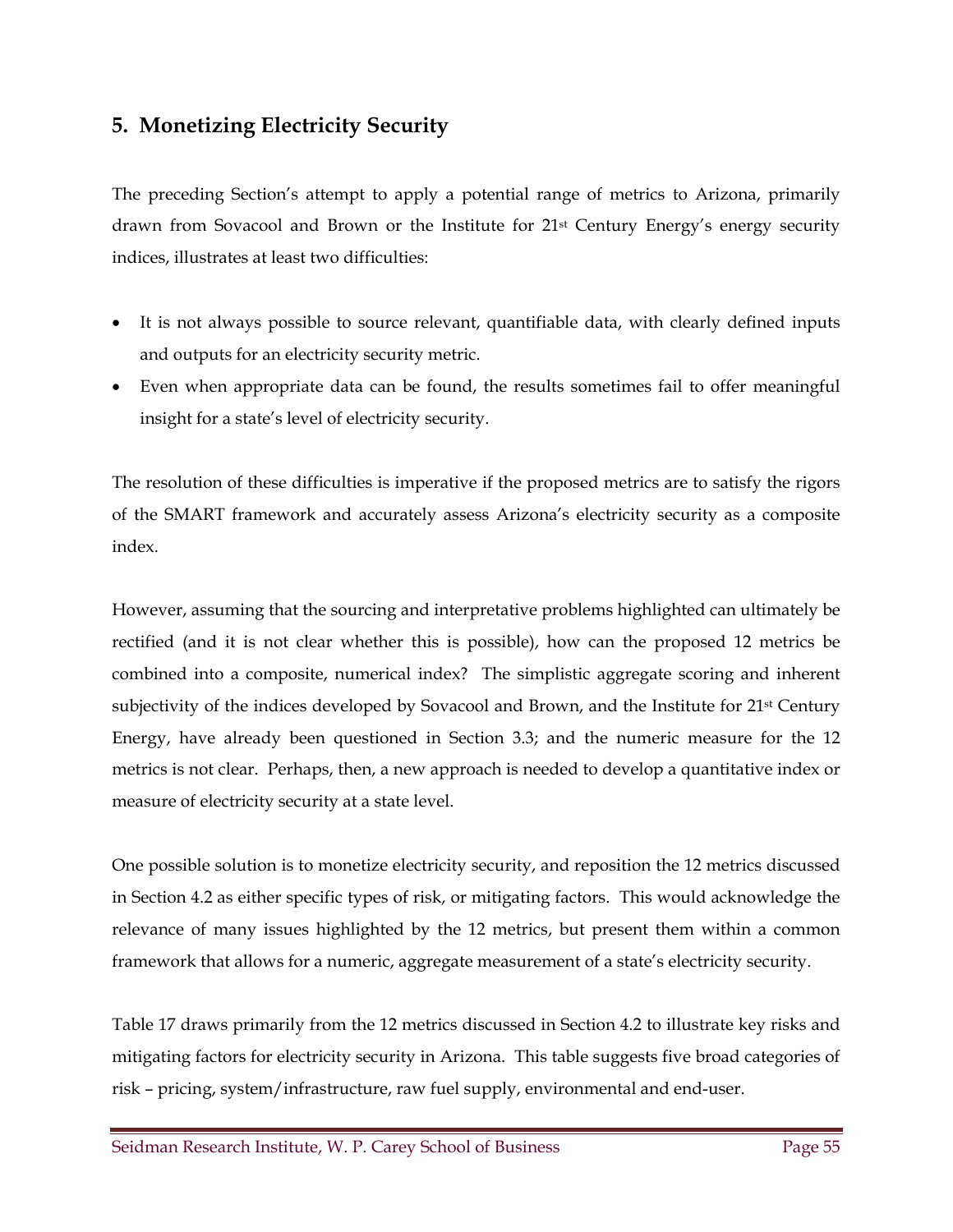| <b>RISK</b>   | <b>RISK</b>                         | <b>RISK DESCRIPTION</b>                                                                                                                                                           | <b>MITIGATIONS</b>                                                                                                                                                                                                                                   |  |
|---------------|-------------------------------------|-----------------------------------------------------------------------------------------------------------------------------------------------------------------------------------|------------------------------------------------------------------------------------------------------------------------------------------------------------------------------------------------------------------------------------------------------|--|
| <b>TYPE</b>   |                                     |                                                                                                                                                                                   |                                                                                                                                                                                                                                                      |  |
|               | Price Volatility                    | Susceptibility of end-users<br>and the local economy to<br>price shocks and changes                                                                                               | Diversify/change generation<br>$\bullet$<br>mix sources<br>Energy efficiency<br>$\bullet$                                                                                                                                                            |  |
| PRICING       | <b>Price Rises</b>                  | Increase in utility prices to<br>supply electricity to<br>residential, commercial and<br>industrial end-users.                                                                    | Diversify/change generation<br>$\bullet$<br>mix sources<br>Energy efficiency<br>$\bullet$                                                                                                                                                            |  |
|               | Government<br>Regulations           | Government regulations<br>such as the introduction of<br>a carbon tax                                                                                                             | Diversify/change generation<br>$\bullet$<br>mix sources<br>Energy efficiency<br>$\bullet$<br>Encourage small-scale<br>$\bullet$<br>distributed generation                                                                                            |  |
|               | <b>Transmission Grid</b><br>Failure | Temporary breakdown in<br>the supply of power to end-<br>users, caused by<br>technological failure,<br>vandalism, terrorism, or<br>natural disasters and events<br>(e.g. weather) | Invest in transmission<br>$\bullet$<br>infrastructure<br>Increase spare capacity at<br>٠<br>peak load<br>Use spy satellites to monitor<br>$\bullet$<br>long stretches of power lines<br>Encourage small-scale<br>$\bullet$<br>distributed generation |  |
| <b>NALSAS</b> | <b>Power Plant Failure</b>          | Temporary breakdown in<br>the supply of power to end-<br>users, caused by natural<br>events, technological<br>failure, vandalism,<br>terrorism, etc.                              | Invest in power plants<br>$\bullet$<br>Encourage small-scale<br>$\bullet$<br>distributed generation<br>Energy efficiency<br>٠                                                                                                                        |  |
|               | Capacity Overload                   | Insufficient spare capacity<br>to meet end-user demand                                                                                                                            | Energy efficiency measures<br>$\bullet$<br>Increase spare capacity at<br>$\bullet$<br>peak load<br>Increase reliance on local<br>$\bullet$<br>generation mix sources                                                                                 |  |
|               | Government<br>Regulations           | Regulatory constraint of<br>electricity production - e.g.<br>limiting prices or for<br>environmental reasons                                                                      | Diversify/change generation<br>$\bullet$<br>mix sources<br>Energy efficiency<br>$\bullet$<br>Encourage small-scale<br>٠<br>distributed generation                                                                                                    |  |

## **Table 17: Risk Factors & Mitigations for Electricity Security in Arizona**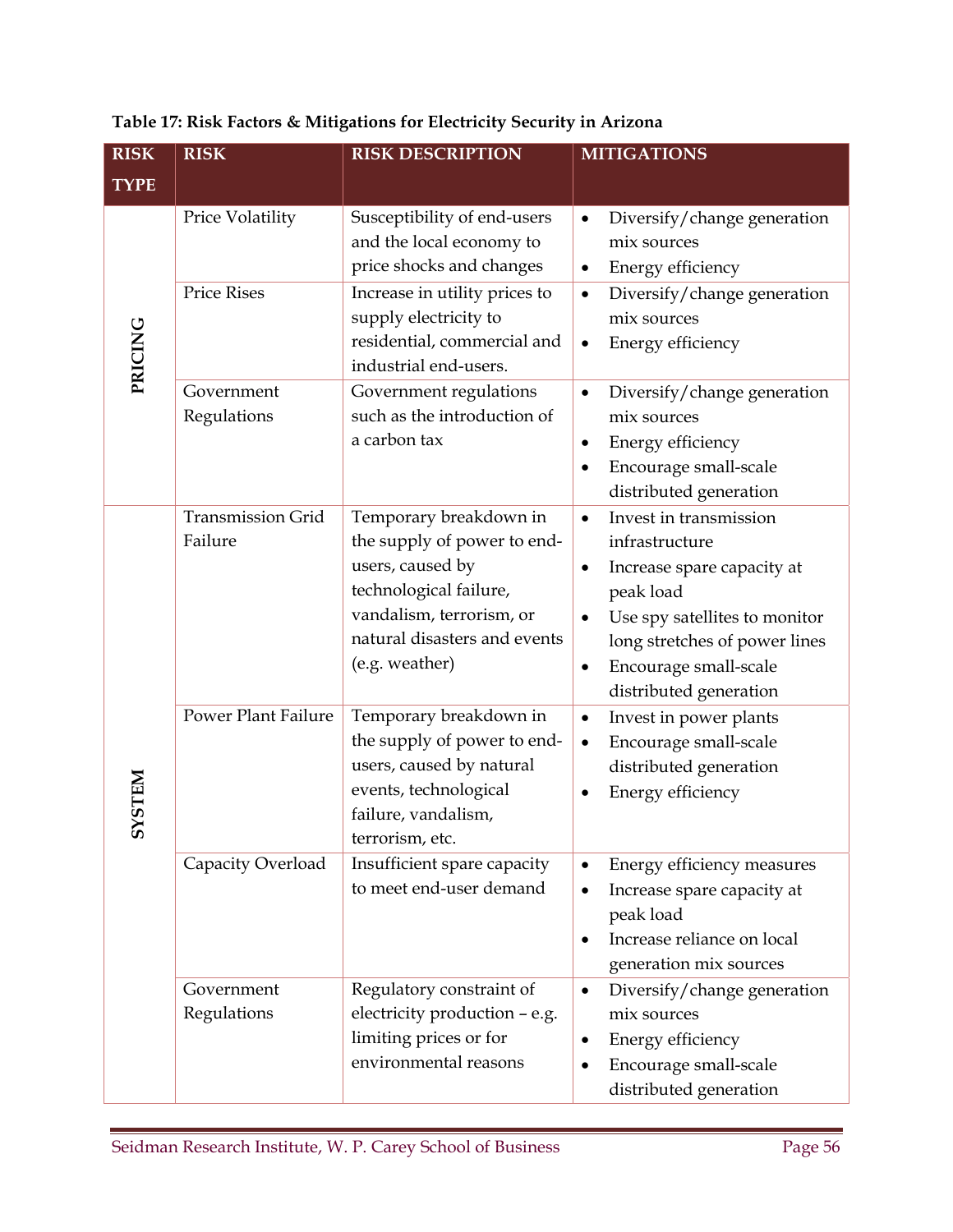| <b>RISK</b>     | <b>RISK</b>                             | <b>RISK DESCRIPTION</b>                                                                           | <b>MITIGATIONS</b>                                                                                                                                                                        |
|-----------------|-----------------------------------------|---------------------------------------------------------------------------------------------------|-------------------------------------------------------------------------------------------------------------------------------------------------------------------------------------------|
| <b>TYPE</b>     |                                         |                                                                                                   |                                                                                                                                                                                           |
|                 | External Fuel<br>Dependency<br>Supplier | Degree of reliance on out-<br>of-state fuels for electricity<br>generation mix                    | Hedging or long-term<br>٠<br>agreements<br>Diversify generation mix<br>٠<br>sources<br>Increase reliance on local<br>$\bullet$<br>generation mix sources                                  |
| FUEL SUPPLY     | Intermitte<br>ncy                       | Renewable generation<br>supply interruptions<br>caused by weather, etc.                           | Diversify/change generation<br>$\bullet$<br>mix sources<br>Secure back-up generation<br>$\bullet$<br>Technological advances<br>٠                                                          |
|                 | Competition for<br>Energy               | Increased competition<br>(national and international)<br>for raw fuels to generate<br>electricity | Hedging or long-term<br>$\bullet$<br>agreements<br>Diversify generation mix<br>$\bullet$<br>sources<br>Increase reliance on local<br>$\bullet$<br>generation mix sources                  |
|                 | Water                                   | Availability of water for<br>electricity generation<br>technologies                               | Diversify/change generation<br>$\bullet$<br>mix sources<br>Recycle 'used' water<br>$\bullet$<br>Encourage small-scale<br>٠<br>distributed generation                                      |
| ENVIRONMENTAL   | <b>Emission Levels</b>                  | Environmental impact of<br>electricity generation<br>technologies                                 | Diversify/change generation<br>$\bullet$<br>mix sources<br>Technological advances<br>$\bullet$<br>Energy efficiency<br>٠<br>Encourage small-scale<br>renewables distributed<br>generation |
| <b>END-USER</b> | Power Demand<br>Increases               | Increases in end-user<br>demand on grid (temporary<br>or long-term)                               | Energy efficiency measures<br>$\bullet$<br>Increase spare capacity at<br>$\bullet$<br>peak load<br>Increase reliance on local<br>٠<br>generation mix sources                              |

## **Table 17 (Continued): Risk Factors & Mitigations for Electricity Security in Arizona**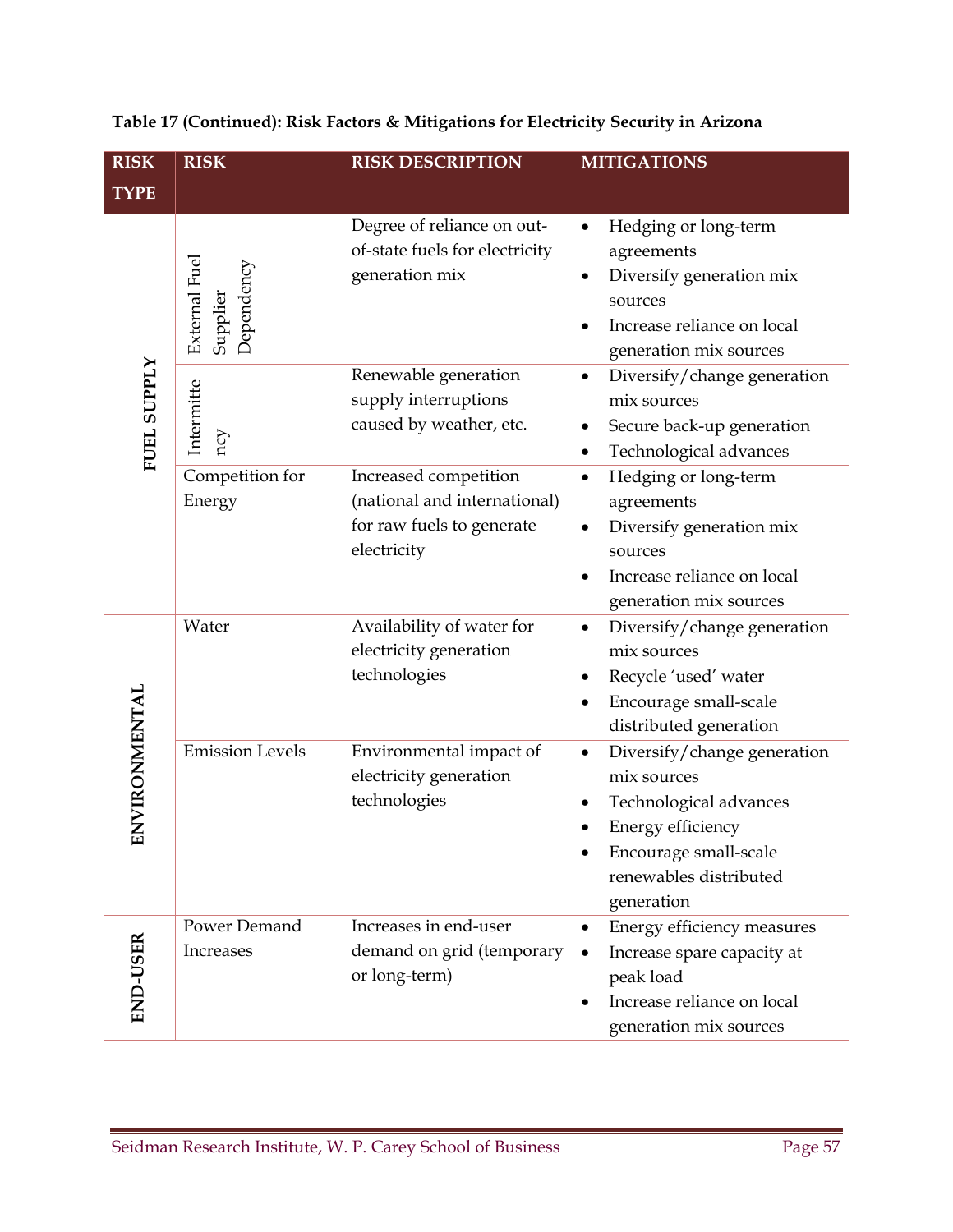Two pricing risks identified in this table echo key metrics in the 2010 energy security indices price volatility and price rises. Government regulations, such as the introduction of a carbon tax, are also an exposure risk for pricing. Potential mitigations for pricing risks include the diversification of, or changes to, generation mix sources, and energy efficiency measures.

System/infrastructure risks encompass threats or issues with the equipment used to generate or transmit electricity, and supply it to end-users. They include transmission grid or power plant failure, capacity overload and government regulations. Infrastructure investments, increasing spare capacity at peak load, encouraging small-scale distributed generation, adding more renewables to the generation mix, and energy efficiency measures are all potential mitigations.

Raw fuel supply risks refer to issues affecting the availability of generation mix fuels. They include dependency on external fuel suppliers, intermittency and the risk of increased competition for the raw fuels, nationally and internationally. The mitigations proposed are hedging or long-term agreements, investing in back-up generation, technological advances, the diversification of generation mix sources, and increased reliance on local generation mix fuels. Two additional raw fuel supply risks of potential relevance to a state but not applicable to Arizona are the depletion of local fossil fuel, or renewable energy, resources. The U.S. as a whole has approximately a 300-year supply of coal, if it continues to use it at current rates (American Coal Foundation, 2010); and Section 4.2.5 has already concluded that the high availability of coal for electric power generation within Arizona has contributed to the lower than national average electricity retail prices in the state. Similarly, Arizona benefits from the highest insolation rate in the country. As a result, Arizona's principal native fossil fuel resource (coal) and most abundant renewable resource (solar) will not be threatened with depletion for many years.

Environmental risks for Arizona's electricity security refer to sustainable issues that could impact upon the ways in which electricity is generated, such as emission levels and water usage. The mitigating factors are diversification of the generation mix, the encouragement of small-scale distributed generation, technological advances, and energy efficiency measures.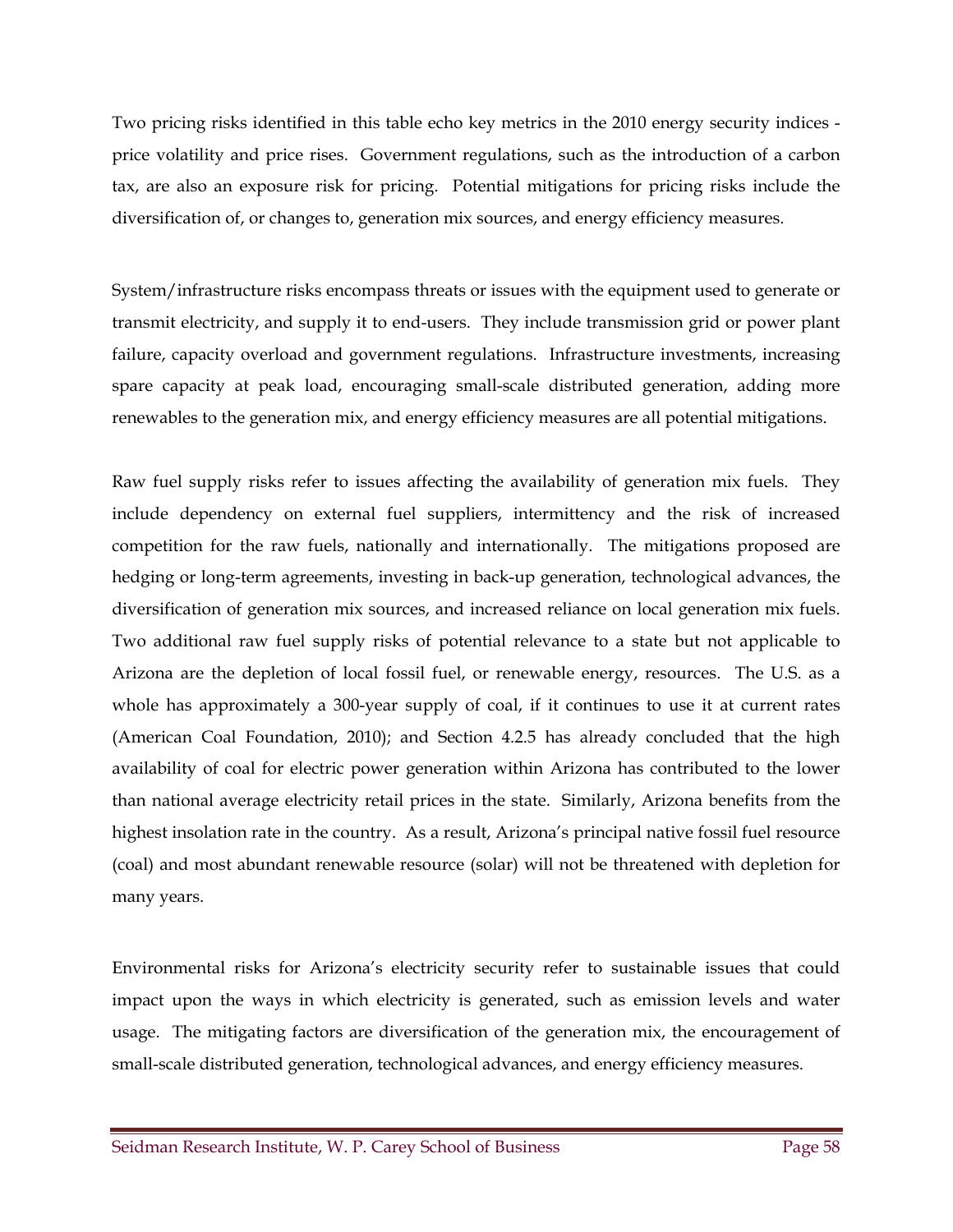End-User risk primarily refers to unexpected changes in customer demands for power, on a temporary or longer-term basis. The mitigations proposed for this risk include energy efficiency measures, increased reliance on local generation fuels, and increasing spare capacity at peak load.

To understand the value of this monetization strategy, consider the security implications of an electricity price rise caused by rising coal prices, with reference to the 2009 Arizona electricity generation mix. Table 18 illustrates the percentage of the generation mix for the total electric industry in Arizona in 2009 by fuel source and cost.

| <b>FUEL TYPE</b>              | <b>NET</b><br><b>GENERATION</b><br>(MWh) | <b>PERCENTAGE</b><br><b>GENERATION</b><br><b>MIX</b> | <b>POWER SECTOR</b><br><b>CONSUMPTION</b><br>(Trillion BTU) | <b>DIRECT</b><br><b>FUEL</b><br><b>COST</b><br>(Million<br>Dollars) | <b>COST PER</b><br><b>TRILLION</b><br><b>Btu</b><br>(Million<br>Dollars) |
|-------------------------------|------------------------------------------|------------------------------------------------------|-------------------------------------------------------------|---------------------------------------------------------------------|--------------------------------------------------------------------------|
| Coal                          | 39,706,817                               | 35.46%                                               | 404.5                                                       | 731.8                                                               | 1.809                                                                    |
| Natural Gas                   | 34,739,170                               | 31.03%                                               | 267.7                                                       | 1089.5                                                              | 4.070                                                                    |
| Nuclear                       | 30,661,851                               | 27.38%                                               | 320.7                                                       | 190                                                                 | 0.592                                                                    |
| Hydroelectric<br>Conventional | 6,427,345                                | 5.74%                                                | 62.7                                                        | $\star$                                                             |                                                                          |
| Petroleum                     | 62,699                                   | $0.06\%$                                             | 0.6                                                         | 8.9                                                                 | 14.833                                                                   |
| Solar<br>Thermal/PV           | 14,145                                   | 0.01%                                                | 0.1                                                         | $\star$                                                             | $\theta$                                                                 |
| Other                         | 359,223                                  | 0.32%                                                | $\overline{2}$                                              | 8.9                                                                 | 4.450                                                                    |

**Table 18: Arizona's Total Electric Industry Net Generation, 2009** 

*Source: EIA (2011a, 2011d)* 

Key: \* There are no direct fuel costs for hydroelectric or solar thermal/PV

If the direct cost of coal for generation paid by the total electric industry in Arizona rose by 5% in 2010, and all other prices remained equal, the total fuel costs paid by the industry would increase by 1.8% from \$2,029 million to \$2,066 million, impacting negatively on retail price and therefore electricity security. However, if the electric industry as a whole increased net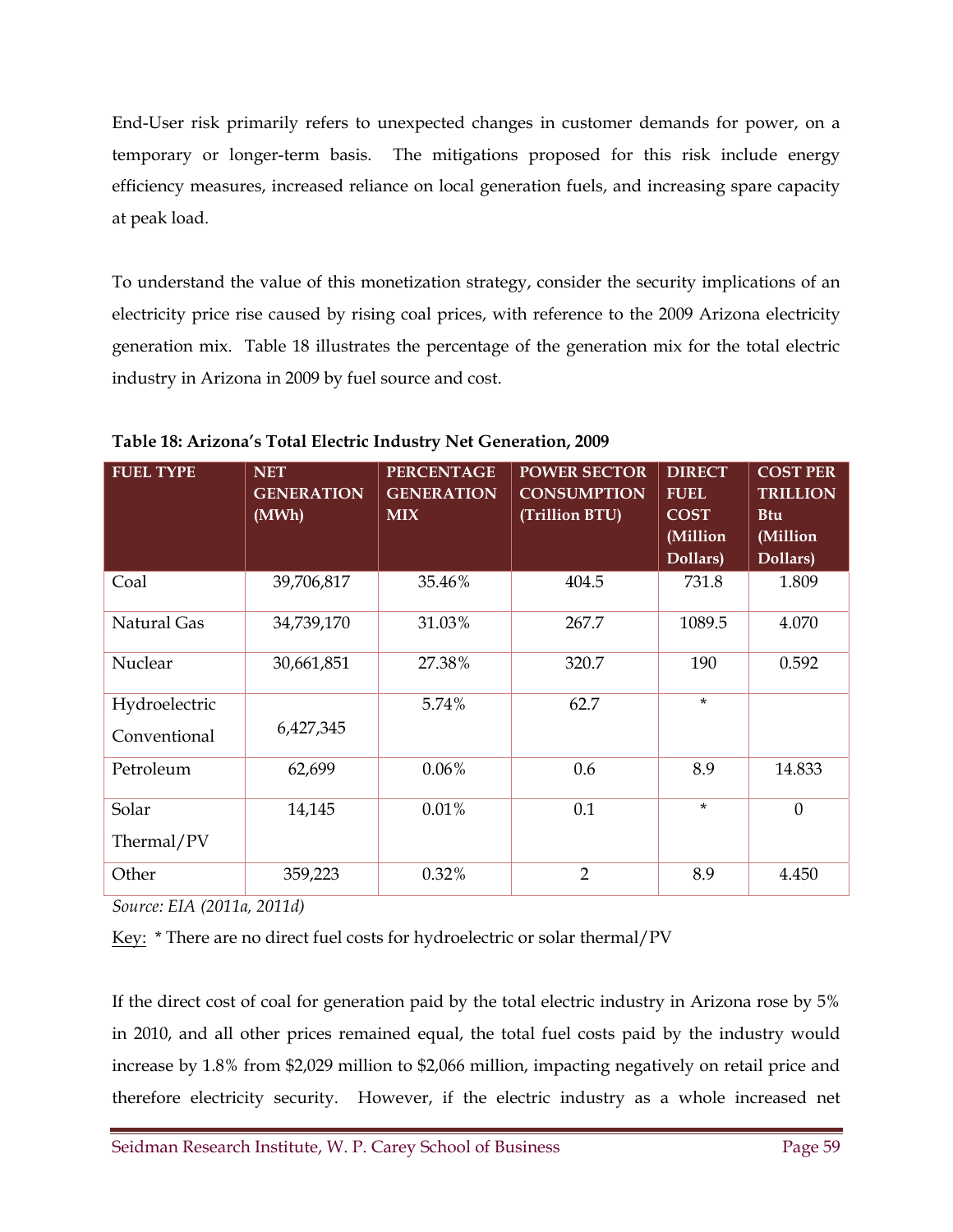generation of solar thermal/PV by 2.5% at the sole expense of coal, ceteris paribus, their 2010 direct fuel costs would be \$2,046 million – that is, a 0.9% increase on the previous year, as opposed to the base case rise of 1.8%, due to changes to the generation mix. As a result, the impact of direct fuel costs on retail price would be lower, limiting any negative impact on electricity security.

In reality, there will be a number of conflicting risks and mitigations simultaneously impacting upon electricity security within Arizona. Nevertheless, this simple monetization approach can be adapted to take into account multiple mitigations for one risk, or even multiple risks.

Consider, for example, Table 19, which builds upon the previous example by additionally considering the mitigating effect of energy efficiency improvements on pricing. In 2009, Arizona consumed 37.99 MBtu per capita. However, if a 1% fall in energy consumption per capita in 2010, equally distributed at the same percentage rate across all electricity generation fuels, coincided with a 5% direct increase in the cost of coal and a 2.5% switch from coal to solar generation, the total generation fuel costs paid by the electric industry would fall to \$2,026 million - that is, \$3 million lower than the previous year and \$40 million lower than the delta. The combination of a change to the composition of the generation mix with the energy efficiency improvements would counteract the negative rise in the cost of coal, and thus exert a positive influence on both retail price and electricity security.

| <b>ELECTRICITY</b><br><b>SECURITY</b><br><b>RISK</b> | <b>EXPOSURE</b>                           | <b>MITIGATIONS</b>                                                                                                                                     | <b>COST</b>                                                                                                                                                |
|------------------------------------------------------|-------------------------------------------|--------------------------------------------------------------------------------------------------------------------------------------------------------|------------------------------------------------------------------------------------------------------------------------------------------------------------|
| <b>Price Rise</b>                                    | 5% increase in the<br>direct cost of coal | 1% less MBtu consumed<br>$\bullet$<br>per capita<br>2.5% switch from coal-<br>$\bullet$<br>generated electricity<br>consumption to solar<br>thermal/PV | Delta is 2% less<br>$\bullet$<br>than the 2010 base<br>case of $$2,066$<br>million<br>Total raw fuel costs<br>$\bullet$<br>fall, year-on-year,<br>by 0.15% |

#### **Table 19: Electricity Security – Monetization Matrix**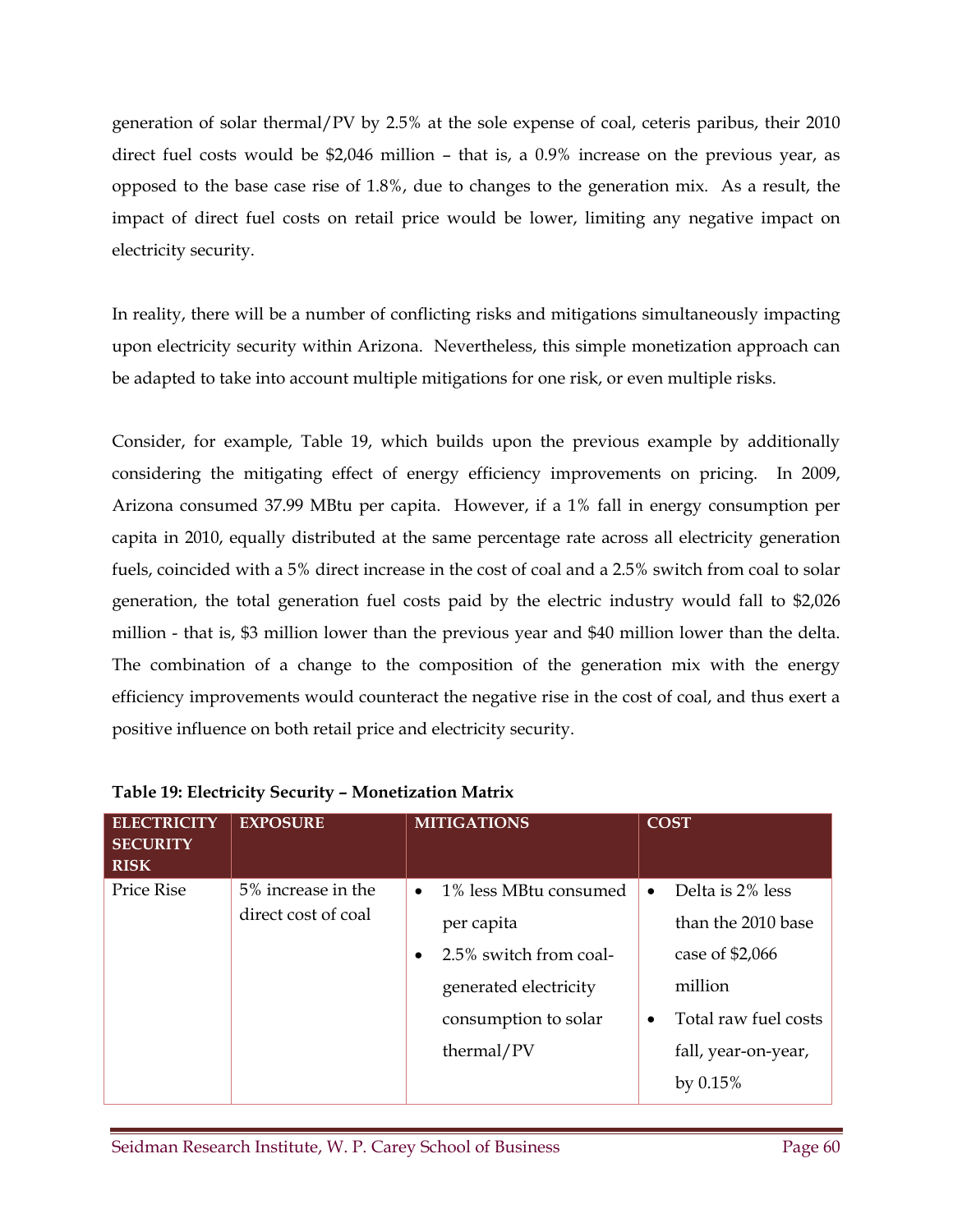Although the pricing risks clearly lend themselves to monetization, other risks, such as water or emission levels, at face value do not appear so easy to monetize. However, the electricity security analysis needs to focus upon the monetary implications of the mitigations, rather than the risks themselves, and compare the latter scenarios with the anticipated cost of electricity if the exposure or risks took place without the mitigations. For example, the cost implications of introducing closed loop processes in place of open loop generation processes for water; or the cost of replacing a percentage of fossil fuel generation with renewables generation to reduce emission levels.

The pursuit of a monetization approach, then, enables an objective, numerical assessment of electricity security within a state to occur, analyzing a variety of risks and mitigations within a common, easily accessible and interpretable framework.

Subject to further testing and appropriate data collection, this numerical measure of electricity security could therefore be included within the Az SMART utility-scale tool, to offer additional insight into the impact of new solar installations in Arizona.

## **6**. **Conclusion and Recommendations**

This paper has attempted to develop a numerical means of assessing electricity security at a state level via the use of a monetization framework for relevant risks and mitigations.

Initially reviewing the energy security literature as a stepping stone to the development of a numerical assessment, the paper has traced the development of energy security from a rather narrow focus upon the import of oil to something far more wide-ranging that touches upon the self-sufficiency, reliability, affordability and sustainability of energy supply.

A critique of two contemporary attempts to quantitatively measure energy security by Sovacool and Brown, and the Institute for 21st Century Energy, has identified many shortcomings, including: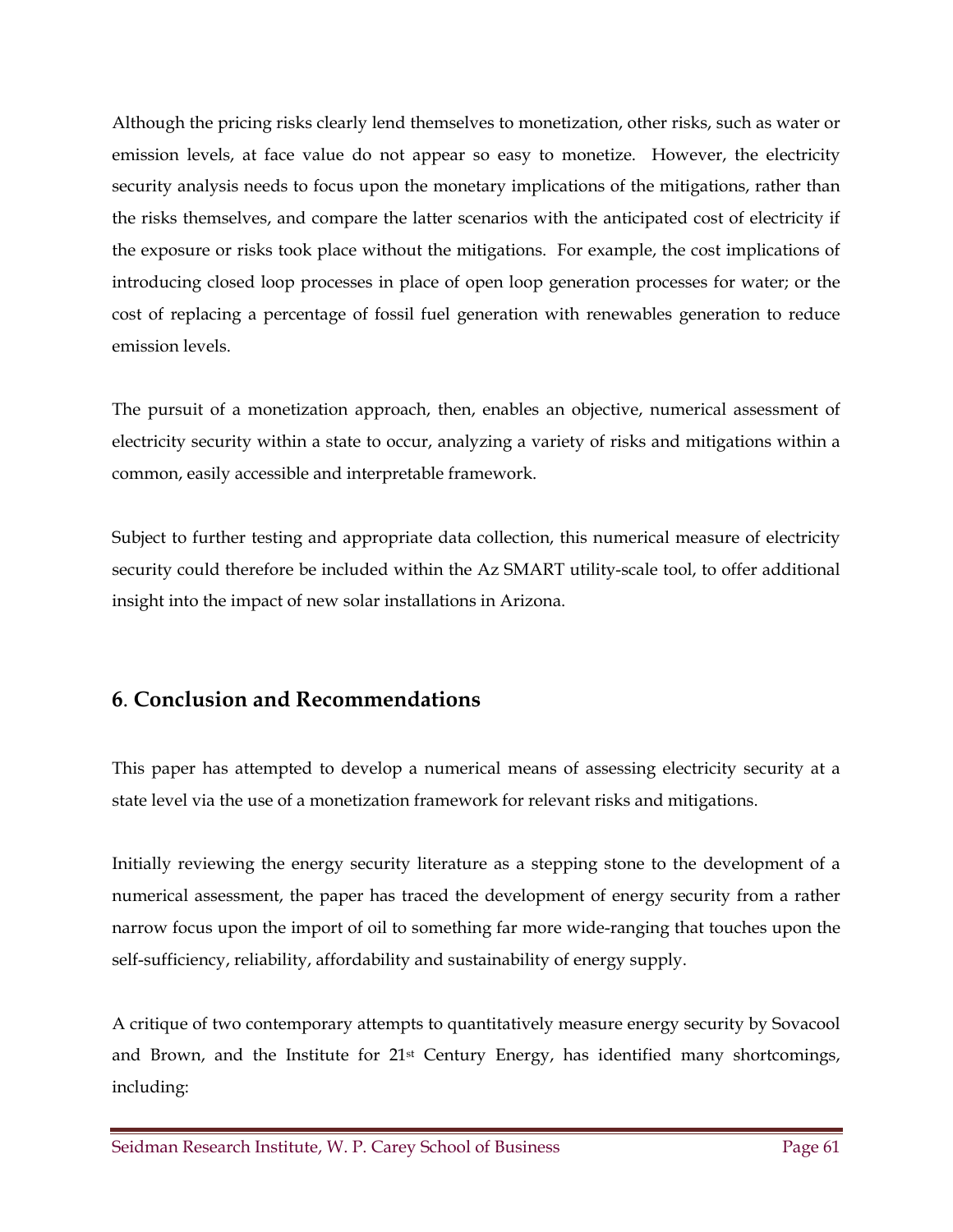- Data discrepancies and/or the use of subjective measures such as the index of democracy and civil liberties.
- The arbitrary assignment of weighting to groups or categories of metric in either index.
- An inherent duplication of metrics, particularly within the Institute's index.
- Crude scoring techniques.
- The omission of key diversification and emission metrics within Sovacool and Brown's index.
- The Institute's emphasis upon measuring what historically happened, rather than the degree of risk at a particular time to energy security.

Nevertheless, an attempt has been made to utilize 10 metrics from these two energy security indexes for electricity security at a state level:

- Diversification of Electricity Sources Electricity Intensity
- 
- Electricity Transmission Line Mileage  $\bullet$  SO<sub>2</sub> emissions
- Retail Residential Prices  $\bullet$   $CO<sub>2</sub>$  emissions
- Electricity Price Volatility  $\bullet$  NO<sub>X</sub> emissions
- 
- Electricity Capacity Margins Electricity Consumption per Capita
	-
	-
	-

Supplementing these 10 metrics with two additional environmental issues (water usage and land resource requirements), this paper has examined the relevance and consequences of each metric for Arizona's electricity security, if more solar is added to the generation mix, with reference to the SMART framework for goal-setting and objectives.

This Arizona-specific examination has illustrated how the flexibility of the state's power sector, and its ability to dispatch electricity from a diverse range of sources, will affect electricity security, as any temporary shortfall in existing fossil-fuel or nuclear generation will be less dramatic if the utilities have diversified into other forms of generation; and the localized nature of renewables will reduce the percentage of generating fuels needed to be sourced out-of-state.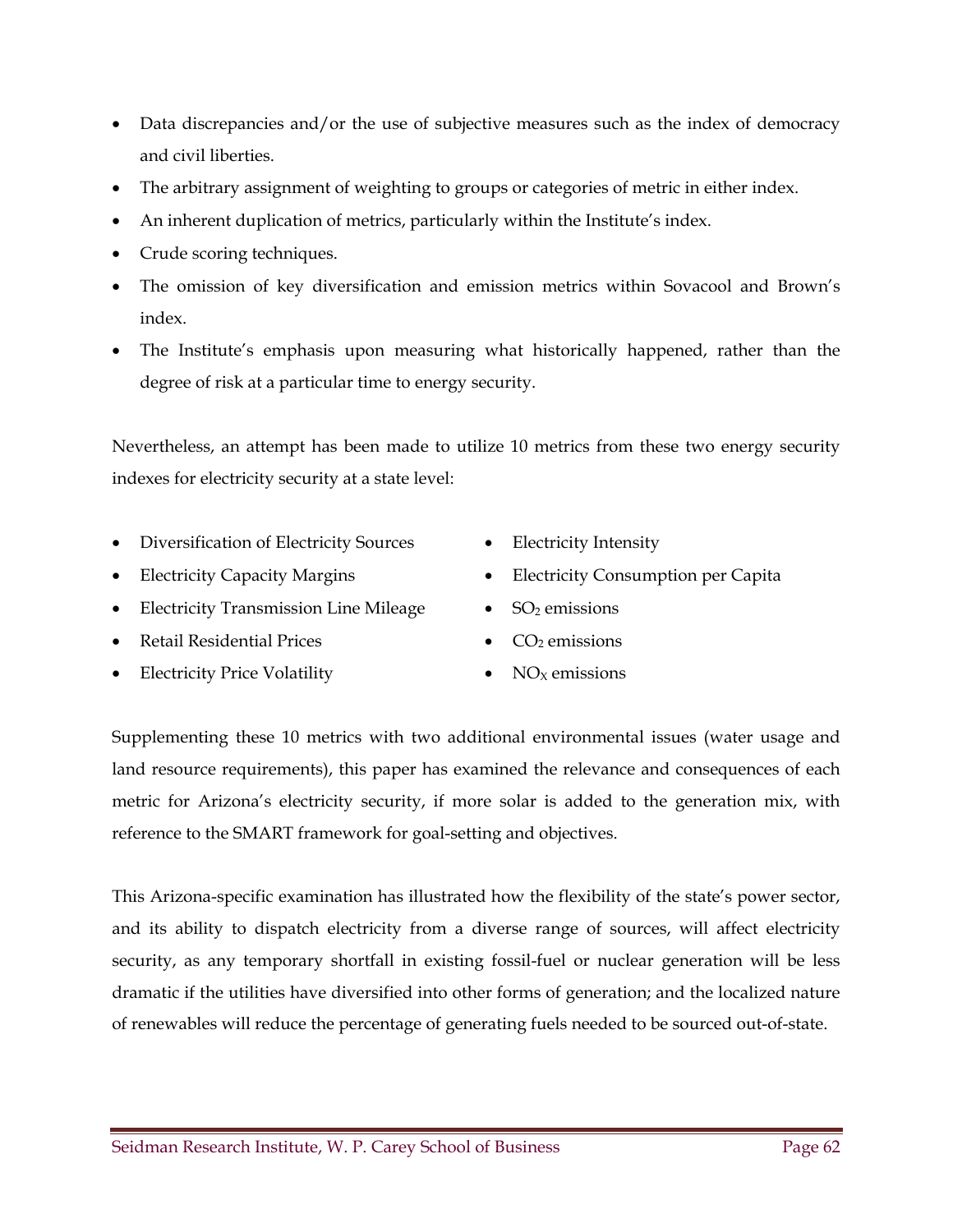This paper has also illustrated how any move by Arizona's electric utilities to replace conventional fossil fuel sources of electricity generation with solar will result in lower emissions, although this net reduction will not be equivalent to the  $CO<sub>2</sub>$  quantity produced by the displaced fossil fuel source.

More solar within the generation mix has been described as a potentially positive influence upon electricity security from a transmission perspective, if APS' preference for smaller plants is adopted as the principal modus operandi, thereby minimizing the impact of plant failure.

However, KEMA/ACC's call for renewable generation-specific transmission line improvements has been described as a possible negative influence upon energy security, if such plans fail to come to fruition; and the higher technology costs, intermittency and storage issues for solar have been described as sources for end-user price increases, at least in the short-term.

Price volatility concerns have also been described as a potential consequence of a utility's commitment to use more natural gas as a back-up to solar generation, based upon the cost experiences of other states.

All of these conclusions are interesting from an electricity security perspective. However, this paper has also argued that any electricity security measure based upon the 12 metrics will in all probability fail as:

- It is not always possible to source relevant, quantifiable data, with clearly defined inputs and outputs for an electricity security metric.
- Even when appropriate data can be found, the results sometimes fail to offer meaningful insight for a state's level of electricity security.

Rather than follow Sovacool and Brown, or the Institute for 21st Century Energy, and try to mold the 12 metrics into a composite, numerical index, this paper has therefore recommended a new approach for a state assessment of electricity security based upon monetization. This new approach has repositioned the issues and insights raised by the 12 metrics as either electricity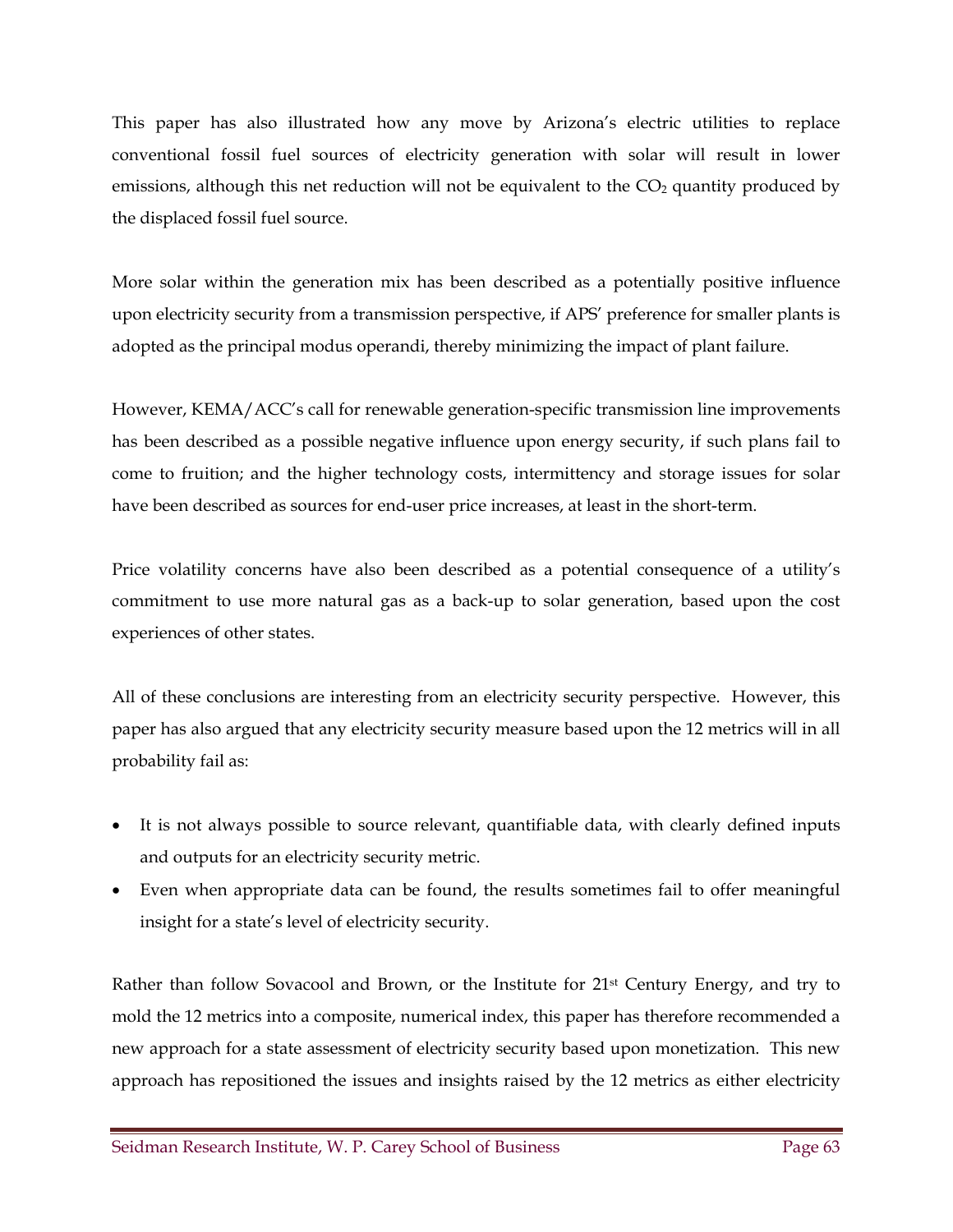security risks or mitigations, and focused upon monetization to provide a common framework for a quantitative assessment.

Identifying five broad categories of risk - pricing, system/infrastructure, raw fuel supply, environmental and end-user – and an extensive, although not exhaustive, list of mitigations, the paper has demonstrated how monetization can quantitatively assess the impact of multiple mitigations upon a specific risk, such as a rise in the direct cost of coal. The paper has also concluded that there is no reason to suggest that the monetization strategy cannot apply across risks.

This has prompted two closing recommendations:

- Additional examination is required to confirm the appropriateness of the monetization strategy for a state's electricity security.
- Assuming this additional examination yields some positive results, an electricity security measure based around monetization should be incorporated into the current version of the Az SMART utility-scale tool to extend the economic, social and technological insights currently provided.

Drawing from the insights provided by this paper, the next logical step for the Az SMART research team is to collect relevant data needed to operationalize the monetization approach, and arrive at an actual value for the metric, dependent upon the extent to which solar is added to Arizona's electricity generation mix.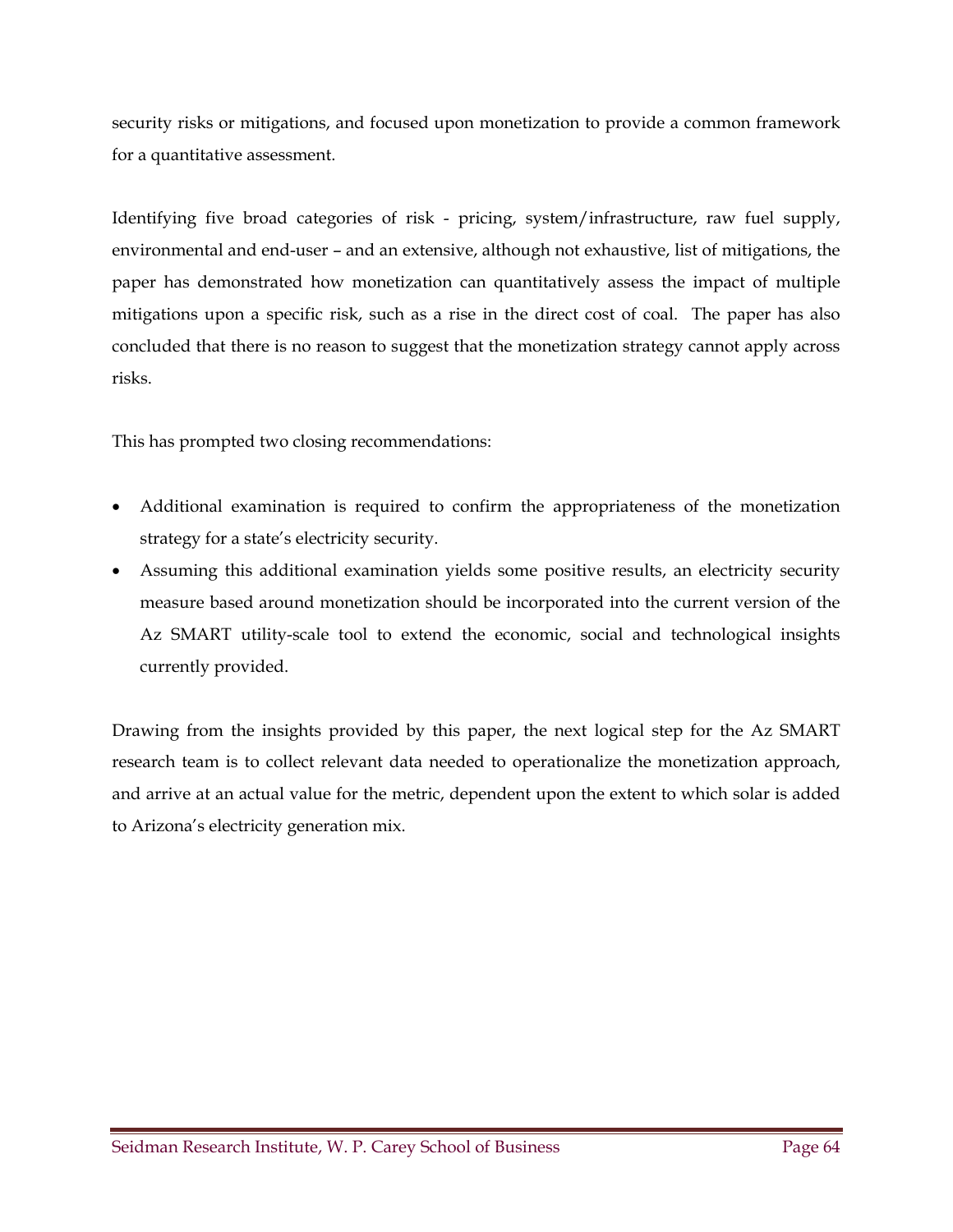## **Bibliography**

Ahamed, F., (2011). "*Energy Security and Regional Co-operation for Expert Group Meeting on Enhancing Regional Cooperation for Energy Security in Asia and Pacific*", Neopanora Institute-Network of Energy Technologies website, downloaded August 1, 2011 from: www.neopanora.com/en/developing-countries/113.html

Aimone, Mike, (2009). "On the Definition of Energy Security", *U.S. Air Force Live Blog*, April 2, 2009. Downloaded on August 13, 2010 from: airforcelive.dodlive.mil/index.php/2009/04/onthe-definition-of-energy-security-by-mike-aimone/

Alhajji, A.F., (2007). "What is Energy Security? Definitions and Concepts (Part 3 of 5)", *Middle East Economy*, Vol. L (45), 5 November 2007. Downloaded on September 29, 2010 from: www.mees.com/postedarticles/oped/v50n45-5OD01.htm

American Coal Foundation, (2010). "*Coal's Past, Present and Future – All About Coal*", downloaded August 31, 2011 from: www.teachcoal.org/aboutcoal/articles/coalppf.html

APERC, (2003). "*Energy Security Initiative: Some Aspects of Oil Security*", Tokyo: APERC, Downloaded, July 28, 2010 at: www.ieej.or.jp/aperc/pdf/project2002/security.pdf

APS (2011). "*APS' Commitment to Renewable Energy*," downloaded from the APS website, April 2011: www.aps.com/main/green/choice/interactive-map.html

Bielecki, J., (2002). "Energy Security: Is the Wolf at the Door?", *The Quarterly Review of Economics and Finance*, Vol. 42(2): pp 235-250.

Bird, Jenny, (2007). "*Energy Security in the UK – An IPPR Fact File*", London: Institute for Public Policy Research.

Bonnefille, S., (2008). "When green rhetoric and cognitive linguistics meet: President G. W. Bush's environmental discourse in his State of the Union Adresses (2001-2008)", *Metaphorik.de* 15/2008. Downloaded December 1, 2010 from: www.metaphorik.de/15/bonnefille.pdf

Brown, Matthew H., Rewey, Christie, and Gagliano, Troy, (2003). "*Energy Security*", Washington DC: NCSL.

Ciută, Felix, (2010). "Conceptual Notes on Energy Security: Total or Banal Security", *Security Dialogue*, Vol. 41(2): 123–144.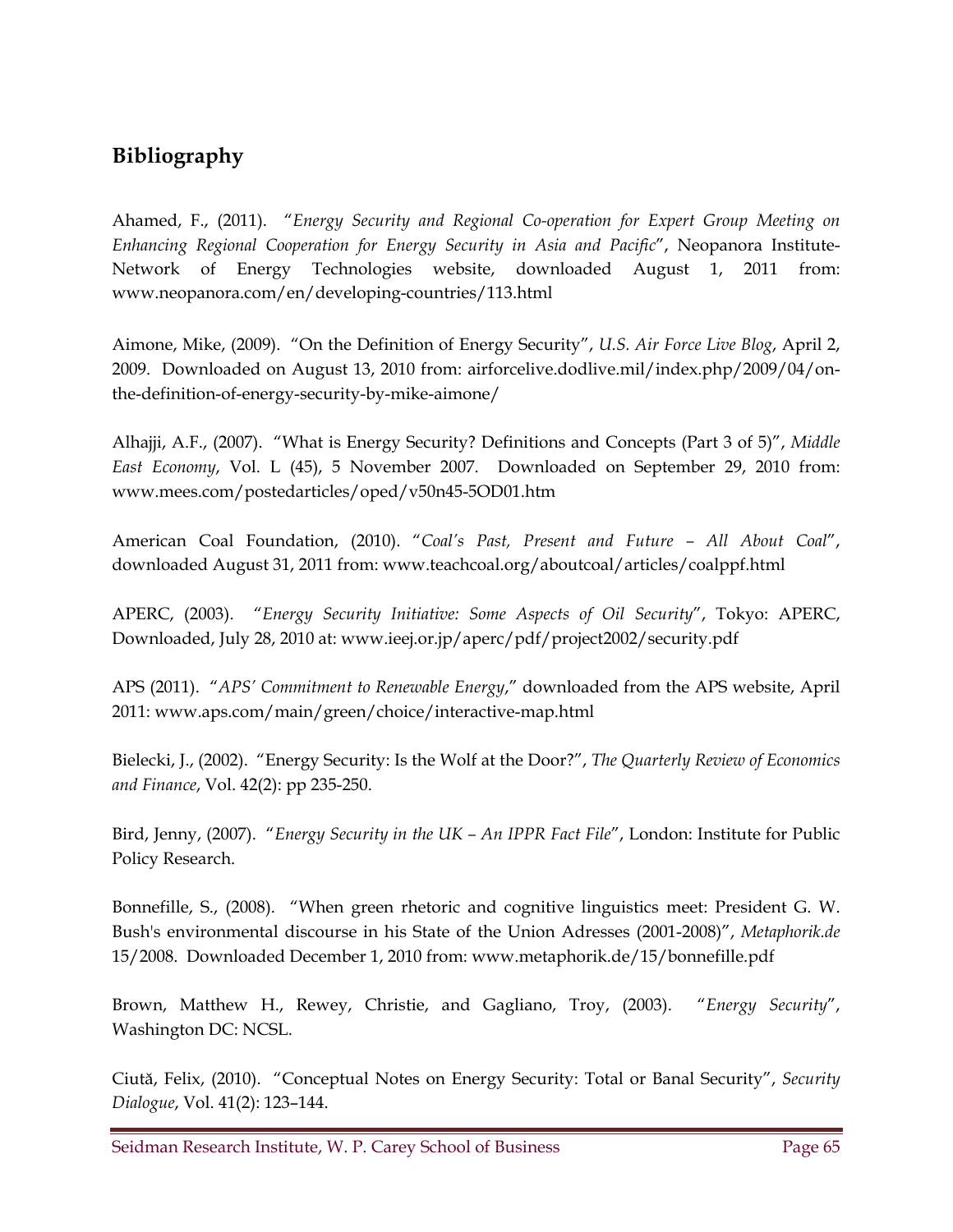Croucher, M., (2010). "*Primer on Energy Efficiency*". Unpublished working paper, August 2010. L William Seidman Research Institute at W.P. Carey School of Business, Arizona State University.

EIA, (2011a). "*State Energy Data System (SEDS)",* downloaded July 18, 2011 from: www.eia.gov/emeu/states/\_seds\_updates.html

EIA, (2011b). "*Annual Energy Outlook 2011*", Washington DC: EIA.

EIA, (2011c). "*Electric Power Monthly*", downloaded June 30, 2011 from: 205.254.135.24/cneaf/electricity/epm/epm\_sum.html

EIA, (2011d). "*Electric Power Annual 2009*", downloaded April 30, 2011 from: www.eia.gov/cneaf/electricity/epa/epa\_sum.html

EIA, (2010a). "*State Historical Tables - 2009: Arizona*", downloaded January 5, 2011 from: 205.254.135.24/cneaf/electricity/epa/epa\_sprdshts.html

EIA, (2010b). "*Petroleum and Other Liquids*", downloaded January 7, 2011 from: www.eia.gov/dnav/pet/hist/LeafHandler.ashx?n=PETands=MTTNTUSPG2andf=A

Environmental Defense, (2002). "Air Quality Fact Sheet - Nitrous oxides: How NO<sub>X</sub> Emissions Affect *Human Health and the Environment*", December 2002. Downloaded on February 25, 2011 from www.edf.org/documents/2551\_FactSheet\_NOx.pdf

European Commission, (2000). "*Green Paper – Toward a European Strategy for the Security of Energy Supply*", COM (2000) 769 final, Brussels: European Commission.

Ethanol across America, (2005). "*Energy Security Issue Brief*", Washington DC: Ethanol across America.

FERC, (2011). "*2010 State of the Markets*", PowerPoint presentation downloaded from www.ferc.gov/market-oversight/st-mkt-ovr/som-rpt-2010.pdf, July 26, 2011.

Huber, P.W. and Mills, M.P., (2005). "*The Bottomless Well: The Twilight of Fuel, the Virtue of Waste, and Why We Will Never Run Out of Energy*," Cambridge, MA: Basic Books.

Institute for 21st Century Energy, (2010a). "*Index of U.S. Energy Security Risk – Assessing America's Vulnerabilities in a Global Energy Market*", Washington: U.S. Chamber of Commerce.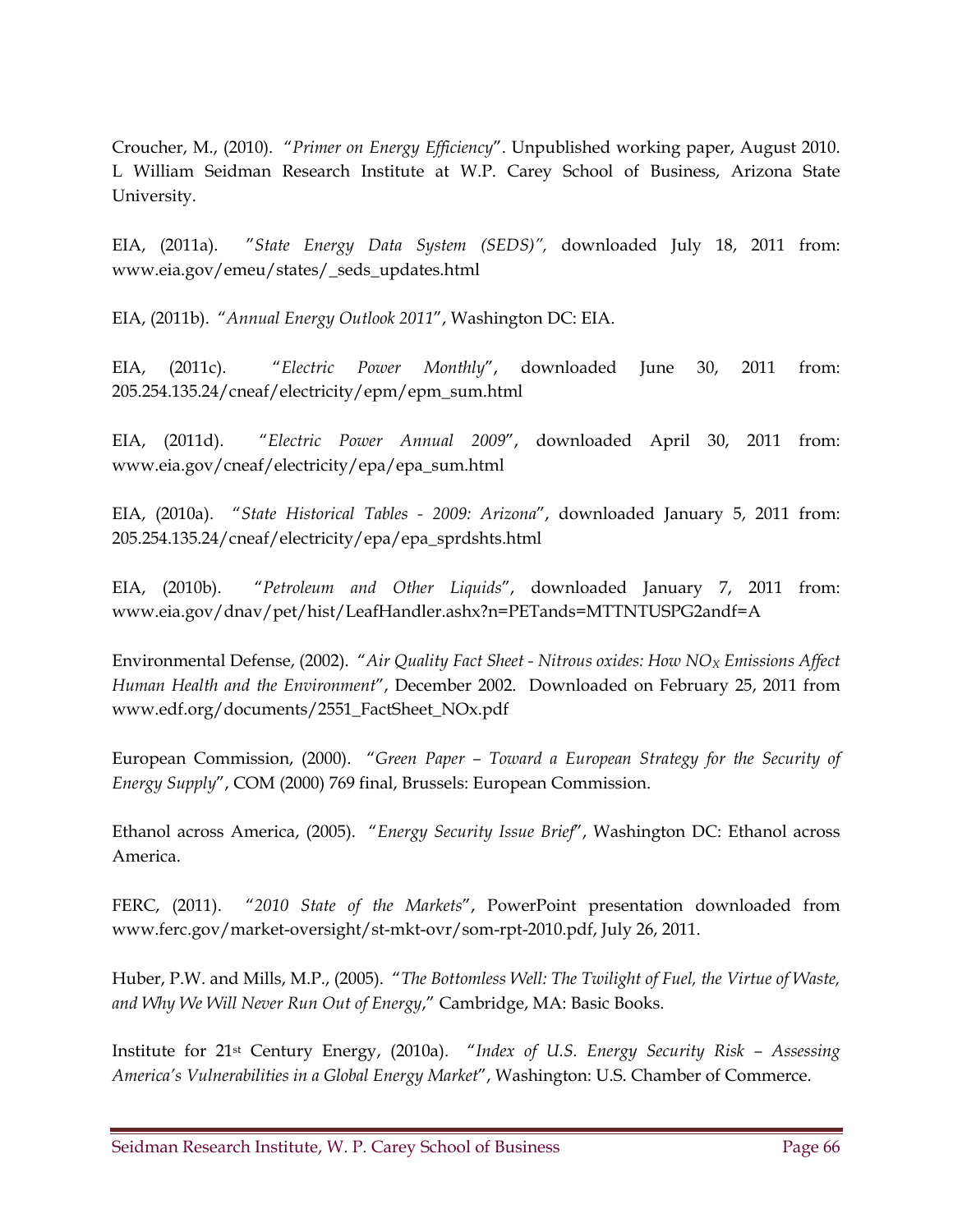Institute for 21st Century Energy, (2010b). "*Index of U.S. Energy Security Risk – Metrics and Data Tables*", Washington: U.S. Chamber of Commerce.

International Energy Agency, (2011). "*Energy Security*", downloaded April 1, 2011 from: www.iea.org/subjectqueries/keyresult.asp?KEYWORD\_ID=4103

International Energy Agency, (2007). "*Energy Security and Climate Policy – Assessing Interactions*", Paris, France: OECD/IEA.

Kamalick, Joe, (2010). "Measuring US Energy Policy", *ICIS Chemical Business*, Vol. 277(2): pp12.

KEMA/ACC, (2010). "*Sixth Biennial Transmission Assessment, 2010-2019*", downloaded January 19, 2011 from: www.azcc.gov/Divisions/Utilities/Electric/Biennial/2010%20BTA/ 6th%20BTA%/202010%20Staff%20Report%2012%2027%2010.pdf

Levi, Michael A., (2010). "*Energy Security: An Agenda for Research*", New York: Council on Foreign Relations.

Levi, M.A. and Houser, T., (2010a). "*Will the New Climate Bill Damage U.S. Energy Security?*", downloaded September 9, 2010 from: www.slate.com/id/2257021/

Levi, M.A. and Houser, T., (2010b). "Responding to the Chamber of Commerce", *Council on Foreign Relations Blog*, June 17, 2010. Downloaded March 10, 2011 from: blogs.cfr.org/levi/2010/06/17/responding-to-the-chamber-of-commerce/

McDonald, R. I., Farigone, J., Kiesecker, J., Miller, W. M., and Powell, J., (2009). "*Energy Sprawl or Energy Efficiency: Climate Policy Impacts on Natural Habitat for the United States of America*", PLoS ONE 4(8): e6802, downloaded August 16, 2011 from: www.plosone.org/article/info:doi/10.1371/journal.pone.0006802

Michaels, Robert, (2010). "*The U.S. Chamber's Energy Security Index: Where's the Definition?*", June 4, 2010. Downloaded August 11, 2011 from: www.masterresource.org/2010/06/the-u-schambers-energy-security-index/

Nace, Ted, (2010). "*Which has a bigger footprint, a coal plant or a solar farm?*", November 17, 2010, downloaded August 14, 2011, from: www.grist.org/article/2010-11-17-which-has-biggerfootprint-coal-plant-or-solar-farm

Neumann, Anne, (2007). "How to Measure Security of Supply?", *EU Energy Policy Blog*. Downloaded August 11, 2010, from: www.energypolicyblog.com/2007/09/09/how-tomeasure-security-of-supply/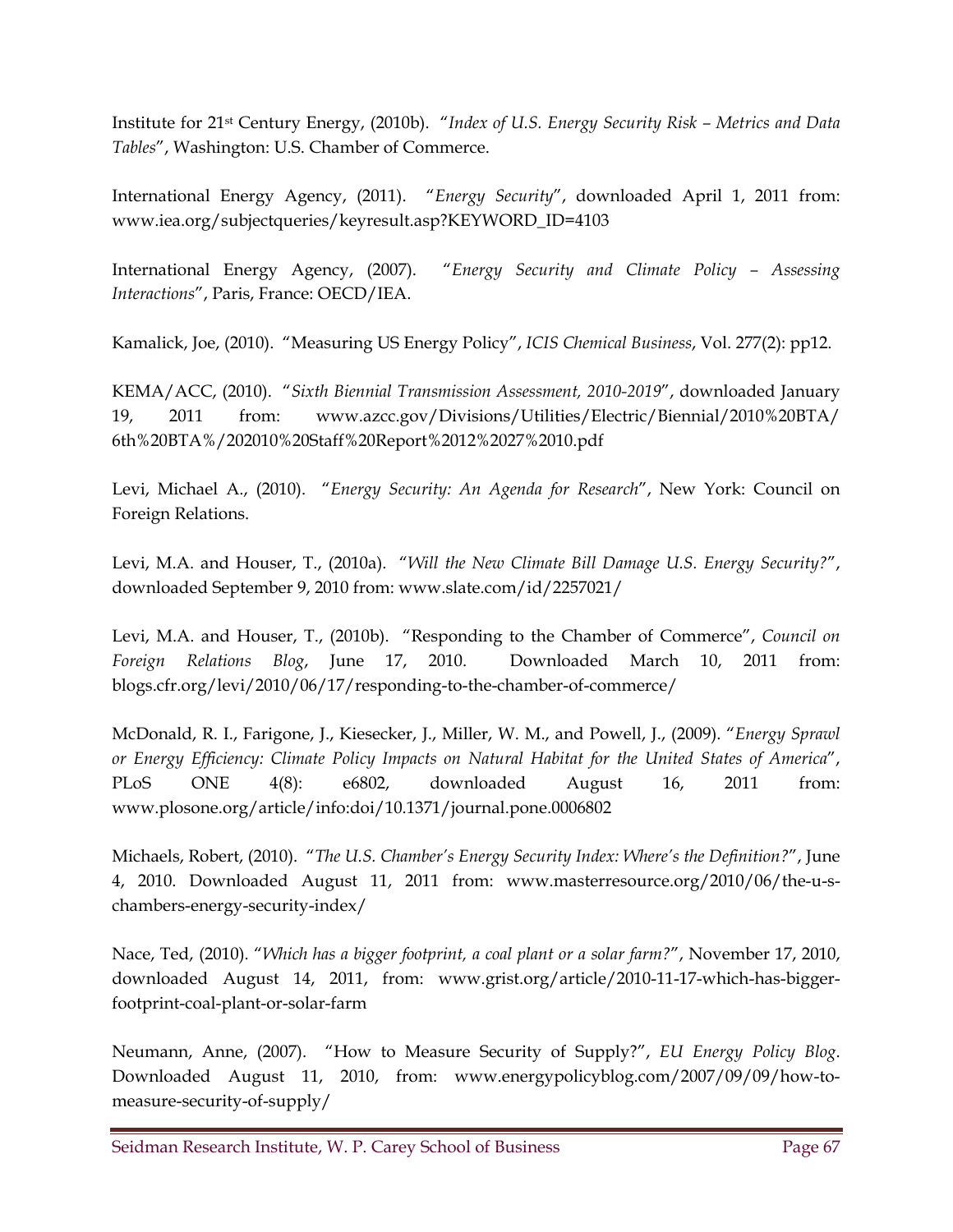NREL, (2001). "*Solar Electric Power: The U.S. Photovoltaic Industry Roadmap*", United States PV Industry, Columbia, Maryland: Energetics Inc.

Ocheltree, E., (2009). "*The Evolving Concept of Energy Security*", downloaded August 13, 2010 from: www.globalization101.org/index.php?file=issueandpass1=subsandid=327

Ölz, Samantha, Sims Ralph, and Kirchner, Nikolai, (2007). "*Contribution of Renewables to Energy Security*", IEA Information Paper, Paris, France: OECD/IEA.

Perez, Richard, Zweibel, Ken, and Hoff, Thomas E., (2011). "*Solar Power Generation in the US: Too Expensive, or a Bargain?*" Unpublished paper, March 2011. Downloaded from: www.asrc.cestm.albany.edu/perez/2011/solval.pdf

Post, Willem, (2011). "The Impact of PV Solar on Peak Electric Demands", *The Energy Collective*, January 20, 2011. Downloaded July 9, 2011 from: thenergycollective.com/willempost/50167/impact-pv-solar-peak-electric-demands

Sovacool, Benjamin K., (2007). "Coal and Nuclear Technologies: Creating a False Dichotomy for American Energy Policy", *Policy Science*, Vol. 40: pp 101-122.

Sovacool, Benjamin K., and Brown, Marilyn A., (2010). "Competing Dimensions of Energy Security: An International Perspective", *Annual Review of Environment and Resources*, Vol. 35: pp 77-108.

Stonehouse, Darrell, (2001). "Energy Security still not Spelled 'Renewable'", *Oilweek*, January 8, 2001, pp 7.

UN-DESA, (2009). "*Sustainable Development: Promotion of New and Renewable Sources of Energy – Report of the Secretary-General*", downloaded December 14, 2010 from: www.un.org/esa/dsd/resources/res\_pdfs/ga-64/briefings/EU\_Brief.pdf

United Nations Economic Commission for Europe, (2007). *"Emerging Global Energy Security Risks"*, Brussels: United Nations.

U.S. Department of Energy, (2008). "*Electric Power and Renewable Energy in Arizona*", downloaded September 8, 2010 from: apps1.eere.energy.gov/states/electricity.cfm/state=AZ

U.S. Department of Energy, (2006). "*Energy Demands on Water Resources – Report to Congress on the Interdependency of Energy and Water*", downloaded August 16, 2011 from: www.sandia.gov/energy-water/docs/121-RptToCongress-EWwEIAcomments-FINAL.pdf